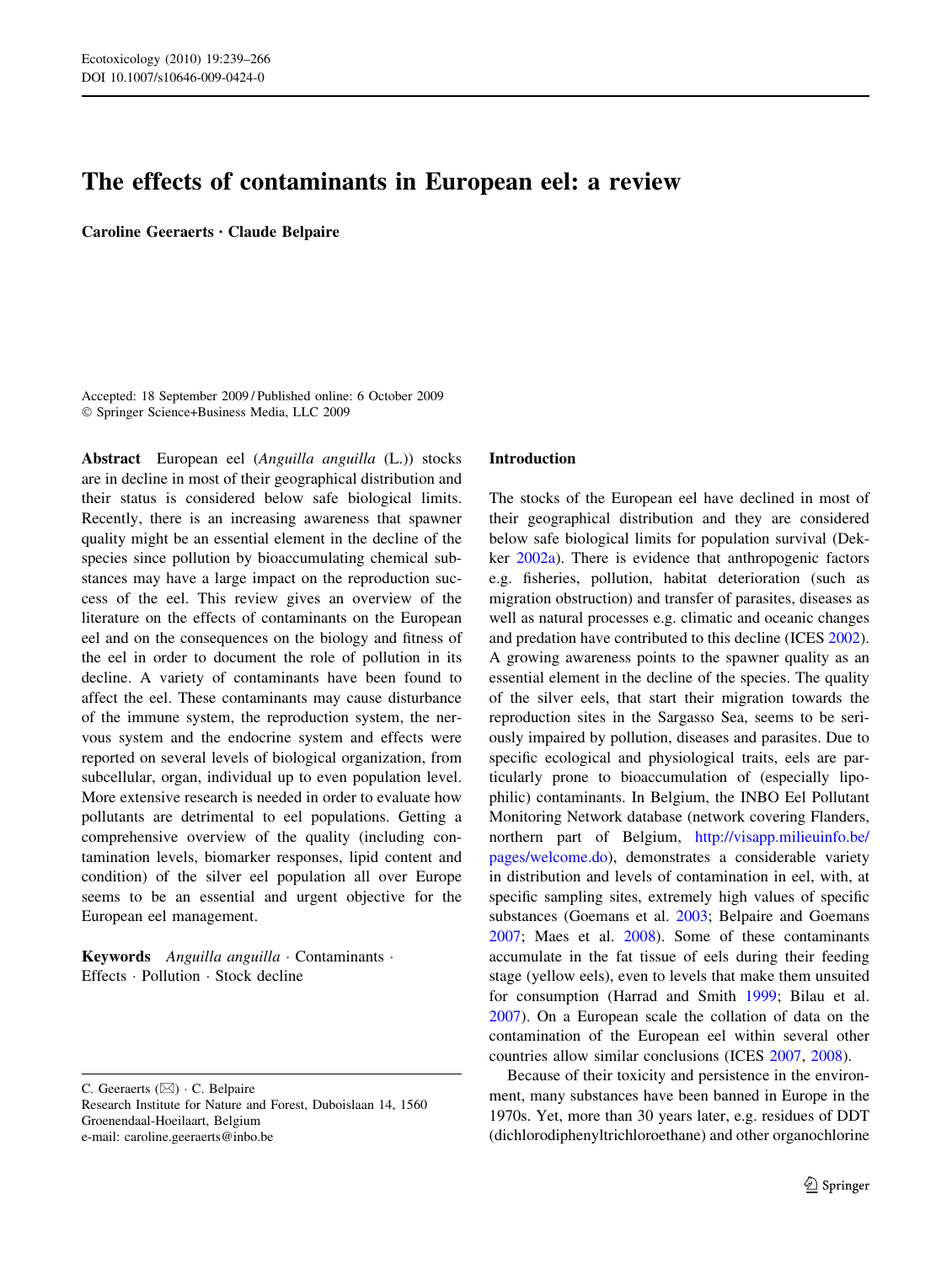pesticides continue to be detected in air, rain, soil, surface water, river bed sediment, and aquatic as well as terrestrial biota. Moreover, research suggests that low levels of some contaminants have the potential to affect the development, reproduction, and behaviour of fish and wildlife, and possibly of humans as well (Nowell et al. [1999](#page-24-0)). Adverse impacts of contaminants have been described in several fish species in many fresh water habitats and the effects of contaminants on fish and fisheries are relatively well studied (for reviews see e.g. Jobling et al. [1998](#page-23-0); Nowell et al. [1999](#page-24-0); Jobling et al. [2002a,](#page-23-0) [b](#page-23-0), [2006](#page-23-0); Lawrence and Elliott [2003](#page-24-0); Di Giulio and Hinton [2008\)](#page-22-0). Pollution impacts include effects on a variety of levels of biological organisation, from the subcellular and molecular level, through organism to population and community levels and subsequently to socioeconomic consequences. Impacts are highly determined by the type of contaminant, and eventually by synergetic processes associated through the combination of a mixture of chemicals. The type of response will also depend on the developmental stage of the fish and will be influenced by other environmental factors (e.g. temperature, salinity, oxygen, pH; Lawrence and Elliott [2003](#page-24-0)).

Also in eel a variety of effects have been demonstrated during recent years. Many specific responses to elevated contaminant pressure have been described on subcellular level. Even under natural circumstances chemicals affect vital organs, such as liver. But even more concerning are reports of effects on lipid metabolism, genetic diversity and detrimental effects on reproduction and viability of offspring. Therefore it is important to obtain insight in the harmful effects of contaminants. Within the eel, reviews of the possible effects of various contaminants on the reproductive biology and physiology, have been elaborated before, e.g. Bruslé [\(1991](#page-21-0)), Knights ([1997\)](#page-23-0), and Robinet and Feunteun  $(2002)$  $(2002)$ . Bruslé  $(1991)$  $(1991)$  gave an overview of eel contaminated with organic pollutants; Knights ([1997\)](#page-23-0) and Robinet and Feunteun ([2002\)](#page-25-0) on the possible toxic effects on eel.

Quality issues on the eel benefit of increasing attention in the framework of the international conservation measures for restoring eel stocks. 'Quality' is considered as the 'quality of spawners' describing the capacity of silver eels to reach spawning areas and to produce viable offspring (ICES [2006\)](#page-23-0). The Joint EIFAC/ICES Working Group on Eel (ICES [2006\)](#page-23-0) recommended to identify areas producing high quality spawners with low contaminant burdens in order to maximize protection for these areas. Attention should be paid to pollution monitoring within the Eel Management Plans and within the evaluation of the chemical status under implementation of the Water Framework Directive. In 2007, a European Eel Quality Database (EEQD) was set up to collate information on contamination in eels over Europe (ICES [2007,](#page-23-0) [2008](#page-23-0)).

ICES [\(2007](#page-23-0)) recommended to develop and maintain this database and to initiate harmonized monitoring strategies for eel within member countries. As a consequence of the increased international concern about the decline of the stocks, recent research has paid increasing attention to measure contaminants in the eel and to investigate the effects of these substances in the eel. As a result a large and growing quantity of information became available. The objective of this paper is to review these new insights on the effects of pollutant contamination in the European eel and to document the role of pollution in the decline of the species. It should further underpin eel management and restoration plans.

## Evidence for exposure and contamination

Eels accumulate lipophilic xenobiotics in the fat. They often reside in contaminated sediments accumulating high levels of lipophilic compounds through gills, skin and contaminated food. Eel is semelparous, carnivorous in its yellow stage, benthic, and often burrowed in the sediment. Yellow eel seems quite resistant, surviving in poor water conditions, and often living in habitats polluted by diverse contaminants. In the yellow stage, eels are sub-adults, living in freshwater conditions in which they do not reproduce. Therefore, body burdens are not seasonally affected by a reproduction cycle neither by associated changes in lipid metabolism. Unlike iteroparous species, there is no loss of contaminants, specifically associated with annual reproductive processes (fat metabolisation and production and release of gametes). They can stay for a prolonged period in freshwater (on average 5.9 years for males and 8.7 years for females; Vollestad [1992](#page-26-0)), during which they continuously bioaccumulate xenobiotics. Concentration levels generally increase with age, reaching a maximum just prior to silvering and emigration. van Ginneken et al. [\(2009\)](#page-26-0) report fat percentages in silver eel reaching up to 27–29% before the onset of migration, meaning that eels indeed accumulate lipophilic contaminants in large quantities. They generally show life-long accumulation and low depuration rates (Larsson et al. [1991](#page-24-0); De Boer et al. [1994](#page-22-0); Tulonen and Vuorinen [1996](#page-26-0); Knights [1997](#page-23-0); Daverat et al. [2006](#page-22-0)). In an 8-year study by De Boer et al. ([1994\)](#page-22-0) for example, it was demonstrated that elimination half-lives of PCBs are in the order of years. For the higher chlorinated PCBs no elimination was found at all.

Eel is used as a bioindicator of contaminants (De Boer and Hagel [1994](#page-22-0); Belpaire and Goemans [2007;](#page-21-0) Belpaire et al. [2008](#page-21-0)) and many authors have reported (high) levels of a variety of xenobiotics in the eel. Belpaire and Goemans [\(2008](#page-21-0)) compiled an overview of recent reports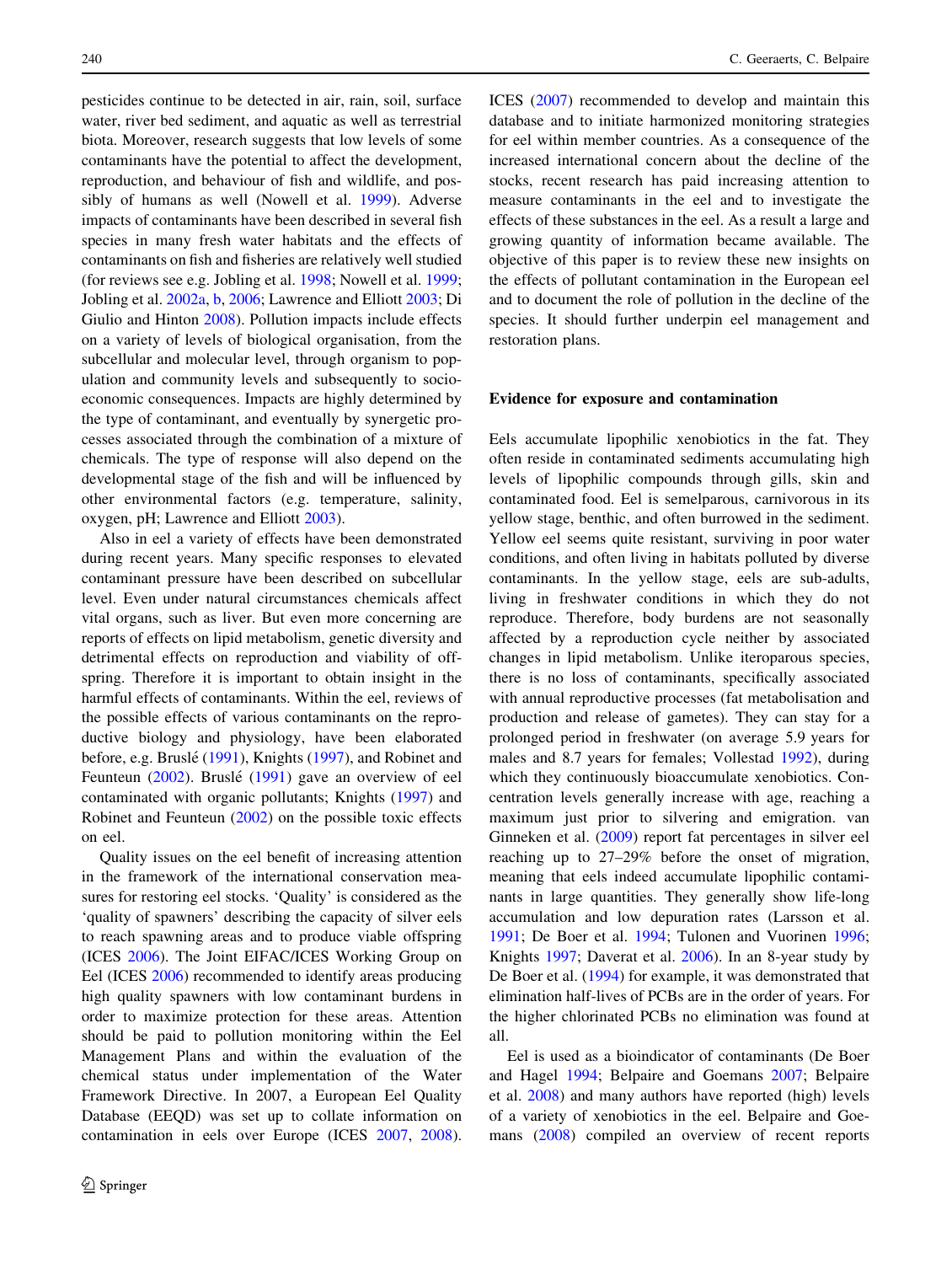describing bioaccumulation of various chemicals in eel within EC countries. The most studied chemicals in eels are polychlorinated biphenyls (PCBs), pesticides and heavy metals. However, also polycyclic aromatic hydrocarbons (PAHs), perfluoro-octanesulphonic acids (PFOS), brominated flame retardants (BFRs), dioxins and furans, and volatile organic compounds (VOCs) were reported. Persistently elevated contamination levels, above human consumption standards, are reported in many European countries. In 1990, Bruslé ([1990\)](#page-21-0) listed the concentration values and effects of heavy metals and in 1991 (Bruslé [1991\)](#page-21-0) the list was completed with pesticide and (observed) PCB concentrations and biological effects on eel. He also listed experimental concentrations of PCBs, phenols and pesticides in different stages of the eel life cycle. In their review, Robinet and Feunteun [\(2002](#page-25-0)) tabled examples of reported mean concentrations or concentration ranges of some PCBs and pesticides in yellow European and American eel tissues. In 2008, Maes et al. [\(2008](#page-24-0)) reported concentrations of PCBs, organochlorine pesticides and heavy metals in Belgian eels, and compared them to bioaccumulation data from other countries. Since the increasing attention to eel quality and fitness parameters (within Eel Management Plans), the growing awareness for monitoring environmental contaminants in aquatic biota, and a more stringent food control regulated by recent new European legislation (such as for dioxin-like contaminants), the amount of information about the accumulation of contaminants in eel is increasing rapidly and warrants the compilation of this data in a comprehensive way. The most recent overview of data on contaminants, parasites and fat levels in European eel over its geographical distribution can be found in the European Eel Quality Database of the Joint EIFAC/ICES Working Group on Eel (unpublished results). This database compiles data from 14 European countries. Results show persistently elevated contamination levels above human consumption standards in many European countries and, demonstrate highly variable data within river basin districts, according to local anthropogenic pollution, linked with land use (ICES [2008](#page-23-0)). Especially the lipophilic contaminants (such as PCBs) may attain a very high level in eel. Figure [1](#page-3-0) gives an overview of the mean PCB 180 (ng/g BW) data in European eel muscle for 11 countries and the mean Hg (ng/g BW) data for 7 countries as cited in a number of reports presented in the EEQD. This figure shows that in many European countries PCB levels in eel are at levels of concern. In general, PCB levels are considerably higher than in other fish species (Lindell et al. [2001](#page-24-0); van Leeuwen et al. [2002](#page-26-0); Maes et al. [2008\)](#page-24-0). The situation is better for the heavy metal mercury where only in Spain concentrations exceed the European consumption limit (1000 ng/g BW). However, the number and choice of sampling sites in the countries is not always representative for the whole country. So results must be considered carefully. Considering the high levels of hazardous compounds accumulating in eel, it is reasonable to assume that toxic effects in the eel will be more obvious compared to other species. For a variety of chemical compounds reports have described the impact on the health of the eel. Most of them describe sublethal biological effects, however also pollution induced mortalities have been reported.

## Direct mortalities due to contaminants

Direct lethal effects of contaminants have been reported, both under field circumstances where fish kills due to some specific spills or accidents have been documented, and under laboratory conditions where the lethal effects of specific chemicals on the survival of the eel have been studied.

As an example of pesticide-driven events Nowell et al. [\(1999](#page-24-0)) mention the number of fish kills attributed to organochlorine and organophosphate insecticides, DDT, and pentachlorophenol. Fish kills on a local scale often result from inadvertent management of land users (e.g. spill) but severe fish kills often result from accidental discharge or leakage on industrial sites producing or processing pesticides or other chemical compounds. In 1986 for example, incidents with atrazine were reported at Ciba Geigi-Bazel, with pesticides at BASF-Ludwigshafen, with chlorobenzol at Hoechst-Frankfurt (in the River Main), with methanol at Bayer-Leverkusen, with desinfectants at Bayer-Krefeld-Uerdingen, and with ethylene glycol at BASF. Fire-fighting water used to extinguish a fire in an agrochemical warehouse of the Basel chemical company Sandoz, contaminated by a variety of pesticides entered in the Rhine on November 1, 1986. Approximately 6–22 tons of pesticides are estimated to have been discharged into the river (about 1–3% of the inventory). This caused extensive pollution of the river due to pesticides and insecticides, including mercury-based and zinc-based pesticides. Levels of mercury in the Dutch section of the river were reported to be 3 times the normal limits. As a consequence half a million eels (ca. 200 tonnes) were killed, and the eel population was affected for years up to 650 km downstream (Christou [2000\)](#page-21-0). Following Balint et al. ([1997\)](#page-21-0) deltamethrin (the active ingredient of the insecticide K-OTHRIN 1 ULV) contributed to the severe eel devastation that occurred in Lake Balaton in 1991 and 1995, killing respectively 300 and 30 tons of eels. It seems that when eel kills occur, it is very hard to correlate these mortalities with precise chemical factors, because of the complexity of the pollution load (including a variety of contaminants which may interact) in many polluted areas (Anonymous [1987](#page-21-0)).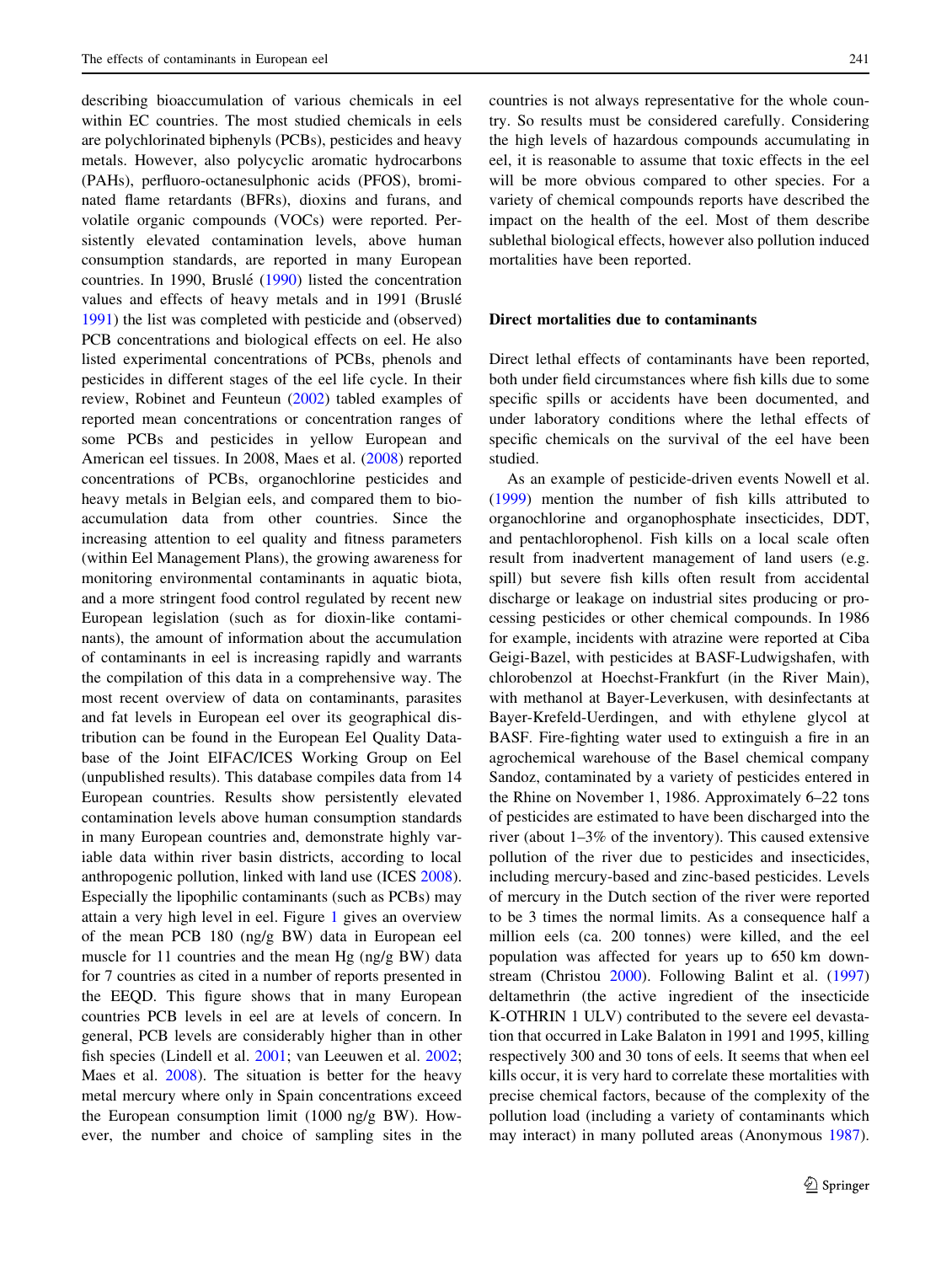<span id="page-3-0"></span>

Fig. 1 Mean concentration of PCB 180 (ng/g b.w.) in 11 countries (a) and mean concentration of Hg (ng/g b.w.) in 7 countries (b) in European eel muscle as reported recently (Belgium: INBO Eel Pollution Database [http://visapp.milieuinfo.be/pages/welcome.do\)](http://visapp.milieuinfo.be/pages/welcome.do); Denmark: Erichsen et al. ([2000\)](#page-22-0); France: Durrieu et al. [\(2005](#page-22-0)), Tapie et al. [\(2006](#page-26-0)); Germany: Gaumert et al. ([2001,](#page-22-0) [2002](#page-22-0)), Krinitz et al. ([2002\)](#page-24-0), Gaumert et al. [\(2003](#page-22-0)), Bergemann and Gaumert ([2005\)](#page-21-0); Ireland: Santillo et al. [\(2005](#page-25-0)); Italy: Orban et al. ([2004\)](#page-25-0), Mancini et al.

[2001](#page-24-0)); Portugal: Bordajandi et al. ([2003\)](#page-21-0), Santillo et al. [\(2005](#page-25-0)); Spain: Bordajandi et al. [\(2003\)](#page-21-0), Usero et al. ([2003\)](#page-26-0), Santillo et al. [\(2005](#page-25-0)), Alcaide and Esteve [2007](#page-20-0); The Netherlands: Pieters et al. [\(2005](#page-25-0)), Hoogenboom et al. [\(2007](#page-23-0)), Hoek-van Nieuwenhuizen and Kotterman ([2007\)](#page-23-0); United Kingdom: Foster ([2005\)](#page-22-0). The number of sites is indicated  $(N)$ ; The European consumption limit for Hg  $(1,000 \text{ ng/g})$ b.w.) is indicated in b

In 2007, 25 ton of fish (among which numerous eels) were killed in the River Meuse due to the discharge of 64 kg chloropyriphos and 12 kg cypermethrin, two components of pesticides.

Specific toxicity studies under controlled conditions reported lethal concentrations of specific compounds on the European eel. Table [1](#page-4-0) gives an overview of lethal toxicological studies from the primary scientific literature, including  $LC_{50}$  values. A more extensive overview of study

(Kegley et al. [2008](#page-23-0)).

results can be found in the PAN Pesticide Database

## Sublethal biological effects

In most cases contaminants will not result in direct mortality, but will induce sublethal effects. Apart from the specific toxicity of the contaminants involved, the exposure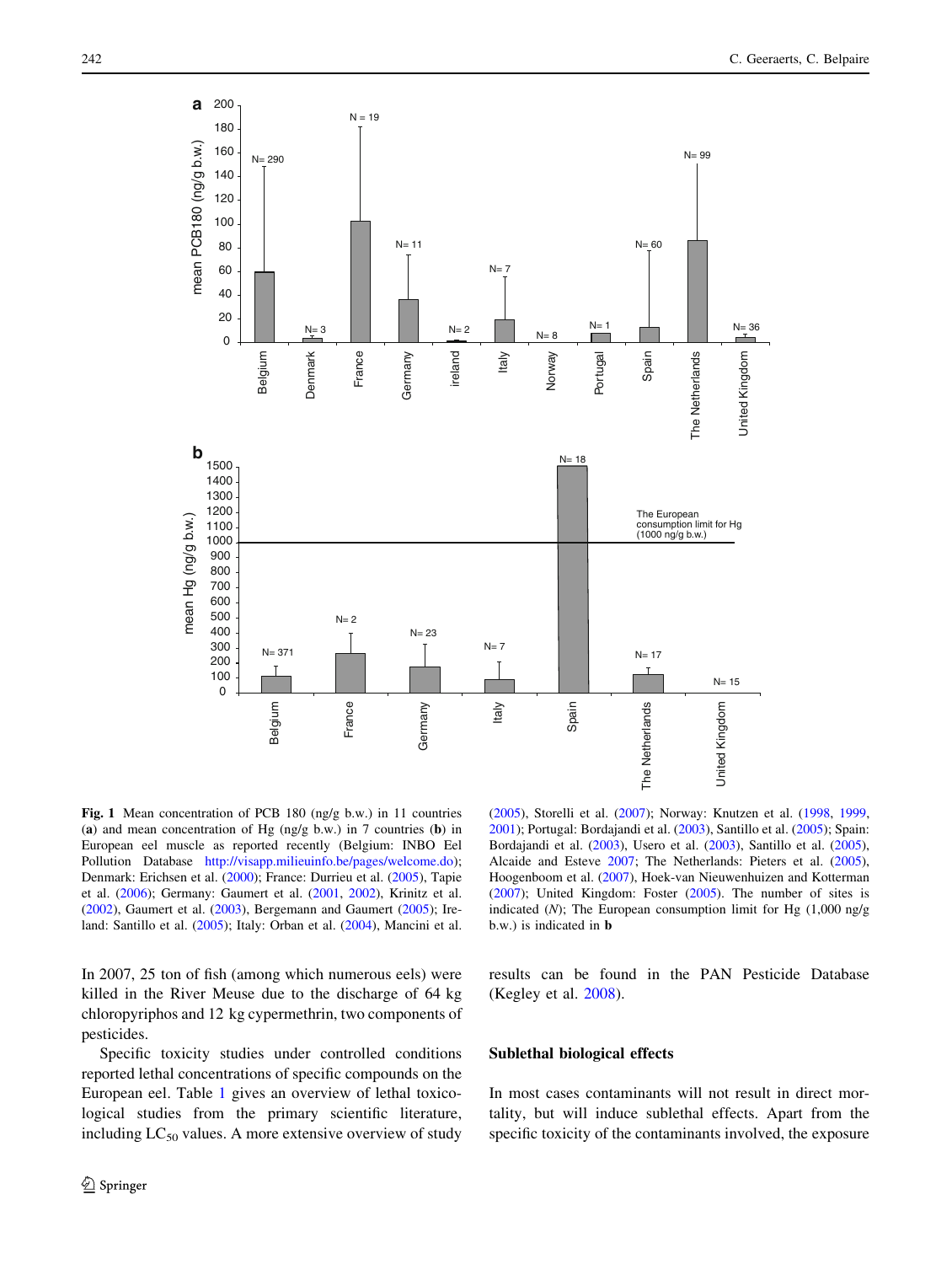| Table 1 Overview of lethal toxicology studies from the primary scientific literature on the European eel Anguilla anguilla |                               |                                       |                                   |                     |  |
|----------------------------------------------------------------------------------------------------------------------------|-------------------------------|---------------------------------------|-----------------------------------|---------------------|--|
| Contaminant                                                                                                                | oncentrations<br><b>Loxic</b> | Concentration Duration of<br>exposure | endpoint <sup>a</sup><br>Toxicity | Reference           |  |
|                                                                                                                            | Mean Min Max                  |                                       |                                   |                     |  |
| (±)-2,3,5,6-Tetrahydro-6-phenylimidazo[2,1-b]thiazole,<br>$M_{\alpha\alpha\alpha}$ anda $\alpha$ ahlamda                   | $2.5$ 20 $\mu$ g/L            |                                       | ž                                 | Geets et al. (1992) |  |

<span id="page-4-0"></span>

| Contaminant                                                                                                           | $\operatorname{\mathrm{Toxic}}$ | concentrations         |                          | Concentration Duration of<br>exposure | endpoint <sup>a</sup><br>Toxicity      | Reference                                                      |
|-----------------------------------------------------------------------------------------------------------------------|---------------------------------|------------------------|--------------------------|---------------------------------------|----------------------------------------|----------------------------------------------------------------|
|                                                                                                                       |                                 | Mean Min Max           |                          |                                       |                                        |                                                                |
| $(\pm)$ -2,3,5,6-Tetrahydro-6-phenylimidazo[2,1-b]thiazole,<br>Monohydrochloride                                      |                                 | $\overline{c}$<br>2.5  | Tßn                      |                                       | Ĕ                                      | Geets et al. (1992)                                            |
| pyrimidine-2-hydroxy-1,2,3-propenetricarboxylate (1:1)<br>$(E)$ -1,4,5,6-Tetrahydro-1-methyl-2-[2-(2-thienyl)ethenyl] |                                 | 100<br>$\overline{10}$ | Than                     | $24~\mathrm{h}^{\mathrm{b}}$          | E                                      | Buchmann and Bjerregaard (1990b)                               |
| (S)-2,3,5,6-Tetrahydro-6-phenylimidazo[2,1-b]thiazole,<br>monohydrochloride                                           | $\overline{10}$                 |                        | Πβη                      | 25 <sub>h</sub>                       | NR-ZERO                                | Buchmann et al. (1990a)                                        |
| [-Methyl-3-[3-methyl-4-[4-[(trifluoromethyl)thio]phenoxy]<br>phenyl]-1,3,5-triazine-2,4,6(1H,3H,5H)-trione            | $\overline{10}$                 |                        | $\mathrm{Hg} \mathrm{H}$ | $24 h^{b}$                            | NR-ZERO                                | Buchmann et al. (1990b)                                        |
| 2-(Cyclohexylcarbonyl)-1,2,3,6,7,11b-hexahydro-4H-pyrazino<br>[2,1-a]isoquinolin-4-one                                | $\supseteq$                     |                        | Τßη                      | 25 <sub>h</sub>                       | NR-ZERO                                | Buchmann et al. (1990a)                                        |
| 2,2'-Thiobis(4,6-dichlorophenol)                                                                                      |                                 |                        | Tßn                      | 24 h                                  | NR-LETH                                | Buchmann et al. (1992)                                         |
| 2-Propenenitrile, polymer with 1,3-butadiene and ethenyl<br>benzene                                                   | 2.9                             |                        | Τßη                      | $^{48}$ $\rm h^b$                     | $LD_{50}$                              | Maggi and Cossa (1973)                                         |
| 4,4'-(3H-2,1-benzoxathiol-3-ylidene)bisphenol, S,S-dioxide                                                            |                                 | 100<br>$\overline{10}$ | Πâη                      | 24 h                                  | NR-ZERO                                | Buchmann et al. (1990b)                                        |
| 4-Fluorobenzenesulfonic acid, 2-[(methoxycarbonyl)amino]-<br>1H-benzimidazol-5-yl ester                               | 3                               |                        | Tßn                      | $48~h^b$                              | $LD_{50}$                              | Maggi and Cossa (1973)                                         |
| Alpha-(1-oxododecyl)-omega-hydroxypoly(oxy-1,2-ethanediyl)                                                            | 240                             |                        | Ηãη                      | $24~\mathrm{h}^{\mathrm{b}}$          | $LC_{50}$                              | Wildish (1974)                                                 |
| Benzenesulfonic acid, sodium salt, alkyl derivs.                                                                      | 2.9                             |                        | Hgr                      | $24~\mbox{h}^{\mbox{\tiny b}}$        | $LD_{50}$                              | Maggi and Cossa (1973)                                         |
| Borax                                                                                                                 | 7.5                             |                        | Hgr                      | 24 h                                  | $\text{LD}_{100}$                      | Mann (1973)                                                    |
| Boric acid                                                                                                            | 7.5                             |                        | Than                     | 24 h                                  | $\text{LD}_{100}$                      | Mann (1973)                                                    |
| Chlorpyrifos                                                                                                          | 1.29                            |                        | Hgr<br>$\Xi$             | $24~h^b$                              | $\mathop{\hbox{\rm LC}}\nolimits_{50}$ | Ferrando et al. (1991)                                         |
| Copper sulfate (anhydrous)                                                                                            | 436.6                           |                        | $\mu$ g/L                | 50 days                               | $\widetilde{\Xi}$                      | Thomsen (1980)                                                 |
| Diazinon                                                                                                              | 0.084                           |                        | $\rm mgL$                | 96 h                                  | $LC_{50}$                              | Ceron et al. (1996)                                            |
|                                                                                                                       | 164.0                           |                        | $\mu$ g $L$<br>103.0     | $24~\mathrm{h}^{\mathrm{b}}$          | $LC_{50}$                              | Sancho et al. (1992b, 1994)                                    |
|                                                                                                                       | 160.0                           |                        | $\tau^{\rm BH}$<br>100.0 | $24~h^b$                              | $LC_{50}$                              | Ferrando et al. (1991), Sancho et al. (1992a, 1993a,<br>1993b) |
| Dioctyl sodium sulfosuccinate                                                                                         | 9.1                             |                        | Tßn                      | $48~h^b$                              | $\rm LD_{50}$                          | Maggi and Cossa (1973)                                         |
| Disulfoton                                                                                                            | 37.0                            |                        | Har                      | $^{96}$ h $^{\rm b}$                  | $LC_{50}$                              | Arnold and Braunbeck (1994)                                    |
| Dobanol 25-35                                                                                                         | 2.1                             |                        | Tßn                      | $48~h^b$                              | $LD_{50}$                              | Maggi and Cossa (1973)                                         |
| Endosulfan                                                                                                            | 40.0                            |                        | Пãп<br>37.0              | $24~h^b$                              | $LC_{50}$                              | Ferrando et al. (1987)                                         |
|                                                                                                                       | 38.0                            |                        | Пãп<br>34.0              | $96 h^b$                              | $LC_{50}$                              | Ferrando and Andreu-Moliner (1989)                             |
|                                                                                                                       | 42.0                            |                        | Пãп<br>33.0              | $24 h^{b}$                            | $LC_{50}$                              | Ferrando and Andreu-Moliner (1989), Ferrando<br>et al. (1991)  |
| Fenitrothion                                                                                                          | 370.0                           |                        | Πāη<br>24.0              | $24~\mathrm{h}^{\mathrm{b}}$          | $LC_{50}$                              | Ferrando et al. (1991)                                         |
| Ivermectin                                                                                                            | 0.20                            |                        | Πāη                      | 24 h                                  | $\widetilde{\Xi}$                      | Geets et al. (1992)                                            |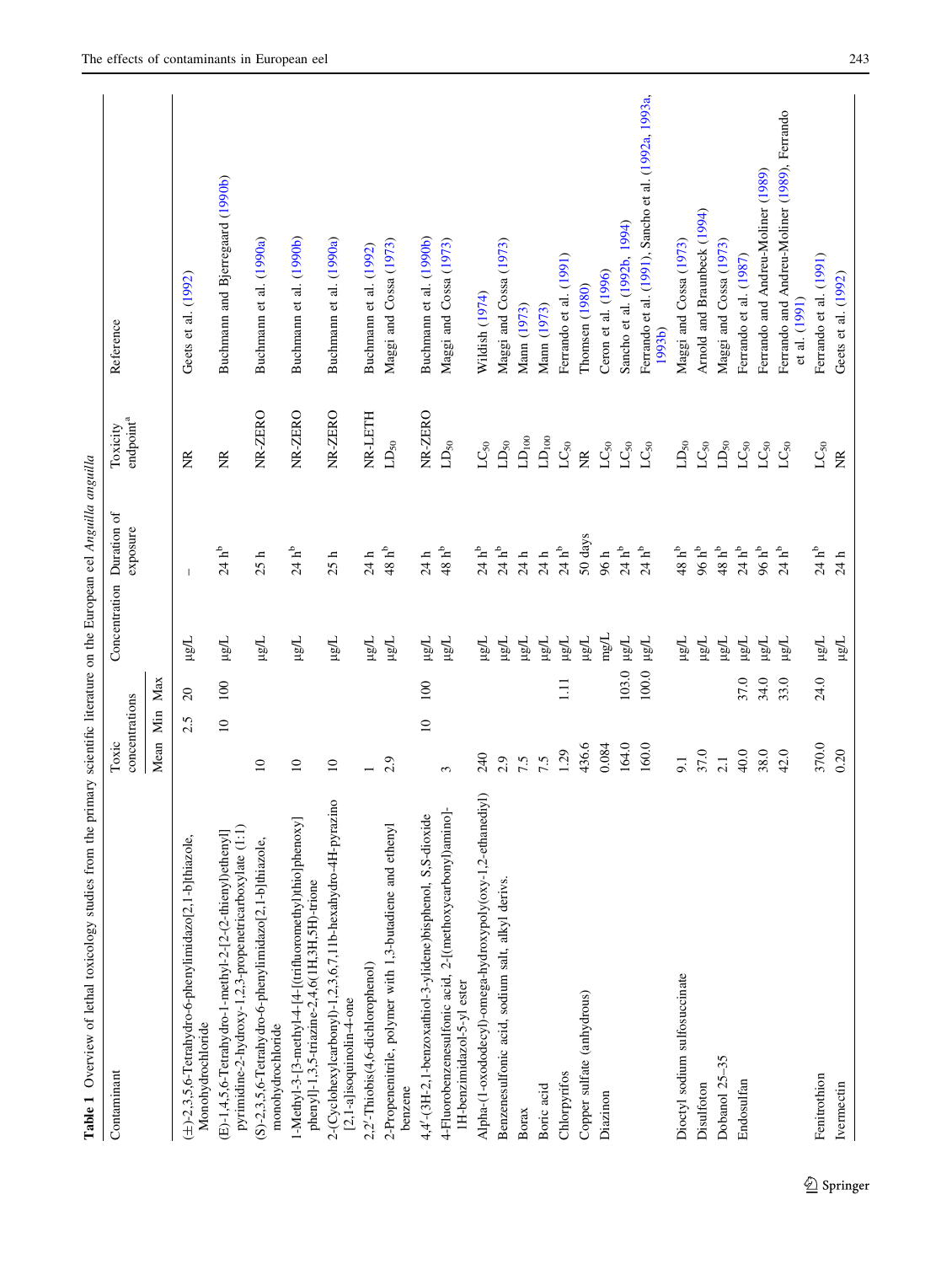| Contaminant                                                                                                                                                                                                             | concentrations<br>Toxic | Concentration Duration of | exposure                        | endpoint <sup>a</sup><br>Toxicity | Reference                                      |
|-------------------------------------------------------------------------------------------------------------------------------------------------------------------------------------------------------------------------|-------------------------|---------------------------|---------------------------------|-----------------------------------|------------------------------------------------|
|                                                                                                                                                                                                                         | Mean Min Max            |                           |                                 |                                   |                                                |
| Lindane                                                                                                                                                                                                                 | 900.0                   | Tßn                       | $20~h^b$                        | <b>NR-LETH</b>                    | Mourad (1991)                                  |
|                                                                                                                                                                                                                         | 349.1                   | $\mathrm{Hg} \mathrm{d}$  | 24 h                            | $LC_{50}$                         | Canyurt (1983)                                 |
|                                                                                                                                                                                                                         | 340.0                   | Πāη<br>300.0              | $24~\mathrm{h}^{\mathrm{b}}$    | $LC_{50}$                         | Ferrando et al. (1987)                         |
|                                                                                                                                                                                                                         | 600.0                   | $^{\tt hgl}$              | $48~h^b$                        | $LC_{50}$                         | Foulquier et al. (1971)                        |
|                                                                                                                                                                                                                         | 320.0                   | Πāη<br>270.0              | $96~h^b$                        | $LC_{50}$                         | Ferrando et al. (1988)                         |
|                                                                                                                                                                                                                         | 670.0                   | Πāη<br>640.0              | $24~h^b$                        | $LC_{50}$                         | Ferrando et al. (1991)                         |
| Mebendazole                                                                                                                                                                                                             | 500                     | Tßr                       | $52~h^b$                        | NR-LETH                           | Buchmann and Bjerregaard (1990a)               |
| Methidathion                                                                                                                                                                                                            | 3.87                    | Ηğη<br>3.07               | $24~\mbox{h}^{\mbox{\tiny b}}$  | $LC_{50}$                         | Ferrando et al. (1991)                         |
| Methyl parathion                                                                                                                                                                                                        | 5.55                    | Ηğη                       | 24 h                            | $LC_{50}$                         | Canyurt (1983)                                 |
|                                                                                                                                                                                                                         | 5.34                    | Πβη<br>4.64               | $24 h^{b}$                      | $LC_{50}$                         | Ferrando et al. (1991)                         |
| N, N-dibutyl-4-(hexyloxy)-1-napthalene carboximidamide,<br>Monohydrochloride                                                                                                                                            |                         | $\mathrm{Hg} \mathrm{d}$  | $_{\rm q}^{\rm q}$ k $_{\rm 6}$ | NR-LETH                           | Buchmann et al. 1990a                          |
| N-[3-chloro-4-(4-chlorophenoxy)phenyl]-<br>2-hydroxy-3,5-diiodobenzamide                                                                                                                                                | 100.0                   | Πāη                       | $24~h^b$                        | NR-ZERO                           | Buchmann et al. (1990b)                        |
| 2-methylphenyl]-2-hydroxy-3,5-diiodobenzamide<br>N-[5-chloro-4-[(4-chlorophenyl)cyanomethyl]                                                                                                                            | 2.5                     | Πāη                       | $24~h^b$                        | $LC_{50}$                         | Geets et al. (1992)                            |
| Niclosamide                                                                                                                                                                                                             | 100.0                   | Tßn                       | $24 h^{b}$                      | NR-ZERO                           | Buchmann et al. (1990b)                        |
| Nitrilotriacetic acid                                                                                                                                                                                                   | 320                     | Πāη                       | $24~h^b$                        | NR-LETH                           | Jancovic and Mann (1969)                       |
| Phenol                                                                                                                                                                                                                  | $\overline{20}$         | ng/L                      |                                 | LETHAL                            | <b>Bruslé</b> (1991)                           |
| S-4-chlorobenzyl diethylthiocarbamate (thiobencarb)                                                                                                                                                                     | 21.7                    | mg/L                      | $48~h^b$                        | $LC_{50}$                         | Fernandez-Vega et al. (1999)                   |
| Silver nitrate                                                                                                                                                                                                          | 34.4                    | $\mathrm{rad}$<br>31.1    | 96 h                            | $LC_{50}$                         | Grosell et al. (2000)                          |
| Tecnazene                                                                                                                                                                                                               | 14                      | $\tau^{\rm BH}$           | $96~h^b$                        | $LC_{50}$                         | Whale et al. (1988)                            |
| Trichlorfon                                                                                                                                                                                                             | $\mathbf{v}$            | Tßn                       | $24~h^b$                        | NR-LETH                           | Ferrando et al. (1991), Buchmann et al. (1992) |
|                                                                                                                                                                                                                         | 500.0                   | $\tau^{\rm BH}$           |                                 | ž                                 | Geets et al. (1992)                            |
| Information is based on literature and the PAN Pesticide Database (Kegley et al. 2008). The toxic dose is the concentration or amount of the substance (product or active ingredient) that was<br>followed by mortality |                         |                           |                                 |                                   |                                                |

NR not reported NR not reported

<sup>a</sup> The toxicity endpoint of an ecotoxicity study is the observable effect of a toxin on the test organism, here it stands for mortality. The LD<sub>50</sub> is the dose of the pesticide in mg or µg of pesticide per kg of body wei <sup>4</sup> The toxicity endpoint of an ecotoxicity study is the observable effect of a toxin on the test organism, here it stands for mortality. The LD<sub>50</sub> is the dose of the pesticide in mg or µg of pesticide per kg of body weight that is lethal to 50% of the test organisms within the stated study time. The LC<sub>50</sub> is defined as the amount of pesticide present per liter of aqueous solution that is lethal to 50% of the test organisms within the stated study time

<sup>b</sup> More LC<sub>50</sub> levels and time intervals can be found in the referred article  $\mathbb{M}$  More LC<sub>50</sub> levels and time intervals can be found in the referred article

Table 1 continued

Table 1 continued

<sup>2</sup> Springer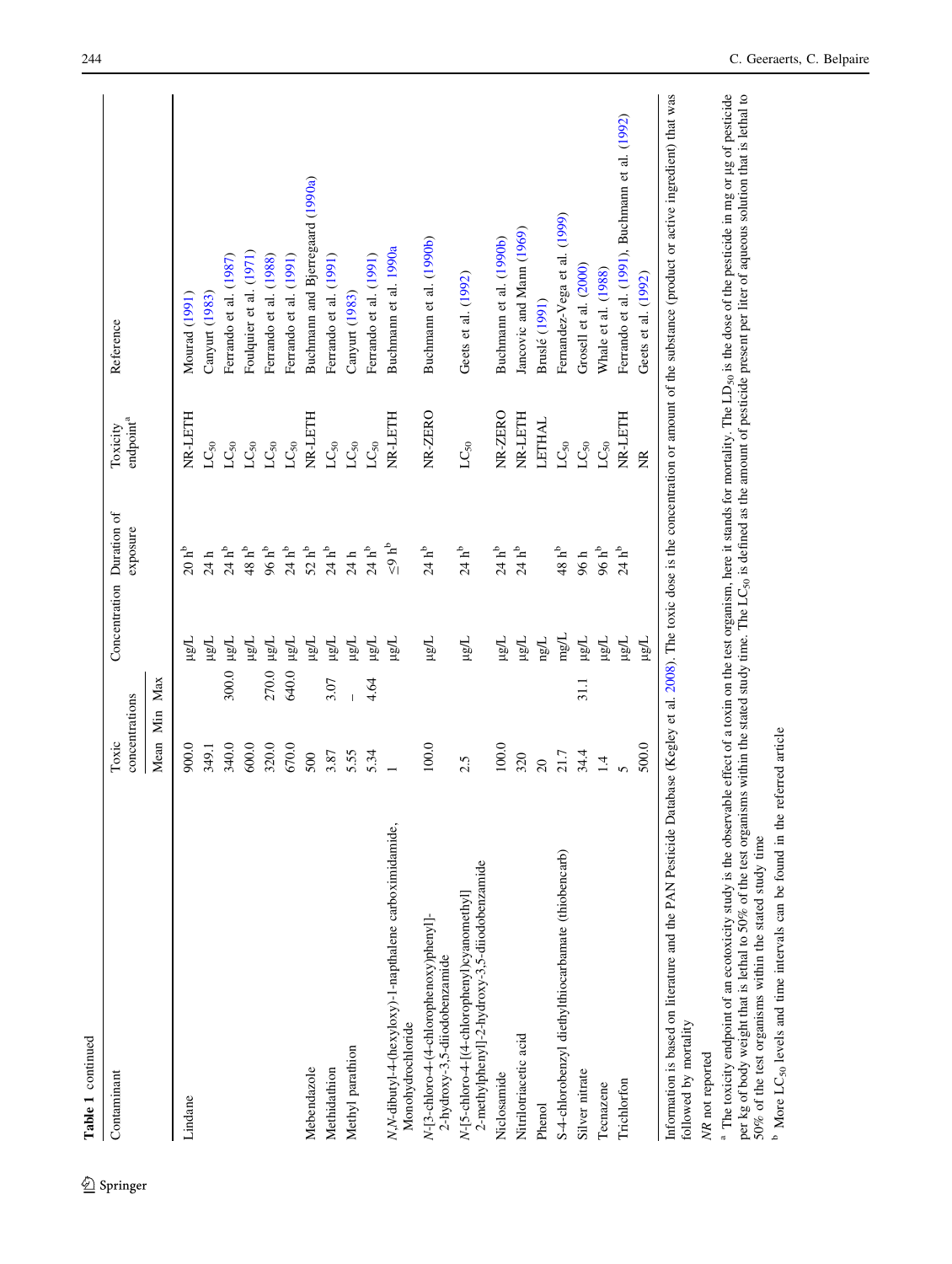time and concentration, effects are influenced by a variety of environmental factors for example, pH, oxygen concentration, temperature and salinity. The potential effects of a contaminant can also be reinforced synergetically if other contaminants or diseases and parasites are involved, putting additional pressure on the individual. Many reports are available mostly from laboratory experiments, describing the effects of pollution agents on a variety of biological functions. An overview of these studies, reporting on the effects of a variety of chemicals on the European eel is given in Table [2](#page-7-0) and a selection of known responses are discussed below.

#### Histological and subcellular effects

Exposure to different chemicals may result in chronic effects which cause organ injuries and tissue damage. In eel, these effects have been described for PCBs, pesticides, heavy metals, and PAHs, phenols and PFOS. For example, Svobodova et al. [\(1994](#page-26-0)) described considerable histopathological changes in liver, spleen and kidney from fish as long term effects of exposure to PCBs both in nature and under laboratory conditions.

Pesticides are known for their ability to disrupt the structural integrity of fish gills and it may be assumed that as a result of the reduced efficiency of the damaged gills to respiration, the tissues receive less oxygen (Sancho et al. [1997\)](#page-25-0). Pesticide induced hepatic megalocytosis, necrosis, cellular proliferation, aneurysms, disorganization of second lamellae, loss of hepatocyte limit etc. has been recently reported in other fish species (Dutta and Meijer [2003](#page-22-0); Marty et al. [2003;](#page-24-0) Akaishi et al. [2004](#page-20-0); Brown and Steinert [2004\)](#page-21-0). Exposure to a pure PAH, phenanthrene, also denotes liver cell injury in a tropical fish (Oreochromis mossambicus; Shallaja and D'Silva [2003](#page-26-0)). Roche et al. ([2002\)](#page-25-0) indicated that tumours in liver and spleen of eels resulted from long-lasting exposure to a combination of potentially carcinogenic pollutants (such as PAH, lindane and dieldrin).

Cadmium effects in European eel were reported by Gony ([1990\)](#page-22-0), who describes structural or functional perturbations in the gills like swelling of the primary and secondary lamellae caused by epithelium hypertrophy and accumulation of secondary lamellae after 2 h exposure to 5 µg/L cadmium (Cd; Table [2](#page-7-0)). At the same moment, melanism appeared in the gill blood vessels. Dependent of the individual response on cadmium exposure also other injuries appeared like exfoliation of the epithelium and the collapse and merging of lamellae. Also liver tissue was influenced by cadmium exposure.

Copper (Cu) exerts a wide range of physiological effects in fishes, including increased metallothionein synthesis in hepatocytes, altered blood chemistry, and histopathology of gills and skin. Sublethal exposure suppresses resistance to viral and bacterial pathogens. Rate and extent of copper accumulation in fish tissues are extremely variable between species and are further modified by abiotic and biological variables (Eisler [1997\)](#page-22-0).

Santos et al. [\(1990](#page-25-0)) reported skin disruption in adult eel due to bleached kraft pulp mill effluent (BKPME; Table [2\)](#page-7-0) and Howard et al. ([1971\)](#page-23-0) reported a favourable fish adaptation capacity in their study with pulp mill effluents. DHAA (dihydroabietic acid), a resin acid, also caused structural changes in the gills impairing oxygen uptake by causing circulatory vasoconstriction and by increasing the diffusion distance (Tuurala and Soivio [1982;](#page-26-0) Pacheco and Santos [2002a](#page-25-0)). These histopathological alterations may have important adverse consequences on fish health, particularly due to the obstruction of oxygen diffusion across the gills and the impairment of the osmoregulatory function (Pacheco and Santos [2002a](#page-25-0)). Also glomerular injury was observed, impairing glomerular filtration, just as histological alterations in the renal tubules of BKPME-exposed eels (Santos et al. [1990](#page-25-0)).

In 1991, Bruslé  $(1991)$  $(1991)$  reported that acute toxicity of phenols to eels is characterised first by an exciting phase, then ataxia, followed by death. Grauby et al. ([1973](#page-22-0)) tested the toxicity of effluents from a refinery and from chemical plants and found that the high concentrations of phenols (17.5–19 mg/L) are responsible for fish kills. Due to a high fat content of muscle tissue, eel was one fish with a higher intake (49 ppm in the flesh) than other species. Neff ([2009\)](#page-24-0) on the other hand, reported that phenols are not very toxic in marine organisms but that toxicity seems to increase with higher taxonomical position. Phenol can accumulate in tissue lipids to concentrations that cause tissue disruption and several chlorinated phenols and nitrogen-substituted phenols are uncouplers of oxidative phosphorylation.

PFOS induced alterations in the liver have been demonstrated for eels under natural conditions in Belgium (Hoff et al. [2005](#page-23-0)).

### Effects on blood and organs

It is known that as long as the contaminants are stored in the fat reserves, toxic effects are minor. But, at the start of the migration, when the lipids are oxidized and the PCBs released, PCB-levels in the blood plasma may increase up to toxic levels. van den Thillart et al. ([2005\)](#page-26-0) investigated the influence of PCBs on the physiology and gonad development of silver eel during a simulated migration through experiments in swimming tunnels. They reported a significant 1.5-fold higher weight loss in the PCB-loaded groups, which can not be ascribed to the refusal of food but may be the result of PCB effects on the intermediary metabolism. In the PCB-loaded groups hypoglycemia was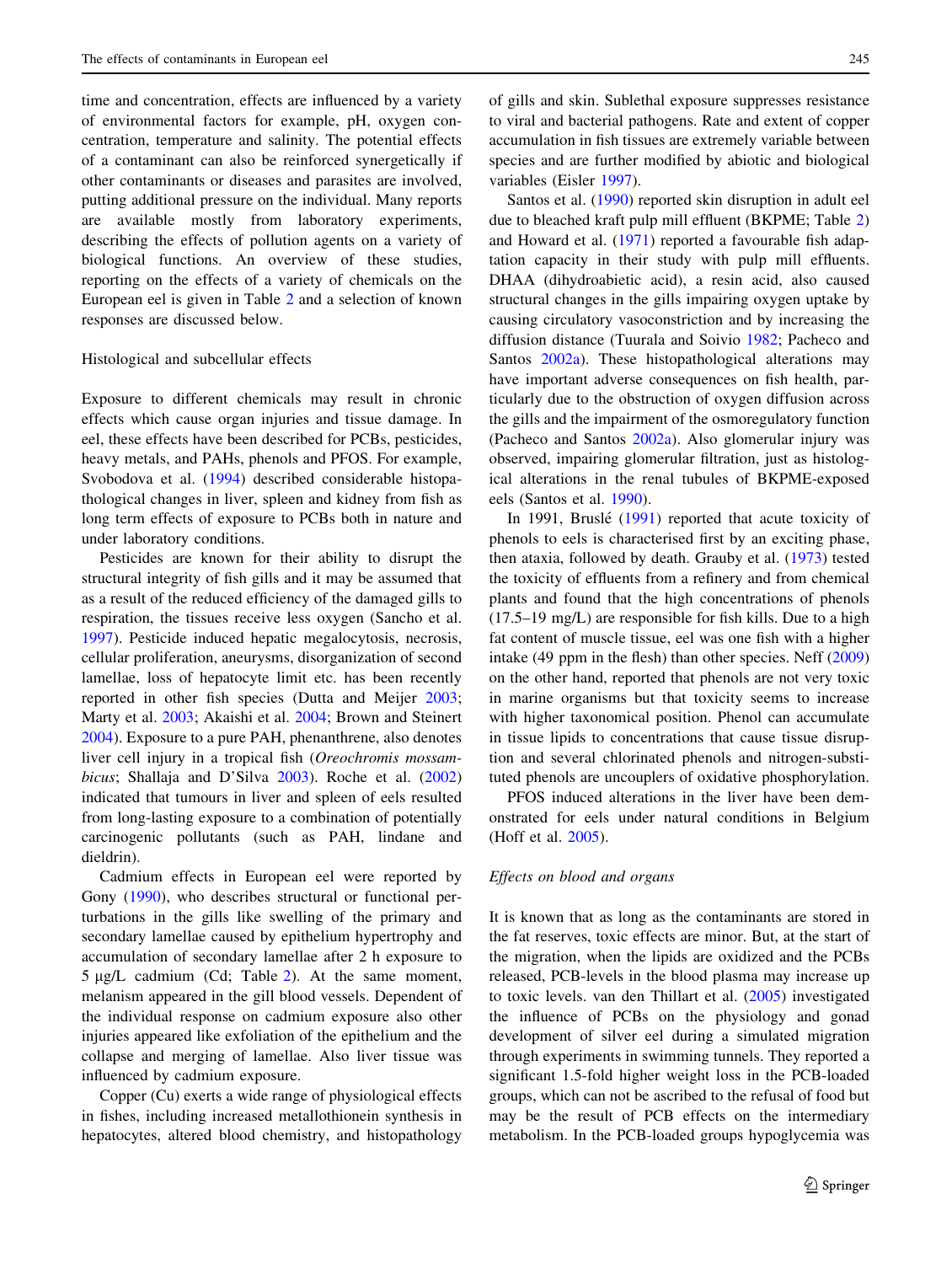<span id="page-7-0"></span>

|                           | Table 2 Overview of studies on the effect of contaminants                                                   |                                           | on target organs in the European eel        |                                                                                                                                                                                                                                                                                                                                                                                                                                                                                          |                               |
|---------------------------|-------------------------------------------------------------------------------------------------------------|-------------------------------------------|---------------------------------------------|------------------------------------------------------------------------------------------------------------------------------------------------------------------------------------------------------------------------------------------------------------------------------------------------------------------------------------------------------------------------------------------------------------------------------------------------------------------------------------------|-------------------------------|
| Contaminant               | Concentration                                                                                               | ð<br>exposure<br>Duration                 | Target organs                               | Observed effects                                                                                                                                                                                                                                                                                                                                                                                                                                                                         | Reference                     |
| BaP                       | 0 (control), $0.3$ , $0.9$ ,<br>and $2.7 \mu M$ (EC)                                                        | 6, 8, 16, 24, 48, 72, 144, and<br>216 h   | Blood, liver                                | activity increase in the liver; liver cytochrome P-450 content<br>Significant increase in ENA frequency; significant EROD<br>increase; liver/blood DNA integrity decrease                                                                                                                                                                                                                                                                                                                | Maria et al. (2002)           |
|                           | $0, 0.1, 0.3$ $\upmu\textrm{M}$ (EC)                                                                        | 4 weeks                                   | Blood, liver                                | Elevated DNA damage; significant induction of apoptosis                                                                                                                                                                                                                                                                                                                                                                                                                                  | Nogueira et al. (2006)        |
| $BaP + BKPME$<br>and DHAA | (0.22, 0.45,<br>0.9 $\mu M$ ) + (3.12,<br>6.25, 12.5%) and<br>(0.07, 0.15, 0.3 $\mu M$ )<br>$\overline{EC}$ | 3, 7, 30 days<br>90, 180 days<br>for DHAA | Gill, kidney, liver,<br>skin, spleen        | catabolism; renal glomerular injury; liver cholestasis due to a<br>gills; splenic hemosiderosis indicating increased erythrocytic<br>to the abrasive effects of resin acids; structural changes in the<br>genotoxicity expression; epidermis exfoliation probably due<br>A dose-related disruption of ENA expression; disturbance of<br>failure of the metabolism or excretion of bile pigments;<br>degeneration of structural proteins in the hepatocyte<br>membrane                    | Pacheco and Santos<br>(2002a) |
| <b>BKPME</b>              | 75-50% (EC)                                                                                                 | reks<br>1 and 3 $w$                       | liver, skin, spleen<br>Blood, gill, kidney, | disruption of the skin and edematous hypertrophy of covering<br>epithelial cells in secondary gill lamellae; kidney damage of<br>biochemical changes, such as an increase in plasma lactate<br>the renal tubules; liver necrosis; spleen had an increase in<br>potassium; deep alteration of the tissue structure, such as<br>Increase in red blood cell number per cubic mm; several<br>and sodium and a decrease in plasma pyruvate and<br>blood content as well as in pigment centres | Santos et al. (1990)          |
| $BNF + Ct$                | $4 \text{ mg/kg} + 1 \text{ mM (EC)}$                                                                       | 24 h                                      | Lliver                                      | interference of BNF pre-exposure on Cr effects was observed<br>as a significant plasma glucose increase; BNF pre-exposure<br>Decrease in plasma T4 in eels exposed to Cr only. The<br>prevented plasma cortisol and lactate increases                                                                                                                                                                                                                                                    | Oliveira et al. (2003)        |
| $BNF + Cu$                | $2.7~\upmu\mathrm{M}$ + 0, 1 and<br>2.5 µM (EC)                                                             | 24 h                                      | Liver                                       | inhibited; liver DNA integrity decreased by 1 and 2.5 µM Cu<br>glutathione reductase and CAT activities were significantly<br>oxidized glutathione levels were slightly de-creased, liver<br>BNF pre-exposure promoted a significant increase in liver<br>EROD activity, liver total glutathione, GSH and GSH/<br>in eels pre-exposed to BNF                                                                                                                                             | Gravato et al. (2006)         |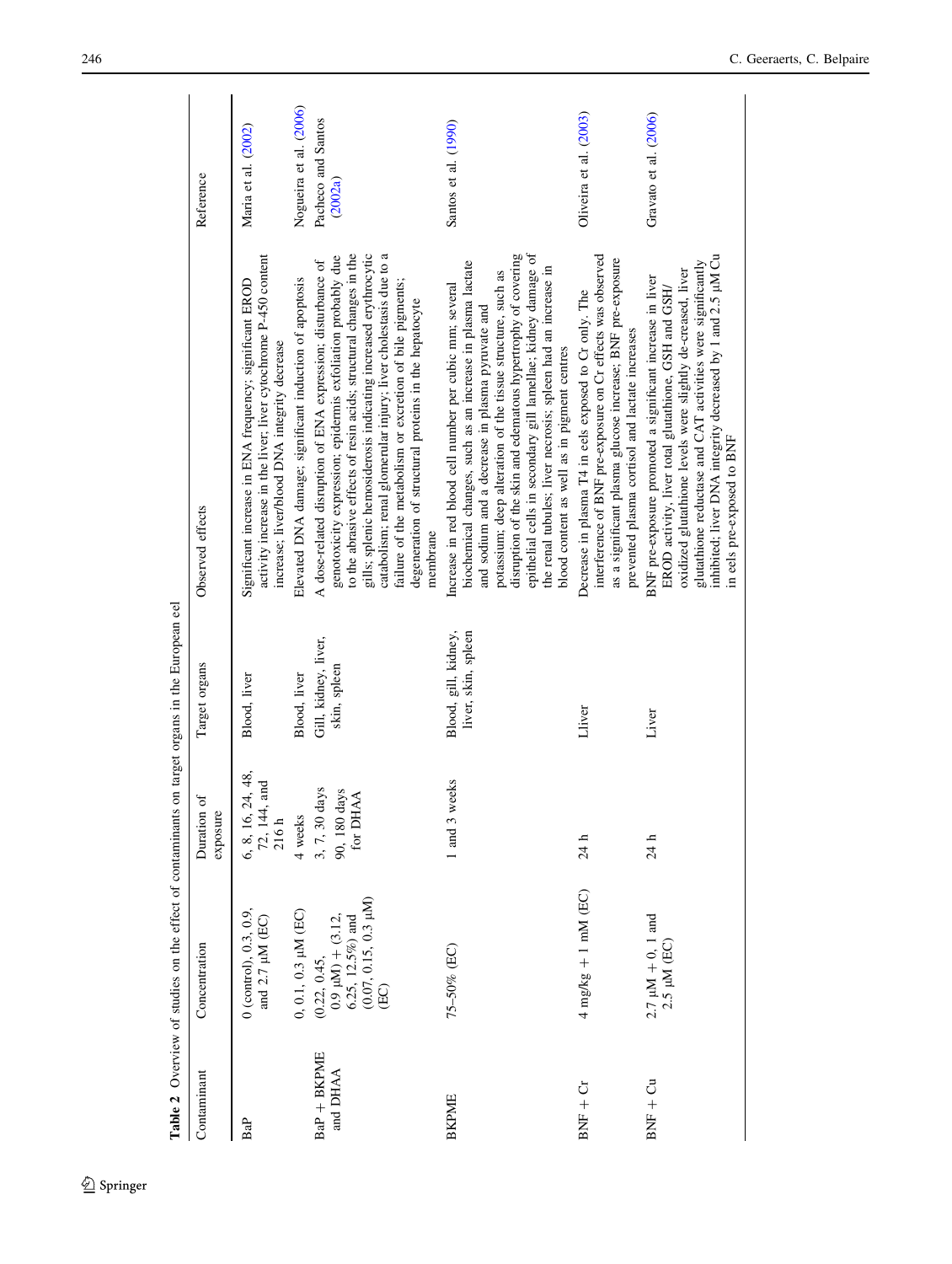| Table 2 continued            |                                                                                                                                              |                            |                                               |                                                                                                                                                                                                                                                                                                                                                                                                                                                                                                                                                                                 |                                |
|------------------------------|----------------------------------------------------------------------------------------------------------------------------------------------|----------------------------|-----------------------------------------------|---------------------------------------------------------------------------------------------------------------------------------------------------------------------------------------------------------------------------------------------------------------------------------------------------------------------------------------------------------------------------------------------------------------------------------------------------------------------------------------------------------------------------------------------------------------------------------|--------------------------------|
| Contaminant                  | Concentration                                                                                                                                | ЪÇ<br>exposure<br>Duration | Target organs                                 | Observed effects                                                                                                                                                                                                                                                                                                                                                                                                                                                                                                                                                                | Reference                      |
| $_{\rm{Cd}}$                 | $1-5$ mg/L (FC)                                                                                                                              |                            | Blood, kidney                                 | Depression proliferation of mitogen-stimulated anterior kidney<br>reduced lipopolysaccharide stimulated lymphoproliferation<br>and thymic lympfocytes; reduced plasma cortisol levels;                                                                                                                                                                                                                                                                                                                                                                                          | Carlson and Zelikoff<br>(2008) |
|                              | 5 mg/L (EC)                                                                                                                                  | 3 days                     | $\overline{3}$                                | exfoliating of the epithelium and collapsing or merging of the<br>Swelling of the primary and secondary lamellae; melanisms in<br>the gill blood vessels; increase in mucus cells; Injuries like<br>lamellae                                                                                                                                                                                                                                                                                                                                                                    | Gony (1990)                    |
|                              | 0 and 5 µg/L (EC)                                                                                                                            | 30 days                    | Liver, lipid content<br>in muscle             | Increased fat consumption which could compromise successful<br>reproduction                                                                                                                                                                                                                                                                                                                                                                                                                                                                                                     | Pierron et al. (2007a)         |
|                              | hypoxia Po $2 = 6$ kPa<br>$0, 2,$ and $10 \mu g/L$ for<br>glass eel normoxia<br>$Po2 = 21$ kPa and<br>(EC)                                   | 14 days                    | 큥                                             | respiratory chain and in the defence against oxidative stress is<br>At the gene level, Cd exposure mimics the effect of hypoxia<br>since a decrease in expression of genes involved in the<br>seen (glass eel)                                                                                                                                                                                                                                                                                                                                                                  | Pierron et al. (2007b)         |
|                              | 15 µg/L (EC)                                                                                                                                 | 30 days                    | Digestive tract, gill,<br>liver, kidney       | Cd accumulation was observed in the kidney, the liver, the gills<br>phase, which unfolded in Cd-free sea water, a significant<br>and the digestive tract. Thereafter, during the maturation<br>increase in Cd content in gonads and kidney of Cd pre-<br>contaminated eels was observed                                                                                                                                                                                                                                                                                         | Pierron et al. (2008)          |
| $Cd + PCB$ 126               | $30 \mu g/L + 100 \text{ n}g/g$<br>$BW$ $\left( \mathrm{EC} \right)$                                                                         | 103 days                   | Blood                                         | complete suppression of the antibody response (eel infected<br>Combined exposure: no influence on the development of the<br>parasite; exposure to PCB126 or in combination with Cd:<br>with the parasite Anguillicoloides crassus)                                                                                                                                                                                                                                                                                                                                              | Sures and Knopf (2004)         |
| CdCl <sub>2</sub>            | $0.5-50$ $\mu$ M (EC)                                                                                                                        | 1 h                        | Gill, intestine                               | Inhibition of the $K^+$ -ATPase activity; inhibition of the carbon<br>anhydrase activity; changes in acid-base equilibrium and<br>osmoregulation                                                                                                                                                                                                                                                                                                                                                                                                                                | Lionetto et al. (1998)         |
| $CdCl2$ , $CuSO4$ ,<br>ZnSO4 | $1.7 \text{ mg/kg BW (EC)}$                                                                                                                  | 24 h                       | Liver, kidney                                 | Induction of micronuclei expression                                                                                                                                                                                                                                                                                                                                                                                                                                                                                                                                             | Sanchez-Galan et al.<br>(2001) |
| $Cr + BNF$                   | (100 µM or 1 mM) +<br>$2.7 \mu M$ (EC)                                                                                                       | 24 h                       | Gills, kidney                                 | in the gills for all conditions except with the lowest Cr-<br>Decrease of GSH together with a loss of DNA integrity<br>concentration                                                                                                                                                                                                                                                                                                                                                                                                                                            | Ahmad et al. (2006)            |
| $Cr$ or $Cu + BNF$           | $(100 \mu M \text{ and } 1 \text{ mM})$<br>$2.5 \mu M$ ) + $2.7 \mu M$<br>with or without 24<br>pre-exposure with<br>BNF (EC)<br>or $(1$ and | 24 h                       | Blood (plasma),<br>genotoxicity<br>expression | glucose; exposure to Cu: increase of the plasma cortisol and<br>increases whereas a T4 increase was observed for 2.5 µM Cu<br>exhibited significant ENA-induction. In general, T4 was the<br>Exposure to Cr: decrease of free thyroxin, increase of plasma<br>glucose and the plasma lactate, decrease of thyroxin; Pre-<br>exposure. This pretreatments was crucial for genotoxicity<br>most affected hormone as it responded to all Cr and Cu<br>exposure to BNF prevented plasma cortisol and lactate<br>expression because BNF $+$ 2.5 $\mu$ M Cu exposed fish<br>exposures | Teles et al. (2005)            |

 $2$  Springer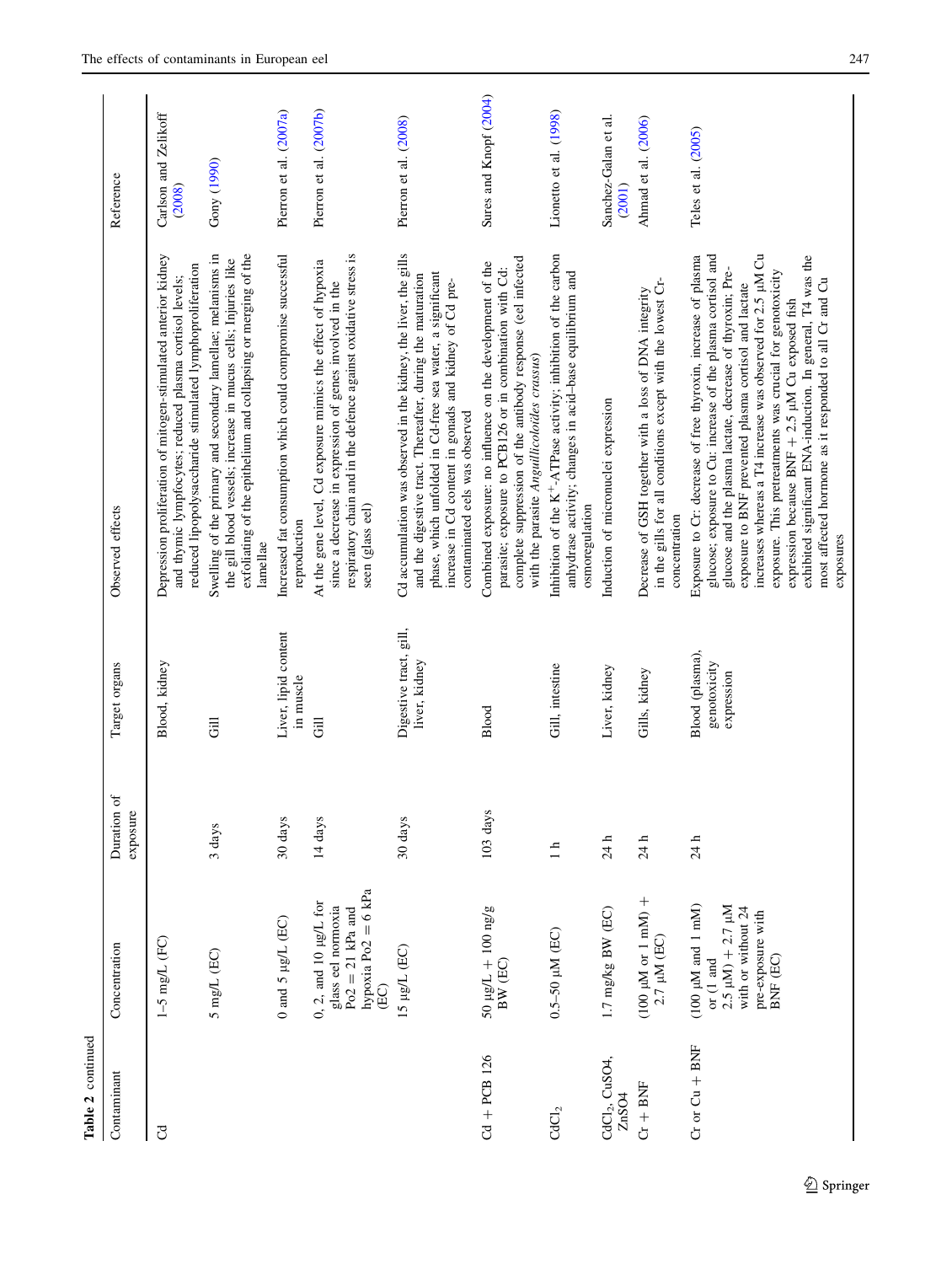| Table 2 continued |                                                      |                                              |                                            |                                                                                                                                                                                                                                                                                                                                                                                                                                                                                                                                                                                                                    |                                            |
|-------------------|------------------------------------------------------|----------------------------------------------|--------------------------------------------|--------------------------------------------------------------------------------------------------------------------------------------------------------------------------------------------------------------------------------------------------------------------------------------------------------------------------------------------------------------------------------------------------------------------------------------------------------------------------------------------------------------------------------------------------------------------------------------------------------------------|--------------------------------------------|
| Contaminant       | Concentration                                        | Duration of<br>exposure                      | Target organs                              | Observed effects                                                                                                                                                                                                                                                                                                                                                                                                                                                                                                                                                                                                   | Reference                                  |
| ්                 | $0.2$ $\mu$ ML (EC)                                  | 7 days                                       | Blood, gill, liver,<br>kidney              | significant metallothionein induction response in liver, and an<br>however, a greater T4 decrease was observed in eels exposed<br>to 2.5 µM Cu. Moreover, this pre-treatment was crucial for<br>Single exposures to Cu elevated plasma cortisol and glucose<br>genotoxicity expression because only BNF + 2.5 µM Cu-<br>(2.5 µM), as well as plasma lactate (1 µM), whereas a T4<br>exposure prevented plasma cortisol and lactate increases;<br>decrease was found for both concentrations. BNF pre-<br>exposed fish exhibited significant ENA induction; a<br>increase in the erythrocytic nuclear abnormalities | Oliveira et al. (2008)                     |
|                   | 30-60 pg/L (EC)                                      |                                              | vibriosis and<br>Induction of<br>mortality | Induction of vibriosis and mortality                                                                                                                                                                                                                                                                                                                                                                                                                                                                                                                                                                               | Rødsæther et al. (1977)                    |
| $Cu + BNF$        | $(1 \mu M$ and 2.5 $\mu M$ ) +<br>2.7 µM (EC)        | 24 h                                         | Ggill, kidney                              | Increase of peroxidative damage                                                                                                                                                                                                                                                                                                                                                                                                                                                                                                                                                                                    | Ahmad et al. (2005)                        |
| Diazinon          | $0.042$ mg/L $(0.50\%$ of<br>the 96 h $LC_{50}$ (EC) | $72$ , and<br>6, 24, 48,<br>96 h             | Brain, eye, plasma                         | Restraining effects on the AChE activity (varying of $>70\%$<br>inhibition in brain tissue till >90% inhibition in plasma)                                                                                                                                                                                                                                                                                                                                                                                                                                                                                         | Ceron et al. (1996)                        |
| $\Xi$             | $0.025$ , 0.5 and 5 mg/kg<br>BW (EC)                 | 33 days                                      | Inducing VTG<br>production                 |                                                                                                                                                                                                                                                                                                                                                                                                                                                                                                                                                                                                                    | Luizi et al. (1997)                        |
| EE2               | 10 mg/L (EC)                                         | 9 days                                       | No effects in yellow<br>eel stage          |                                                                                                                                                                                                                                                                                                                                                                                                                                                                                                                                                                                                                    | Versonnen et al. $(2004)$                  |
| Endosulfan        | 4.1 and 8.2 µg/L (EC)                                | 72<br>12, 24, 48,<br>and 96 h                | Blood, liver                               | Constant hyperglycemia; Increase in de blood-, liver- and gill<br>lactate levels; decrease of the proteins                                                                                                                                                                                                                                                                                                                                                                                                                                                                                                         | Gimeno et al. $(1994)$                     |
| Fenitrothion      | $0.02$ mg/L (EC)                                     | 2, 8, 12, 24, 32,<br>48, 56, 72, and<br>96 h | Blood, gill, liver                         | Significant decrease in protein content after 5 days exposure<br>and hepatomegaly; lower fat reserves after exposure                                                                                                                                                                                                                                                                                                                                                                                                                                                                                               | Sancho et al. (1997)                       |
|                   | $0.02$ and $0.04$ mg/L<br>$\bigoplus$                | 48, 56, 72, and<br>2, 8, 12, 24, 32,<br>96 h | Blood, liver, gill                         | blood glucose levels increased markedly; liver and blood<br>Liver glycogen and lipid contents decreased significantly;<br>lactate values increased; proteins decreased                                                                                                                                                                                                                                                                                                                                                                                                                                             | Sancho et al. (1998a,b)                    |
| Нg                | >1 µM (FC)<br>$0.1 - 1$ $\mu$ M                      |                                              | Blood                                      | Increase in lymphocyte mitosis and intracellular calcium levels<br>Suppression of DNA synthesis; induction of rapid Ca influx,<br>and alteration of phosphorylation of cell proteins                                                                                                                                                                                                                                                                                                                                                                                                                               | Carlson and Zelikoff<br>(2008)             |
| Lindane           | Range 0.001-0.025<br>$\mu g/g$ w.w. (FC)             |                                              | Muscle                                     | migration efficiency and breeding success (abnormal oocyte<br>development resulting in oocytes deformities and smaller<br>Disruption of lipidogenesis and subsequently reduction of<br>diameters                                                                                                                                                                                                                                                                                                                                                                                                                   | Corsi et al. (2005)                        |
|                   | $0.335$ mg/L (EC)                                    | 6, 12, 24, 48, 72<br>and 96 h                | Blood, liver, muscle                       | Decrease in liver and muscle glycogen content and increase in<br>blood glucose levels                                                                                                                                                                                                                                                                                                                                                                                                                                                                                                                              | Ferrando and Andreu-<br>Moliner (1991a, b) |

 $\underline{\textcircled{\tiny 2}}$  Springer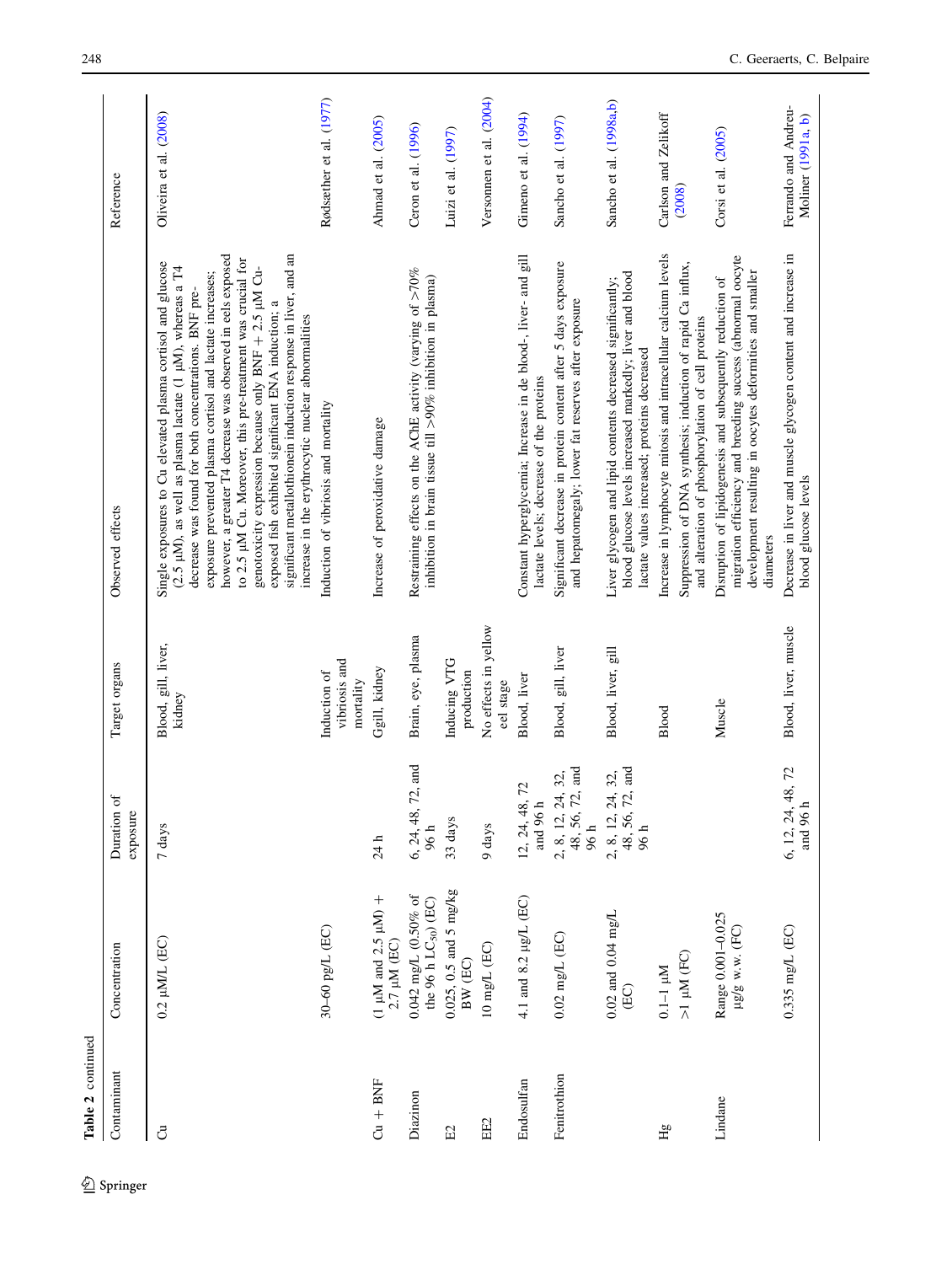| Table 2 continued |                                                                                                     |                                  |                               |                                                                                                                                                                                                                                                                                                                                                                                                                                                                                                                                                                                                                 |                                                                  |
|-------------------|-----------------------------------------------------------------------------------------------------|----------------------------------|-------------------------------|-----------------------------------------------------------------------------------------------------------------------------------------------------------------------------------------------------------------------------------------------------------------------------------------------------------------------------------------------------------------------------------------------------------------------------------------------------------------------------------------------------------------------------------------------------------------------------------------------------------------|------------------------------------------------------------------|
| Contaminant       | Concentration                                                                                       | $\sigma$<br>Duration<br>exposure | Target organs                 | Observed effects                                                                                                                                                                                                                                                                                                                                                                                                                                                                                                                                                                                                | Reference                                                        |
| NAP or BNF        | $0.1 - 2.7$ $\mu$ M (EC)                                                                            | $2 - 72 h$                       | Blood, liver                  | damage and to impairing the EROD activity response; NAP<br>levels; NAP (4-24 h exposure): a cortisol-impaired response<br>NAP (>8 h exposure): ENA frequency returned to the control<br>(first 8 h exposure): genotoxic response measures as ENA;<br>exposure): adaptation, since the plasma cortisol increased<br>Highest NAP concentrations (2-6 h exposure) $+$ BNF (2 h<br>increase; highest BNF concentrations: induction of liver<br>$\exp(0.4 - 12)$ = BNF (4-72 h exposure): EROD activity<br>exposure): EROD activity inhibition; NAP (16-72 h<br>demonstrating an endocrine disruption; NAP $($ >48 h | Pacheco and Santos<br>Teles et al. (2003),<br>(2002b)            |
| Рb                | 300 µg/L (EC)                                                                                       | 30 days                          | Blood                         | An increased number of lymphocytes and plasma lactate levels                                                                                                                                                                                                                                                                                                                                                                                                                                                                                                                                                    | Santos and Hall (1990)                                           |
| PCB               | (for planar) or $5 \text{ mg}$<br>PCB 153 $k$ g eel (for<br>7 µg PCB 126/kg eel<br>non-planar) (EC) | 27 days                          | Blood (plasma),<br>metabolism | 1.5-fold higher weight loss in the PCB loaded groups may be<br>the result of PCB effects on the intermediary metabolism;<br>PCB exposure leads to a lowering of the adrenocortical<br>function                                                                                                                                                                                                                                                                                                                                                                                                                  | (2005), van Ginneken<br>van den Thillart et al.<br>et al. (2009) |
| rcDD              | <4 ng TEQ/kg gonad<br>$\widehat{\Xi}$                                                               |                                  | Gonad                         | contaminants and embryo survival and development<br>Negative correlation between dioxin and dioxin-like                                                                                                                                                                                                                                                                                                                                                                                                                                                                                                         | Palstra et al. (2006)                                            |
| Thiobencarb       | $(1/60$ LC <sub>50</sub> -96 h) (EC)<br>$0.22$ mg/L                                                 | 96 h                             | Blood                         | Significant inhibition on the plasma AChE-activity from the<br>first contact with the poison                                                                                                                                                                                                                                                                                                                                                                                                                                                                                                                    | Fernandez-Vega et al.<br>(1999)                                  |
|                   |                                                                                                     |                                  |                               | Exposed experimental (EC) or field (FC) concentration, duration of exposure, target organs and observed effects are indicated                                                                                                                                                                                                                                                                                                                                                                                                                                                                                   |                                                                  |

AchE acetyl cholinesterase, ATP adenosine triphosphatase, BaP benzo[alpyrene, BKPME bleached kraft pulp mill effluent, BNF  $\beta$ -naphthflavone, BW body weight, Cd cadmium, CdC<sub>2</sub> cadmium chloride, Cr chromium, CuCO<sub>2</sub> coppe AchE acetyl cholinesterase, ATP adenosine triphosphatase, BaP benzo[a]pyrene, BKPME bleached kraft pulp mill effluent, BNF b-naphthflavone, BW body weight, Cd cadmium, CdCl2 cadmium chloride, Cr chromium, Cu copper, CuSO4 copper sulfate, DHAA dihydroabietic acid, DNA deoxyribonucleic acid, E2 17ß-estradiol, EE2 ethinylestradiol, ENA erythrocytic nuclear abnormalities, *EROD* ethoxyresorufin-O-deethylase, GSH glutathione, Hg mercury, NAP naphthalene, Pb lead, PCB polychlorinated biphenyls, PCB 126 3,3',4,4',5-pentachlorobiphenyl,  $TCDD$  2,3,7,8-tetrachlorodibenzo-p-dioxine, thiobencarb S-4-chlorobenzyl diethylthiocarbamate, Zn zinc, ZnSO<sub>4</sub> zinc sulfate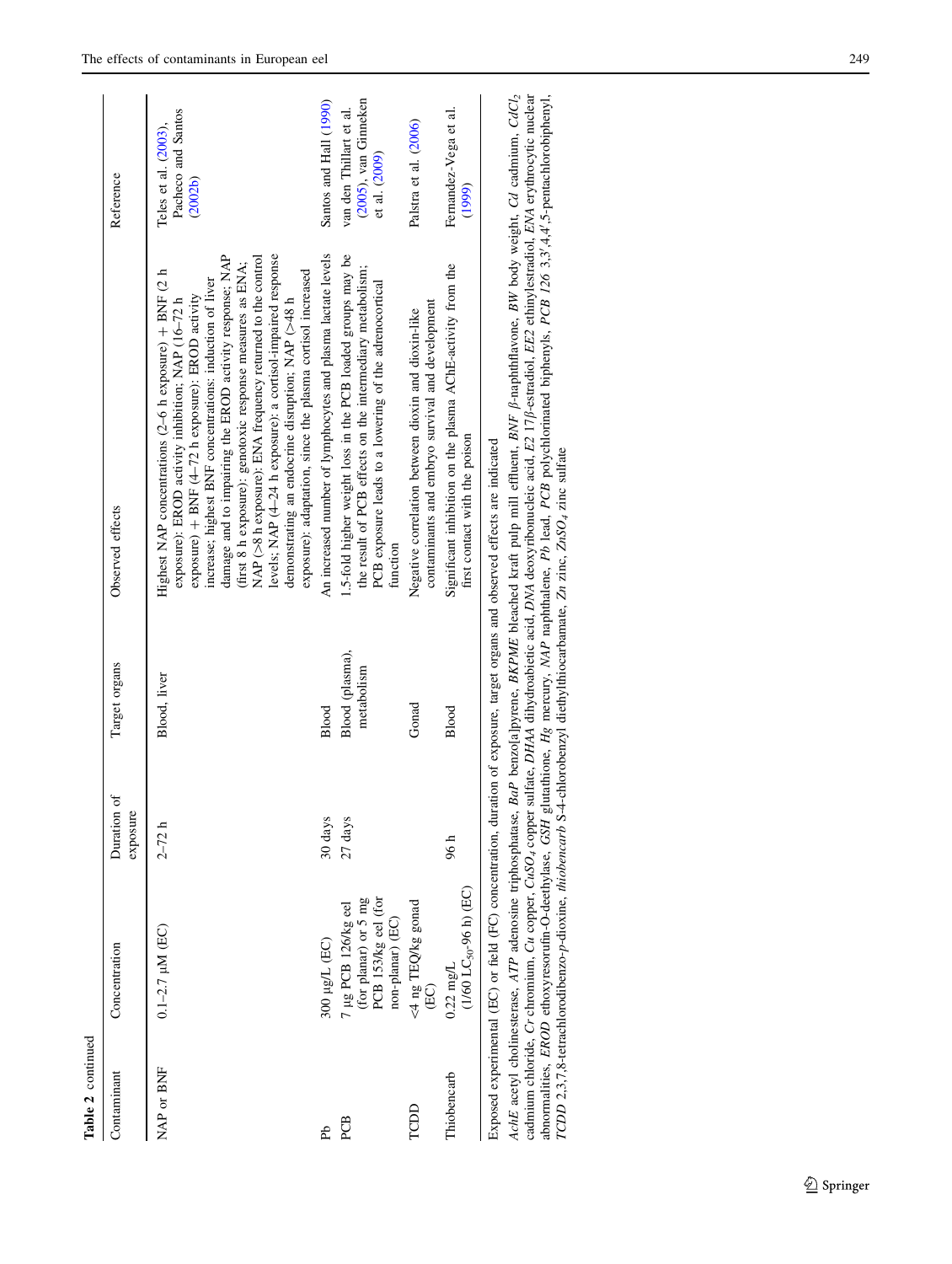observed. PCB exposure, in combination with the swimming protocol, is not stressful as none of the secondary indicators of a stress response (a rise of lactic acid, an increase of potassium and an increase of glucose) increased in PCB loaded and/or swim groups (van Ginneken et al. [2002\)](#page-26-0). From other PCB-studies it can be concluded that PCB-exposure leads to a lowering of the adrenocortical function (van den Thillart et al. [2005,](#page-26-0) Table [2\)](#page-7-0).

Sancho et al. [\(1997](#page-25-0)) investigated the sublethal effects of the organophosphate insecticide fenitrothion  $(o, o$ -dimethyl-o-3-methyl-4-nitrofenyl phosphorothioate) which is extensively used in agriculture for crop protection. A constant sublethal concentration of fenitrothion in the surrounding water for 96 h appeared to be physiologically stressful to the European eel. A consistent hyperglycemia was seen and a spectacular increase of lactate levels occurred in blood, liver and gill while protein levels decreased significantly (Table [2](#page-7-0)). Sancho et al. ([1997\)](#page-25-0) suggested that the development of such internal hypoxic conditions may be ultimately responsible for the shift to the less efficient anaerobic metabolism, indicated by the observed changes in lactic acid contents. These results agree with those from Ferrando and Andreu-Moliner [\(1991a\)](#page-22-0), [b](#page-22-0)) and Gimeno et al. ([1994\)](#page-22-0) for A. anguilla exposed to pesticides (Table [2](#page-7-0)). Sancho et al. [\(1997](#page-25-0)) also found that the fenitrothion-treated eels exhibited no significant change in liver glycogen levels after 5 days of exposure, but protein content decreased significantly and hepatomegaly was observed. Holmberg et al. ([1972\)](#page-23-0) found similar results in eel exposed to pentachlorophenol (PCP) for 8 days. They also found an increased hepatosomatic index which can be explained by an enlargement of the liver as a result of the pesticide action. The decrease in protein content of fenitrothion-intoxicated fish also indicates the physiological adaptability of the fish to compensate for pesticide stress. To overcome the stress the animals require high energy. This energy demand might have led to the stimulation of protein catabolism (Sancho et al. [1997\)](#page-25-0) and might disturb fat metabolism (see below).

A 30-days exposure of eels to DHAA causes splenic hemosiderosis (a form of iron overload disorder resulting in the accumulation of hemosiderin) pointing to erythrocytic catabolism which may result in a decrease in the number of mature erythrocytes in the circulating blood (Hibiya [1992](#page-23-0)). DHAA exposure for 90 and 180 days revealed regression of the hemosiderosis, indicating erythocytic catabolism levels close to the control level. This fact may be interpreted as a tendency for splenic recovery (Pacheco and Santos [2002a](#page-25-0)).

Pesticides (Azzalis et al. [1995\)](#page-21-0), as well as heavy metals (Stohs and Bagchi [1995](#page-26-0)) and PAHs (Ibuki and Goto [2002\)](#page-23-0) are associated with increased free radical concentrations within the cytosol. These oxidative forms may increase programmed cell death or disturb cell homeostasis and cellular necrosis. Also, prenecrotic areas suggest another necrosis event where the invasion of blood cells in the tissue is evidence of cell injury. Individuals with high incidence of necrosis also displayed prenecrosis, strongly suggesting a continuous exposure to the related xenobiotic compounds present in the environment (Oliveiro Ribeiro et al. [2005\)](#page-25-0).

Santos and Hall ([1990\)](#page-25-0) studied the influence of inorganic lead (Pb) on the biochemical composition of eel blood by exposing eels (mean weight 50 g) for 30 days to 300 µg Pb/L (Table [2](#page-7-0)). A counting of the white blood cells showed an increased number of lymphocytes and increased plasma lactate levels in lead-treated eels due to metal pollution and stress. Lymphocytes are known to be immunocompetent, relating the immune system by transforming themselves into antibody-producing cells or their precursors. A significant lymphocytosis indicates the lasting action of the toxicant on the immune system.

Golovanova ([2008](#page-22-0)) reported that visceral distribution of mercury (Hg) in organs and tissues of fish often shows the following order: muscles  $\geq$  liver  $\geq$  intestine  $\geq$  spleen  $\geq$  $brain$   $>$  gonads. This is due to the high content of functional proteins  $(-SH, -NH_2, -COOH, -OH)$  in muscles, having high affinity to Hg. Immunotoxic effects following Hg exposure range from depressed haematopoiesis and enzyme activity to enhanced immune cell death. Investigators have observed a continuum of effects ranging from low-dose activation to high-dose inhibition of fish immune cell function following Hg exposure (Carlson and Zelikoff [2008](#page-21-0), Table [2](#page-7-0)). Relatively low concentrations of Hg have been shown to increase lymphocyte mitosis and intracellular calcium levels whereas higher concentrations suppressed DNA synthesis, induced rapid calcium influx, and altered phosphorylation of cell proteins (Carlson and Zelikoff [2008](#page-21-0)). Sanchez-Galan et al. [\(2001](#page-25-0)) found that injected mercury induced micronuclei expression in eels, the concentration tested being  $1.7 \mu$ g metal/g body weight and the micronuclei induction being 2.64 and 2.35 micronuclei per 1,000 cells (Table [2](#page-7-0)).

Oliveira et al. [\(2008](#page-25-0)) indicated that Cu at environmentally realistic levels may pose a serious ecological risk to fish. After a 7 days exposure to Cu, European eel revealed a significant metallothionein (MT) induction response in liver, and the erythrocytic nuclear abnormalities frequency increased significantly in the Cu exposed group (Table [2](#page-7-0)).

Teles et al. ([2005\)](#page-26-0) studied the sequential exposure to PAHs and heavy metals by exposing eel for 24 h to chromium (Cr) or copper, with or without a 24 h pre-exposure to  $\beta$ -naphthoflavone (BNF; Table [2](#page-7-0)). Single exposures to Cr decreased plasma T4 (free thyroxin) in eels, and to Cu resulted in elevated plasma cortisol and glucose  $(2.5 \mu M)$ , as well as plasma lactate  $(1 \mu M)$ , whereas a T4 decrease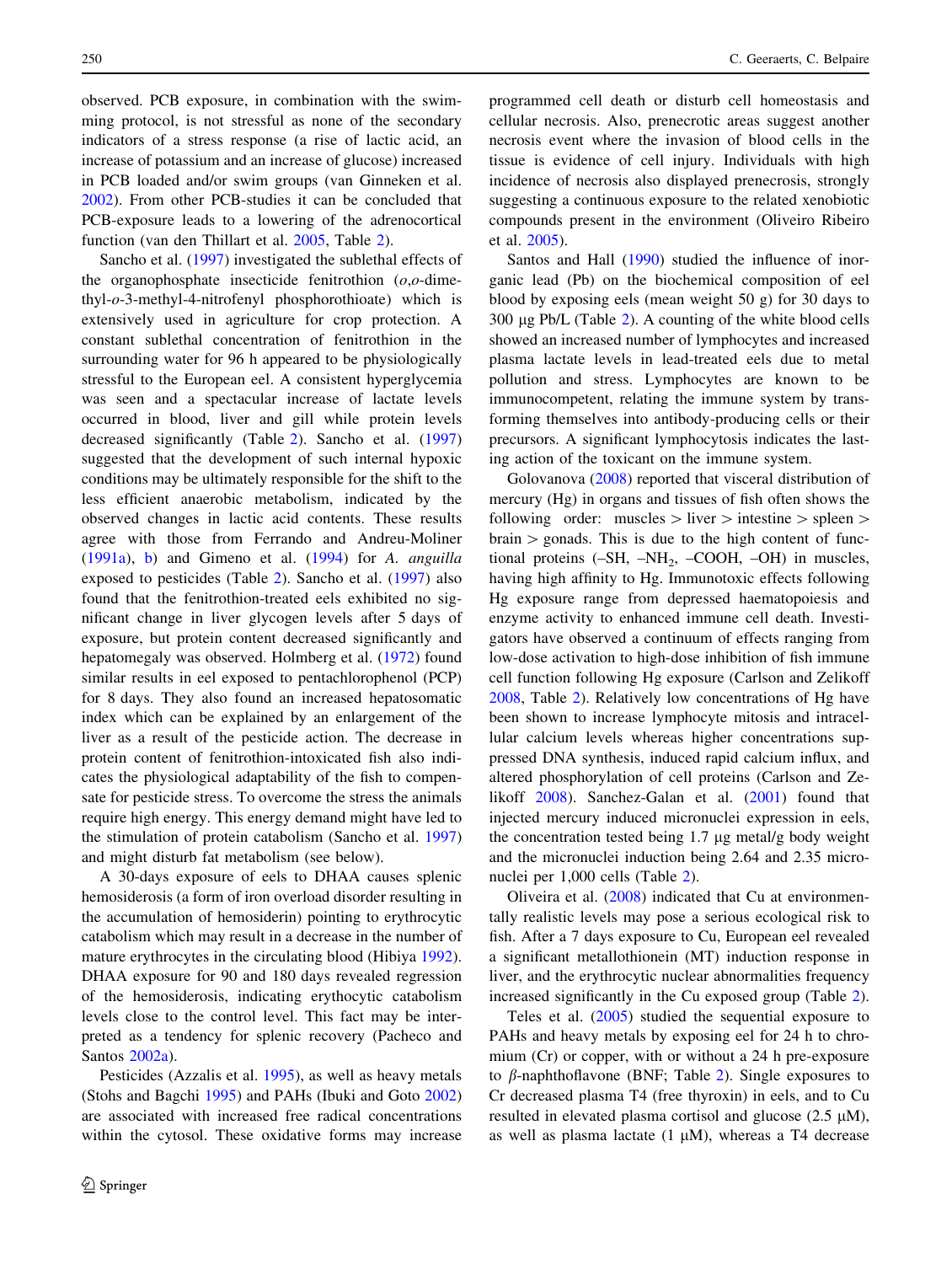was found for both concentrations. In general, plasma T4 was the most affected hormone, as it responded to all Cr and Cu exposure conditions (Teles et al. [2005](#page-26-0)). The interference of BNF pre-exposure on Cr effects was observed as a significant plasma glucose increase. BNF pre-exposure prevented plasma cortisol and lactate increases; however, a greater T4 decrease was observed in eels exposed to  $2.5 \mu M$  Cu.

#### Effects on osmoregulation

Already in 1971 it was accepted that the insecticide DDT exerts a direct toxic effect on the nervous system in both vertebrates and invertebrates. Janicki and Kinter ([1971\)](#page-23-0) reported that DDT impairs fluid absorption in intestinal sacs from eels adapted to seawater. Furthermore, this functional impairment has an enzymatic basis; DDT also inhibits the Na<sup>+</sup> and K<sup>+</sup> activated, Mg<sup>2+</sup>-dependent adenosine triphosphatase (ATP) in homogenates of the intestinal mucosa and gill filaments (Kinter et al. [1972](#page-23-0)). Thus, the extreme sensitivity of teleosts to organochlorine pollutants may involve the disruption of osmoregulatory transport mechanisms. Moreover, other organochlorine insecticides, including endrin also inhibited  $Na^+ - K^+$ ATPase from fish brain and endrin has been observed to disrupt osmoregulation in both marine and freshwater teleosts (Kinter et al. [1972](#page-23-0)).

Cadmium also has a dose-dependent inhibition on in vitro activities of  $Na^+$ -K<sup>+</sup>-ATPase and carbonic anhydrase on the intestines and gills of eels. Lionetto et al. [\(1998](#page-24-0)) experienced that these activities were inhibited by increasing cadmium concentrations with a maximum inhibition  $(\pm 80\%)$  at 5 and 50 µM CdCl<sub>2</sub> for gill and intestines  $Na^+ - K^+$ -ATPase (Table [2](#page-7-0)). Carbonic anhydrase activities, measured in gill homogenate and in cytosolic and brush border membrane fractions isolated from intestinal mucosa, were significantly inhibited by pre-incubation (1 h) with  $CdCl<sub>2</sub>$ . Maximal inhibition (about 80%) of branchial carbonic anhydrase was noted at approximately 60 M; higher concentrations evoked no further significant inhibition. Intestinal carbonic anhydrase isoforms, cytosolic and membrane-bound, exhibited lower sensitivity to the heavy metal with respect to the branchial carbonic anhydrase activity, since the highest concentration of  $CdCl<sub>2</sub>$  tested produced an inhibition of about 30 and 50% respectively. These results suggested that cadmium, by inhibiting the activity of carbonic anhydrase and  $Na^+ - K^+$ ATPase enzymes in intestine and gills, could alter both acid–base balance and osmoregulation in eel (Lionetto et al. [1998](#page-24-0)). Fabbri et al.  $(2003)$  $(2003)$  reported that  $Cd^{2+}$  and  $Hg^{2+}$  may impair a crucial intracellular transduction pathway involved in the adrenergic control of glucose metabolism, but also in several other routes of hormonal regulation of liver functions. Micromolar concentrations of both heavy metals significantly reduced the epinephrinemodulated cAMP levels in isolated eel hepatocytes, in good agreement with the reduction of glucose output. DHAA can obstruct oxygen diffusion across the gills and impair the osmoregulatory function as reported by Pacheco and Santos [\(2002a\)](#page-25-0).

## Oxidative stress and biomarkers

Organisms dispose of a mono-oxygenase system which helps them to detoxify contaminants, to remove them from tissues and to excrete them. Available data indicate that most of the PCBs are only slowly metabolised, if at all, in fish. So, an effective way to reduce the toxicity of PCBs is to store them in lipid tissue, a metabolically relatively inactive compartment. However, these contaminants are put into circulation again when eels start migrating and lipid reserves are consumed. The mono-oxygenase system can be partially inhibited by hormones e.g. steroid hormones, but also by temperature, sex, age and food. Reproductive hormones regulate seasonal changes in mono-oxygenase activity. Before the spawning season, this activity decreases by natural factors in many fish species (Walton et al. [1983](#page-26-0)). But the detoxification mechanism of fish is also stimulated by foreign chemicals like PCBs. Several studies have demonstrated that fish P-450-mediated enzyme activity can be stimulated by PCB mixtures (Melancon et al. [1981](#page-24-0); Ankley et al. [1986;](#page-21-0) Kleinow et al. [1987](#page-23-0)). This is supported by field observations of high levels of mono-oxygenase activity in fish liver in the Rhine downstream a PCBincinerator (Monod et al. [1988](#page-24-0)). The induction of the monooxygenase activity during spawning can influence the breeding success of eel and can lead to a decrease in numbers of young eels (van Ginneken et al. [2009](#page-26-0)), because steroids are endogenous substrates for certain types of mono-oxygenases. The overall effect will result in a reduction of circulating steroid levels (Sivarajah et al. [1978](#page-26-0)). An increase in mono-oxygenase activity is related to a reduction of gamete viability and embryological development (Spies and Rice [1988\)](#page-26-0). Starving fish exhibit lower levels of mono-oxygenase activity than well-nourished fish (Jimenez et al. [1988](#page-23-0)). However, as in maturing animals, pollutants increase mono-oxygenase activity in starving fish (Jimenez and Burtis [1989\)](#page-23-0). Eels are thought to starve for as long as their migration endures, which is approximately 6 months. It is likely that during this period the monooxygenase activity increases when PCB levels in the body increase due to fat oxidation (van Ginneken et al. [2009](#page-26-0)).

In the past 25 years, numerous biomarkers have been developed with the objective to apply them for environmental biomonitoring exposure and effects of pollution (Whyte et al. [2000;](#page-27-0) Zhu et al. [2006\)](#page-27-0). A biomarker is a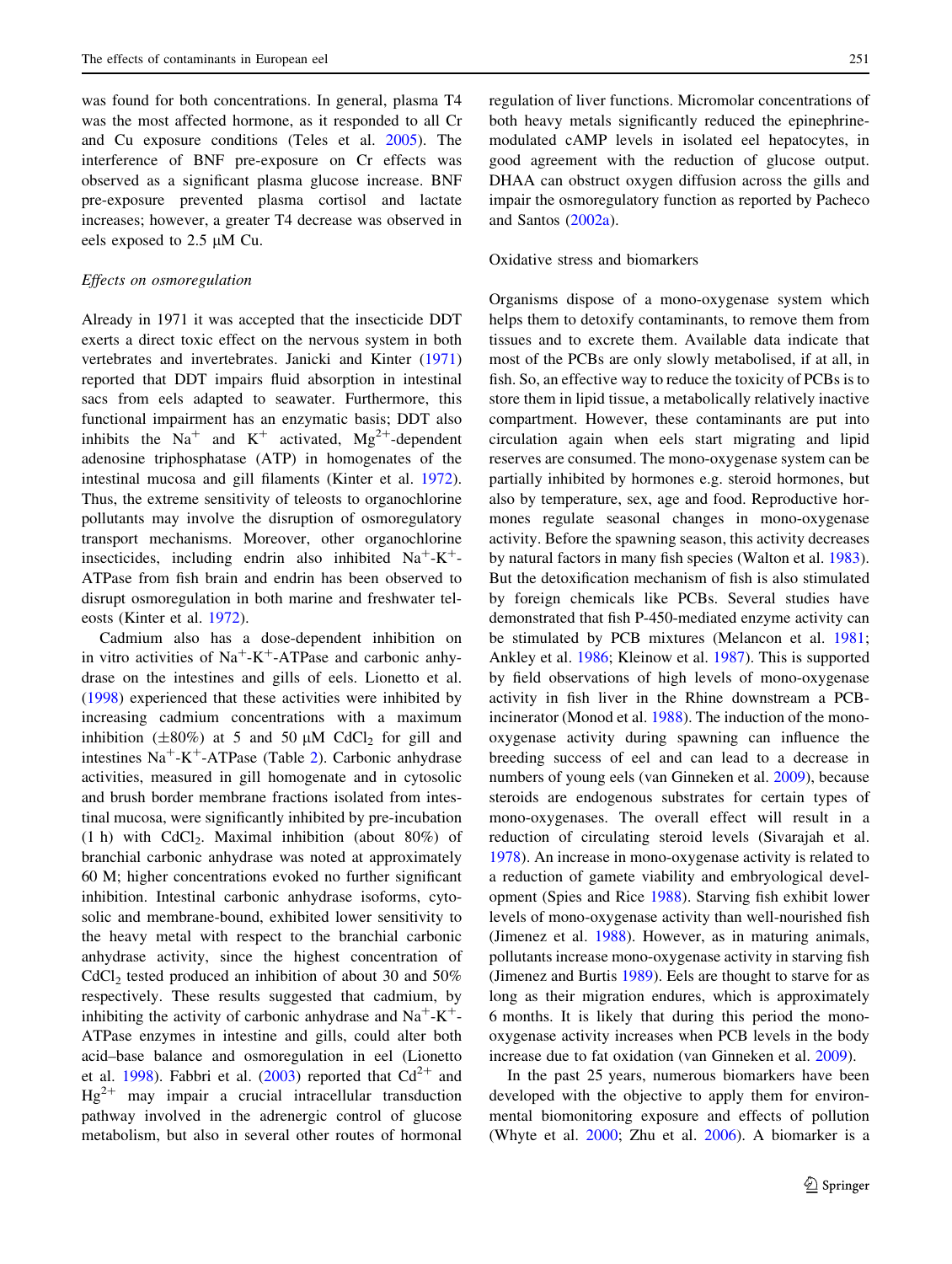biological molecule found in blood, other body fluids, or tissues that is a sign of a normal or abnormal process, or of a condition or disease. A biomarker may be used to see how well the body responds to a treatment for a disease or condition. The selection of an appropriate biomarker for the contaminant-effect/low dose-response relationship is frequently a controversial issue, especially when there is insufficient information concerning the mechanism by which a contaminant acts (Zhu et al. [2006](#page-27-0)). Whyte et al. [\(2000](#page-27-0)) describe EROD activity (a catalytic measurement of cytochrome P4501A induction) as a biomarker in fish. It already has proven its value as biomarker in a number of field investigations of bleached kraft mill and industrial effluents, PAH and PCB contaminated sediments, and chemical spills (Aubry et al. [2007b\)](#page-21-0).

Several fish studies have reported benzo[a]pyrene (BaP; Wolkers et al. [1996;](#page-27-0) Pacheco and Santos [1998,](#page-25-0) [1999,](#page-25-0) [2001\)](#page-25-0), DHAA and BKPME (Martel et al. [1994;](#page-24-0) Pacheco and Santos [1999\)](#page-25-0) as EROD inducers and strong fish mutagens. Pacheco and Santos [\(2002a\)](#page-25-0) studied the biotransformation response of eel on the toxicity of these compounds (Table [2\)](#page-7-0). The results were unexpected because BaP nor BKPME exhibited considerable total EROD induction. The response to shorter DHAA exposures also did not corroborate their previous results, despite the unequivocal total EROD induction exhibited by 180 day DHAA exposed fish. Pacheco and Santos [\(2002a\)](#page-25-0) explained the discrepancy between results either by differences between fish lots or by a relative lack of sensitivity of EROD methodology concerning the measurement on the whole body. They also discovered that 30-day DHAA treated eels have epidermis exfoliation probably due to the abrasive effect of resin acids. Previous studies (Bushnell et al. [1985](#page-21-0); Toivola and Isomaa [1991\)](#page-26-0) pointed to the fact that an eventual detergent-like action and consequent cell breakdown directly affecting the eel's body surface also has to be considered. Resin acids are important components of pulp mill effluents; therefore, DHAA may also be partially responsible for the same histological alteration observed in BKPME-treated fish (Pacheco and Santos [2002a](#page-25-0)). A study by Oliveira et al. ([2003\)](#page-25-0) on the effects of chromium on liver organ culture after 24 h demonstrated a serum's protective effect against chromium EROD inhibition in liver organ culture (Table [2\)](#page-7-0).

Teles et al. ([2003\)](#page-26-0) showed, in agreement with results from a study of Pacheco and Santos ([2002b](#page-25-0)), an early significant EROD-activity inhibition after eel exposure to naphthalene (NAP) and BNF, especially for the highest NAP concentrations at 2–6 h exposure and for BNF at 2 h exposure (Table [2\)](#page-7-0). However, a significant EROD activity increase was detected from 16 to 72 h exposure for NAP and from 4 to 72 h exposure for BNF. The highest BNF concentrations were demonstrated to induce histopathological liver alterations and to impair the EROD activity response. During the first 8 h exposure to NAP, erythrocytic nuclear abnormalities (ENA) were observed, pointing to an increased genotoxic response. However for longer exposures the ENA frequency returned to control levels, reflecting a considerable DNA repair capacity and/ or a metabolic adaptation providing an efficient NAP biotransformation and consequent detoxification.

In eel and carp (Cyprinius carpio L.) Hoff et al. ([2005\)](#page-23-0) observed a significantly and positively related hepatic PFOS concentration with the serum alanine aminotransferase (ALT) activity and a negative correlation with the serum protein content. The hepatic PFOS concentration in carp and eel correlated significantly and positively with the serum ALT activity, a marker for hepatic damage, showing that PFOS may induce liver damage by disturbing the membrane structure. A decrease of the total serum protein content and an increase of hematocrit levels were suggested to be PFOS mediated. Moreover, PFOS has been shown to induce hepatocyte damage in vivo (Hoff et al. [2003](#page-23-0)) which might be indicative for a more general cytotoxic capacity, that of the gills included.

Metallothionein is generally considered as a storage and supply site for essential metals such as Zn and Cu which are utilized in protein synthesis, nucleic acid metabolism and other metabolic processes (Langston et al. [2002](#page-24-0)). It has high affinity to bind Ag, Cd, Cu, Hg, and Zn and, consequently it has been proposed as a specific biomarker for studying metal exposure (Zhu et al. [2006](#page-27-0)). In addition to this regulatory function, MT may also play a role in metal detoxification. Oliveira et al. [\(2008](#page-25-0)) reported that MT induction was insufficient to prevent endocrine and metabolic alterations as well as genotoxicity/clastogenicity in blood. Langston et al. ([2002\)](#page-24-0) found that MT levels in eels are a direct function of metal concentration in surrounding sediment or water. This has recently been further studied by Van Campenhout et al. [\(2008](#page-26-0)) in a field study in Belgium. They studied the effect of metal exposure on the accumulation and cytosolic speciation of metals in livers of European eel measuring MT induction. Four sampling sites in Flanders with different degrees of heavy metal contamination (Cd, Cu, Ni, Pb and Zn) were selected for this purpose. The cytosolic concentration of Cd, Ni and Pb increased proportionally with the total liver levels. However, the cytosolic concentrations of Cu and Zn only increased above a certain liver tissue threshold level. Cd, Cu and Zn, but not Pb and Ni, were largely associated with the MT pool in correspondence with the environmental exposure and liver tissue concentrations. It was concluded that the metals, rather than other stress factors, are the major factor determining MT induction.

Both the redox cycling of heavy metals as well as their interaction with organic pollutants are a major contributor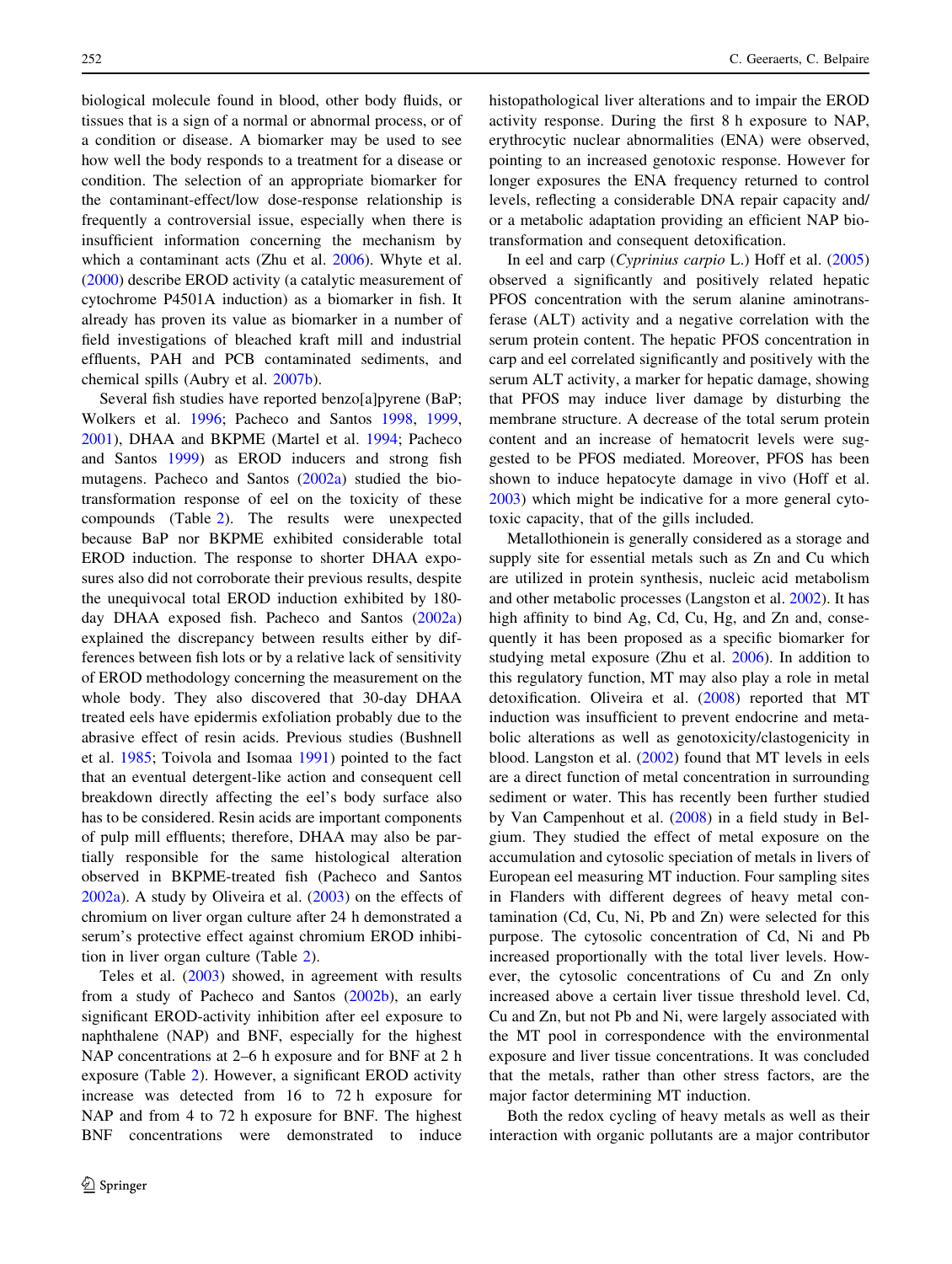to oxidative stress resulting from aquatic pollution. Oxidative stress is caused by an imbalance between the production of reactive oxygen and a biological system's ability to readily detoxify the reactive intermediates or easily repair the resulting damage. All forms of life maintain a reducing environment within their cells. This reducing environment is preserved by enzymes that maintain the reduced state through a constant input of metabolic energy. Disturbances in this normal redox state can cause toxic effects through the production of peroxides and free radicals that damage all components of the cell, including proteins, lipids, and DNA. Ahmad et al. ([2005\)](#page-20-0) studied the oxidative stress response of European eel for 24 h to copper exposure and to BNF with or without pre-exposure to BNF (Table [2](#page-7-0)). Eel gill and kidney oxidative stress biomarker responses are lipid peroxidation (LPO), glutathione peroxidase (GPX) and catalase (CAT). Exposure to copper or BNF induces nor in the kidneys neither in the gills LPO. Double BNF exposures potentiated the risk of peroxidative damage occurrence in both organs. BNF/Cu interference on antioxidant responses differs between the studied organs. In gill, antagonistic effects were denoted with probable reflex in terms of peroxidative damage increase. In kidney, BNF pre-exposure prevented CAT and GPX inhibition by copper; nonetheless, no advantage of this effect was perceptible as defence against LPO generation (Ahmad et al. [2005\)](#page-20-0). Ahmad et al. ([2006\)](#page-20-0) also examined the oxidative stress and genotoxic effects of Cr in gill and kidney of eels (see below).

Pierron et al. ([2007b\)](#page-25-0) also investigated the expression level of various genes involved in the mitochondrial respiratory chain, in the cellular response to metal and oxidative stress of glass eels. Their results showed that hypoxia enhanced ventilation of glass eel and Cd accumulation in gills only at the lowest metal concentration tested (Table [2\)](#page-7-0). At the gene level, Cd exposure mimicked the effect of hypoxia since they observed a decrease in expression of genes involved in the respiratory chain and in the defence against oxidative stress.

## Endocrine disruption

The endocrine system is a tightly regulated system comprised of a number of specialized glands which synthesize and secrete hormones under control of the hypothalamic-pituitary axis. It is instrumental in regulating physiological processes such as metabolism, growth and the homeostatic control, reproduction, energy production and osmoregulation.

Several contaminants are known to induce endocrine disruption. Endocrine disruption in freshwater fish presenting intersex individuals with ovotestes has now been reported from many places and in many freshwater and marine fish species (of which the reproduction can be studied; Jobling et al. [1998\)](#page-23-0). Due to the high contaminant load in eels, researchers suspect endocrine disruption also will occur in eels (Versonnen et al. [2004\)](#page-26-0). Versonnen et al. [\(2004](#page-26-0)) investigated plasma vitellogenin (VTG) content, measured in 142 eels sampled at 20 different locations in Belgium, in relation to the internal pollution levels (PCBs, organochlorine pesticides, metals; Table [2\)](#page-7-0). No correlations were found between VTG content and weight, length, condition, fat content, contaminants or date of sampling. Plasma VTG content of eels from the field study was very low, despite a very high internal load of endocrine disrupters. These results, together with previously published studies of eels sampled at different locations in the UK during different seasons, suggest that immature yellow European eel might not be the best sentinel species to study the effects of estrogenic compounds on VTG levels of wild fish populations (Livingstone et al. [2000](#page-24-0); Peters et al. [2001](#page-25-0)). The fact that yellow eel might be relatively insensitive (regarding VTG levels) to waterborne endocrine disrupters is also confirmed by Burzawa-Gerard and Dumas-Vidal ([1991\)](#page-21-0) and Luizi et al. ([1997\)](#page-24-0) who found that high doses of (injected)  $17\beta$ -estradiol (E2) during 12 days; Table [2](#page-7-0)) were needed to induce VTG production in immature eels. The onset of maturation in the European eel only takes place during a period of prolonged swimming which might be a necessary physiological stimulus (van Ginneken et al. [2007\)](#page-26-0). It is therefore to be expected that endocrine disrupting effects of pollutants will only become apparent during the starvation period while migrating or during the spawning itself (Versonnen et al. [2004\)](#page-26-0).

Two studies by Maria et al. ([2006\)](#page-24-0) and Teles et al. [\(2007](#page-26-0)) showed that agricultural chemicals such as fertilizers and pesticides, domestic sewage, as well as heavy metals from electroplating industries, have endocrine, metabolic and genotoxic responses in eel caged for 48 h at sites, differing in their distances to the main known pollution source. PCB mixtures and individual chlorobiphenyl (CB) congeners have various endocrine-disrupting effects, but ultimate responses may be altered by concurrent effects on enzyme levels and enzyme activities (Maria et al. [2006](#page-24-0)). Evidence suggests that both individual congeners and mixtures of PCBs and PAHs directly interfere with thyroid hormone metabolism, with enzymes such as uridinediphosphate-glucuronyl transferases (UGTs), iodothyronine deiodinases (IDs) and sulfotransferases (SULTs) in liver and brain and with the plasma transport system of thyroid hormones (Brouwer et al. [1998\)](#page-21-0). PCBs interfere with neuroendocrine systems, partly by exerting estrogenic effects (Soontornchat et al. [1994\)](#page-26-0). PCBs may interfere with corticosteroidogenesis and corticosteroid action in a similar manner as described for gonadosteroidogenesis (Barron et al. [1995\)](#page-21-0) and thyroid hormone synthesis (McKinney and Waller [1994;](#page-24-0) Murk et al. [1994](#page-24-0)).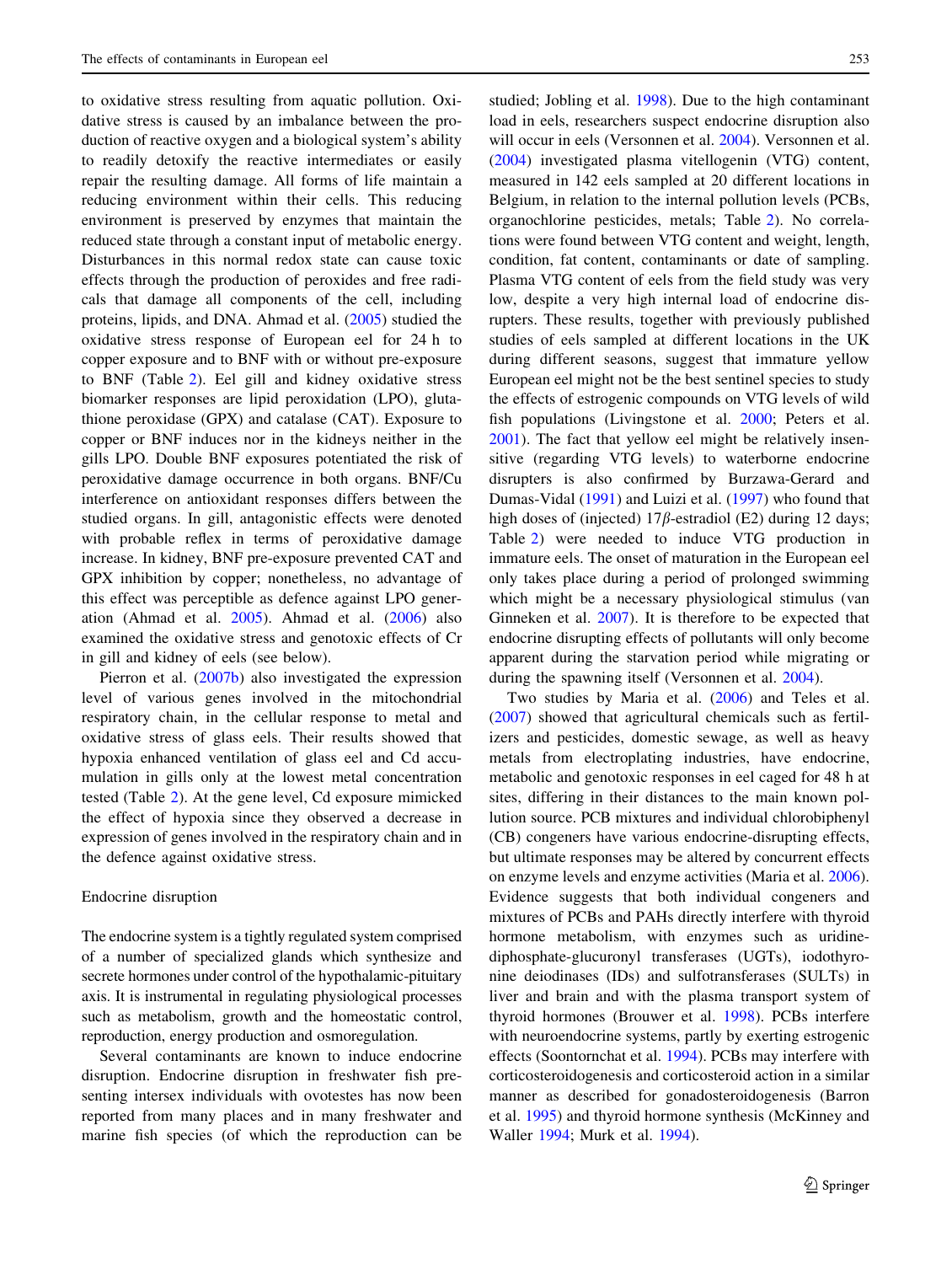A study by Teles et al. [\(2003](#page-26-0)) also revealed endocrine disruption due to a cortisol-impaired response from 4 to 24 h NAP exposure. However, an adaptation process seems to occur after 48 h, since the plasma cortisol had a tendency to increase.

Alkylphenols (including octylphenol an nonylphenol, bisphenol-A, some phthalate esters, several phytoestrogens of natural plant origin, several PCB congeners, and some pesticides (kepone, lindane,  $o, p'$ -DDT)) have been reported to be estrogenic, causing endocrine disruption in fish but only one study on eel was found (Miura et al. [2005\)](#page-24-0). They studied the effects of para-nonylphenol (p-NP) on spermatogenesis of Japanese eel (Anguilla japonica), and compared it with the action of E2, using an eel testicular organ culture system. A clearly effect on Sertoli-cells was seen in the presence of an androgen (11-KT), potentially disturbing 11-KT-induced spermatogenesis. Due to the knowledge gaps on eel studies on endocrine disruption, results from studies on other fish or eel species and other pollutants than pesticides are mentioned below.

Neff [\(2009](#page-24-0)) reports that by the binding of environmental estrogens, octylphenol or nonylphenol to the estrogen receptor in fish elicits a variety of specific biochemical responses, including the synthesis of the egg yolk protein, in the liver.

Schwaiger et al. [\(2002](#page-25-0)) used rainbow trout (Onchorynchus mykiss) as a test organism to evaluate the estrogenic effects of nonylphenol (NP). The histological examination revealed no alteration in sex ratios. But in single cases, intersex occurred in both male and female offspring of exposed fish. The analysis of sex steroid levels revealed a 2-fold increase of estradiol in the plasma of male offspring and a 13-fold elevation of testosterone in the plasma of female progeny. The present findings indicate that NP, in an environmentally relevant concentration range, acts as a weak estrogen in directly exposed adult male rainbow trout as indicated by elevated plasma vitellogenin levels. Reproduction success was reduced as indicated by decreased hatching rates. Hormonal imbalances detected in the offspring of exposed fish indicate a transgenerational effect mediated by the endocrine system.

Hasselberg et al. [\(2004](#page-23-0)) report effects of alkylphenols on the redox status in first spawning Atlantic cod (Gadus morhua). Alkyphenols and polyethoxylates bind to the estrogen receptor resulting in the expression of several responses both in vitro and in vivo, including the induction of vitellogenin. The threshold for vitellogenin induction in fish is 10  $\mu$ g/L for NP and 3  $\mu$ g/L for octylphenol (OF). Polyethoxylates also affect the growth of testes, alter steroid metabolism, disrupt smoltification and cause intersex (ovatestes) in fish. The available literature suggests that the ability of alkyphenols and polyethoxylates to bioaccumulate in aquatic biota in the environment is low to moderate. Genetic variability and genotoxic effects

Cajaraville et al. ([2003\)](#page-21-0) reviewed molecular and cellular impacts of pollution in fish, including genetic damage. Direct genetic damage may occur by mutagenic chemicals or radiation, and may affect a wide range of cellular functions. There is however, limited quantitative knowledge about pollution induced molecular and genetic damage in the eel, and their consequences on individual health, fecundity and population productivity and viability.

Maes et al. [\(2005](#page-24-0)) assessed whether the genetics of Belgian yellow eels under natural conditions could be linked to fitness and pollution pressure. A significant negative correlation was observed between the level of heavy metal (Hg, Cd, Pb, Cu, Zn, Ni, Cr, As and Se) bioaccumulation and condition suggesting an impact of pollution on the health of sub-adult eels. In general, there was a reduced genetic variability in strongly polluted eels, as well as a negative correlation between bioaccumulation level and allozymatic multi-locus heterozygosity. No pollution related differences were shown for microsatellites, suggesting a differential response at metabolic enzymes and possibly direct overdominance of heterozygous individuals (Maes et al. [2005\)](#page-24-0). The level of bioaccumulation of toxicants is not only dependent on the level of pollution, but also on the individual's capacity for detoxification, which correlates with the individual's level of heterozygosity for these enzymes (van Ginneken et al. [2009](#page-26-0)). Species with a high effective population size (mostly marine) generally exhibit high levels of heterozygosity and are expected to be more resistant to pollution; multi-locus heterozygotes often show an increased fitness over homozygotes (Nevo et al. [1986\)](#page-24-0). Maes and Volkaert [\(2007\)](#page-24-0) suggested that locally polluted rivers would only have a low impact on the entire population because of the lack of spatial genetic structure at a local level. Nevertheless, selection during each generation may erode local genetic variability differentially, slowly reducing overall genetic variability.

Several authors described genotoxic effects of specific chemicals. BaP is a very carcinogenic compound which toxic potential is already demonstrated. Fish liver is a common target of BaP-induced carcinogenicity, and CYP1A appears to be primarily responsible for converting BaP to the 7,8-dihydrodiol and the ultimate carcinogen 7,8 dihydroxy-9,10-epoxy-7,8,9,10-tetrahydro-benzo[a]pyrene (BPDE; Van Veld and Nacci [2008](#page-26-0)). Maria et al. ([2002\)](#page-24-0) described a decrease in blood and liver DNA integrity and an increase in the frequency of erythrocytic nuclear abnormalities, CYP1A protein levels, EROD activity and PAH metabolites in bile from European eel exposed to BaP (Table [2\)](#page-7-0). Nigro et al. ([2002\)](#page-24-0) and Nogueira et al. ([2006\)](#page-24-0) observed an elevated DNA damage and a significant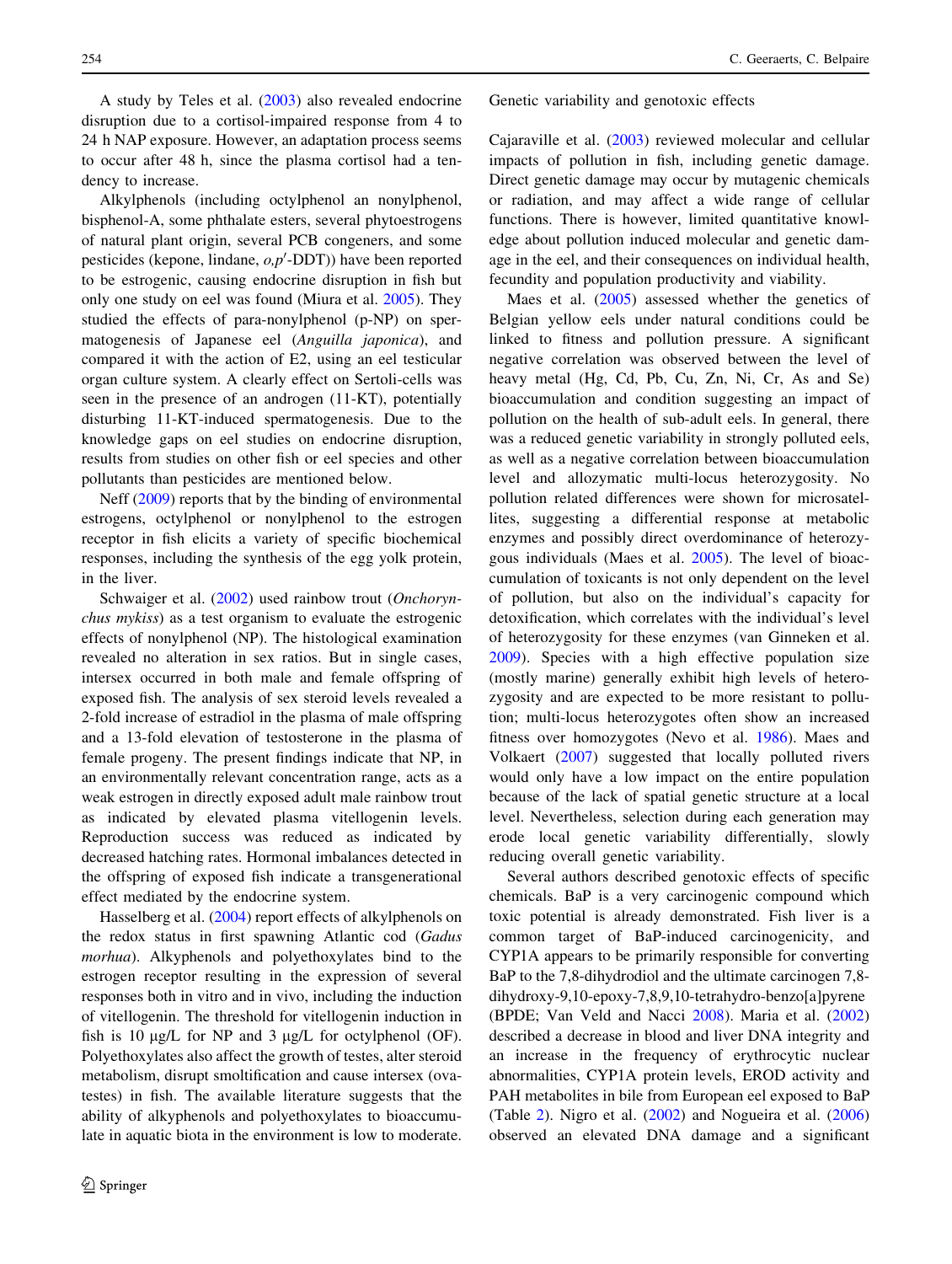induction of apoptosis (cell death) in eel, after exposure to BaP (Table [2](#page-7-0)). Jha [\(2004](#page-23-0)) concluded that BaP induced DNA breaks could lead to induction of chromosomal aberrations which are also associated with initiation and promotion of cancer. Induction of heritable mutations in germ cells could have long term detrimental effects on population survival (Jha [2004\)](#page-23-0).

The combination of several contaminants may act synergetically and reinforce effects. The study on the sequential exposure to PAHs and heavy metals of eel by Teles et al. ([2005\)](#page-26-0) revealed that the pre-treatment with BNF was crucial for genotoxicity expression because only  $BNF + 2.5 \mu M$  Cu-exposed eels exhibited significant induction of erythrocytic nuclear abnormalities.

Gravato et al. ([2006\)](#page-22-0) did a similar experiment and found that BNF pre-exposure promoted a significant increase in liver EROD activity, but did not change the other responses investigated in eels. Liver total glutathione, reduced glutathione (GSH) and GSH/oxidized glutathione levels were slightly decreased, liver glutathione reductase and catalase activities were significantly inhibited, and liver DNA integrity decreased by 1 and 2.5  $\mu$ M Cu in eels pre-exposed to BNF (Table [2](#page-7-0)).

Ahmad et al. ([2006\)](#page-20-0) examined the oxidative stress and genotoxic effects of Cr in gill and kidney of eels (Table [2](#page-7-0)). They demonstrated that in gills, GSH played a crucial role in genotoxicity and that sporadic induction of antioxidant enzymes was not effective in the protection against genotoxicity. A different mechanism occurred in kidney, since the loss of DNA integrity detected for all exposed groups was not accompanied by alterations in antioxidant levels. The interference of BNF pre-exposure with the response of organs to Cr showed a marked dependence on the Cr concentration. The lowest Cr concentration induced an increase on LPO and GPX as well as on CAT and GSH decrease in gills, and an LPO increase and GSH decrease in kidney. For the highest concentration, an additive effect on the decrease of DNA integrity and an antagonistic effect on the increase of GPX were observed in gills, as well as a CAT and GST decrease in kidney. In contrast, an antagonistic action was observed on DNA integrity loss for both Cr concentrations (Ahmad et al. [2006](#page-20-0)).

Genotoxic effects of pollution in eel have also been described under field conditions. Two field studies pre-sented by Maria et al. [\(2006](#page-24-0)) and Teles et al. ([2007\)](#page-26-0) demonstrated increased plasma cortisol and glucose concentration levels in eels at three exposure sites close to a pollution source. The three exposure sites, are polluted by genotoxic compounds. The genotoxic effects induced in eel suggested a differential level in contamination by genotoxic chemicals at the exposure sites (Maria et al. [2006](#page-24-0)) in function of the distance to the source.

#### Ethology

Recent research (Bureau Du Colombier et al. [2007\)](#page-21-0) demonstrates contaminant induced changes in behaviour in glass eel. The activity of glass eel with different load of metals was assessed in flume experiments. Active glass eel had significant lower body concentrations of Pb and Zn than inactive ones (Bureau Du Colombier et al. [2007](#page-21-0)). Bureau Du Colombier et al. ([2007\)](#page-21-0) explain the difference in body concentrations from different levels of contamination in glass eels entering the estuary and/or different accumulation levels when exposed to micro-pollutants during their estuarine migration. Contamination might then affect migratory efficiency, for example throughout swimming performance, resulting in the different levels of activity observed in the flume.

#### Contaminants and parasites

There may be considerable interaction of contaminants and disease agents with respect to their effect on the eel. These interactions may be complex. Contaminants may induce disease outbreaks, and can influence the immune system of the eel. Some parasites may bioconcentrate specific contaminants and hence may suppress the detrimental effect of these chemicals on the eel.

In 1977 Rødsæther et al. ([1977\)](#page-25-0) exposed eels to coppercontaminated freshwater and reported mortality due to vibriosis (Vibrio anguillarum). Eels kept in non-contaminated freshwater ( $\leq 6$   $\rho$ g Cu/L) remained healthy. Rødsæther et al.  $(1977)$  $(1977)$  $(1977)$  suggested that *V. anguillarum* is a common inhabitant of eels, and copper can change a commensal association between fish and bacterium to one of pathogenicity. Probably this illustrated a decrease in immune response induced by copper (Table [2\)](#page-7-0).

Toxicants like PCBs have been related to resistance to diseases, viruses and parasites. Sures ([2006\)](#page-26-0) demonstrated that parasites: (1) may influence the metabolism of pollutants such as PCBs, in infected eels, (2) interact with pollution in synergistic or antagonistic ways, and (3) may induce physiological reactions in eels which were thought to be pollutant-induced. Experimental studies showed that alterations in pollutant uptake and accumulation in different intermediate and final hosts due to parasites are very important in the field of ecotoxicology. Sures ([2006\)](#page-26-0) points that in addition to such alterations, there is a close interaction between the effects of pollutants and parasites which seems to be mediated at least partly by the endocrine system, which itself is closely related to the immune system in fish.

Fat oxidation (e.g. as a result of contamination, see later) could lead to immuno-suppression, thus to reduced resistance to diseases, viruses and parasites. In combination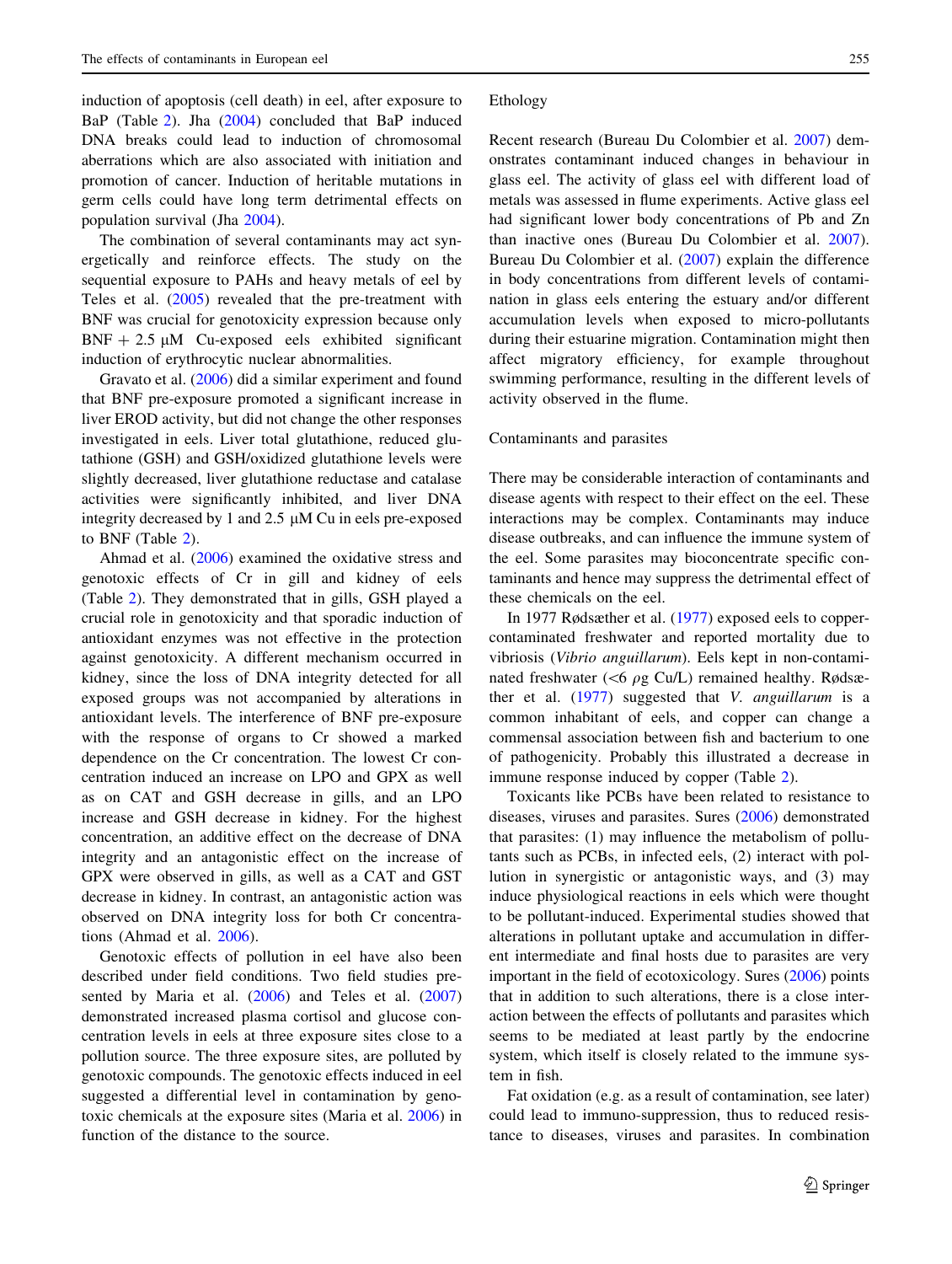with swimming, the EVEX virus causes haemorrhages and anaemia resulting in the death of the animals after 1,000– 1,500 km (van Ginneken et al. [2005\)](#page-26-0). Sures and Knopf  $(2004)$  $(2004)$  showed that in eels  $3,3',4,4',5$ -pentachlorobiphenyl (PCB 126) suppresses the humoral response and that it increased the incidence of infection by the swimbladder nematode Anguillicoloïdes crassus. Experimentally infected eels with Anguillicoloïdes crassus and exposed to sublethal concentrations of Cd and PCB 126 showed a significant increase of Anguillicoloides-specific antibodies in the peripheral blood 61 days p.i., indicating that it was not the invasive larvae but the adult worms which elicit the antibody response (Table [2](#page-7-0)). The exposure to PCB 126 resulted in a complete suppression of the antibody response. Sures and Knopf [\(2004\)](#page-26-0) also indicated that apparently the Cd concentrations  $(21.7 \pm 12.8 \,\mu g/L)$ (mean  $\pm$  S.D.)) applied in their study were not high enough to suppress the immune response of European eels. Furthermore, as eels are able to withstand environmental pollution and tend to accumulate heavy metals to a very high degree (e.g. Mason and Barak [1990](#page-24-0); Sures et al. [1994\)](#page-26-0), it seems likely that this species is not sensitive enough to show alterations in its immune response at low levels of Cd pollution. The toxicity of PCB 126 seems to be related to a structural similarity to 2,3,7,8-tetrachlorodibenzo-p-dioxin (TCDD), the most toxic of all halogenated aromatic hydrocarbons (HAH) (Regala et al. [2001](#page-25-0)). The degree of immunotoxicity of PCBs correlates with the degree of binding affinity to the cytosolic aryl hydrocarbonreceptor (Ahr; Kafafi et al. [1993](#page-23-0)), which is a welldescribed transcription factor for a variety of gene products, including cytochrome P4501A (Hahn and Stegemann [1994\)](#page-23-0).

The lack of parasites or parasitic lesions in the skin of DHAA-treated animals indicated that the above reported abrasive action of DHAA also may be adverse to parasite fixation, preventing this kind of infestation (Pacheco and Santos [2002a](#page-25-0)).

Some parasites have been demonstrated to bio-concentrate specific contaminants such as metals, lowering the concentration of these chemicals in host tissues and hence suppressing the detrimental effects on the host. The intensity of the accumulation is parasite-specific and may be influenced by external factors. The effect of salinity and the mode of application (oral versus aqueous) on the lead accumulation in different eel tissues and its parasites Anguillicoloïdes crassus (Nematoda) and Paratenuisentis ambiguous (Acanthocephala) was investigated by Zimmerman et al. [\(1999](#page-27-0)). Waterborne as well as dietary lead exposure caused an increase in the metal levels of different eel tissues and its parasites. The mode of lead application had a significant influence on the distribution of lead in the fish tissues, and the resulting metal concentrations were approximately 20–2,000 times higher in P. ambiguus than in A. crassus. These differences may be due to the different microhabitats and nutrient uptake mechanisms of both parasite species (Zimmerman et al. [1999\)](#page-27-0).

Eira et al. [\(2009](#page-22-0)) give evidence for the possible role of cestode infection in metal metabolization/storage processes in host tissues. They studied the effect of Proteocephalus macrocephalus on the accumulation of trace elements (Cr, Cu, Ni, Pb, Zn) in contaminated eel. Results showed decreased levels of Ni and Cr in kidney and liver tissue of eels while P. macrocephalus individuals accumulated these contaminants. Bioaccumulation of Cu, Cr and Pb in A. crassus varied according to eel co-infection with P. macrocephalus.

But A. crassus is also able to excrete mercury in detoxification processes as is shown by Palíková and Barus [\(2003](#page-25-0)) who found less mercury in A. crassus tissue compared to the tissue of its final host eel. Low efficacy of mercury accumulation (and also of other heavy metals) that they found in A. crassus enables to exclude in this parasitehost system, the influence of the parasite on decreasing the heavy metal concentrations in body tissues of infected eel specimens.

# Evidence for biological effects on migration and reproduction

Lipid energy reserves and silvering

A number of studies have shown that the silvering process, the subsequent downstream and transoceanic reproductive migration, as well as gonad maturation, can only take place if a sufficient quantity of energy is stored as lipids. Under a critical fat mass in their yellow stage (28%), silvering may not even be initiated (Thurow [1959;](#page-26-0) Larsson et al. [1990](#page-24-0)). Boëtius and Boëtius [\(1980](#page-21-0)) estimated that the total stored lipids must exceed 20% of the body weight to cover the migratory needs of the European silver eel (female). van den Thillart et al. [\(2004,](#page-26-0) [2005\)](#page-26-0) found that European eel is able to swim 5,500 km showing that energy reserves are, in principle, sufficient for migration to the Sargasso Sea. Fat consumption for a complete run would be 126.5 mg/g wet weight (van den Thillart et al. [2005](#page-26-0)) which corresponds to 60% of the total fat reserve of most silver eels. Calculations based on the number of oocytes and fat percentage in oocytes show that almost 40% of the total fat reserve is required for incorporation in oocytes. Thus animals with less than 13% (of the body weight) fat would not be able to swim 6,000 km. An additional 7% (of the body weight) is needed for oocytes. It is hypothesized that eels with insufficient fat content  $\left($  <13% of the body weight) will not continue their migration activity but first linger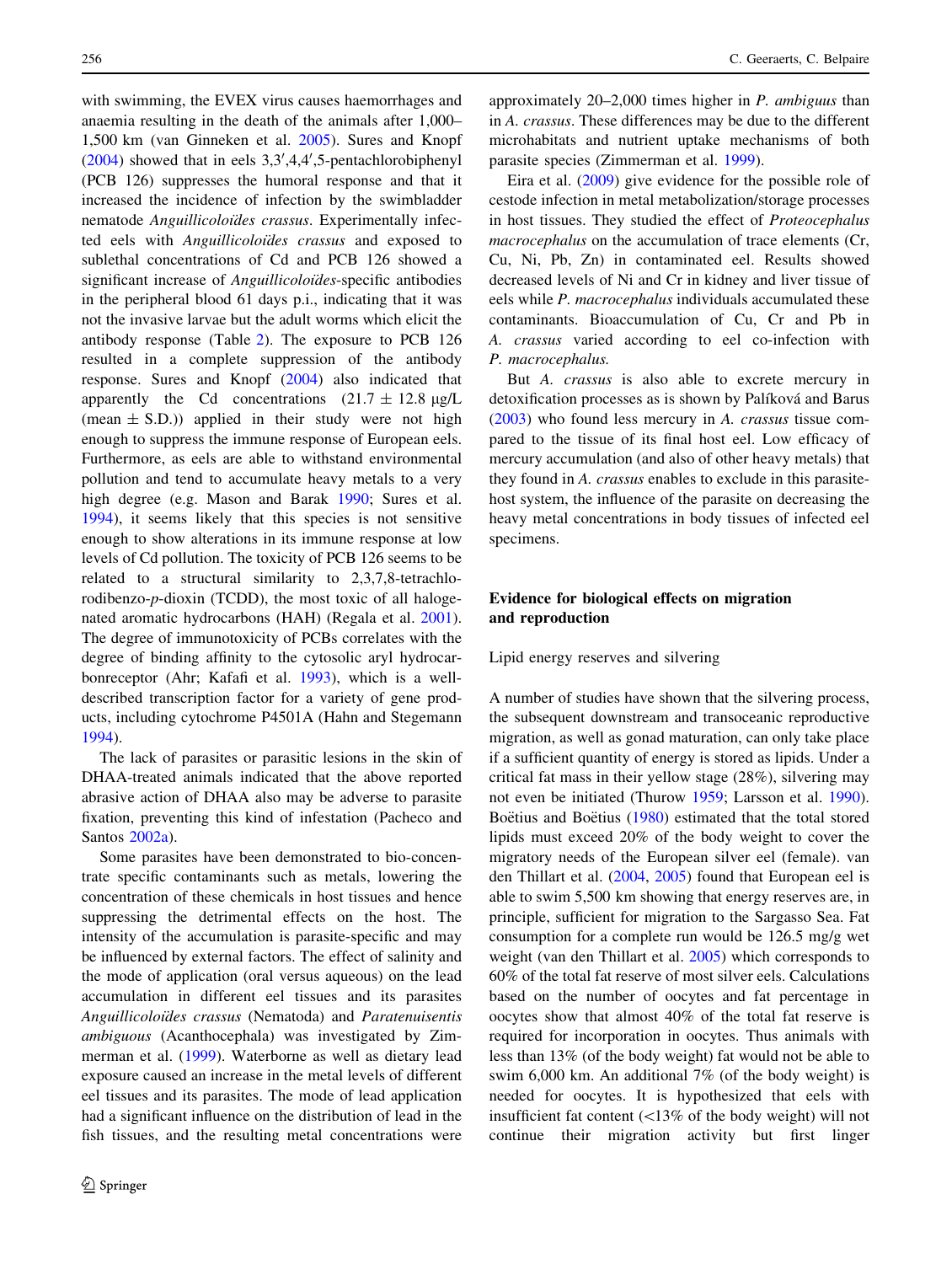downstream, only to continue their migration later. A value of 20% (of the body weight) fat is also the average for migrating silver eels, implying that only half of the silver eels is capable of successful migration and reproduction (van den Thillart et al. [2005\)](#page-26-0). Establishing sufficient lipid energy is thus essential in the life cycle of the eel. However, a significant decrease of the muscle lipid contents of yellow eels in Belgium and The Netherlands have been observed recently (Belpaire et al. [2009](#page-21-0)). The magnitude of this decrease was considerable: from 20.0 to 12.3% over a 13-year period since 1994 in Belgium and from 20.6 to 13.1% in the Netherlands, now questioning the ability of these eels to start silvering and to achieve their spawning migration.

Several authors described negative effects of specific contaminants on the lipid metabolism of the eel. Ceron et al. [\(1996](#page-21-0)) and Fernandez-Vega et al. ([1999\)](#page-22-0) demonstrated that lipid accumulation in eel was disturbed due to inhibition of the acetyl cholinesterase (AChE) activity after pesticide exposure. Ceron et al. ([1996](#page-21-0)) studied the effects of the insecticide diazinon on the AChE activity in different eel tissues (brains, plasma and eye tissue) exposed to sublethal doses (Table [2](#page-7-0)). Fernandez-Vega et al. [\(1999](#page-22-0)) exposed eels to a sublethal concentration of the herbicide thiobencarb (S-chlorobenzyldiethylthiocarbamate). The results showed that thiobencarb is significantly limiting the plasma AChEactivity from the first contact with the poison (Table [2](#page-7-0)). ChE-activity, which is also a valid bio-indicator of organochlorine pesticides and PCBs exposure in fishes, affects lipidogenesis by inducing a fast lipid mobilisation by involuntarily and continuous muscular activity and subsequently reduce migration efficiency and breeding success (Corsi et al. [2005\)](#page-22-0). Also fenitrothion was shown to affect lipid metabolism: eels under laboratory conditions showed an increased fat consumption in the presence of this organophosphate insecticide (Sancho et al. [1998a](#page-25-0)) and thus lower efficiency of lipid storage (Table [2](#page-7-0)).

Pierron et al. ([2007a](#page-25-0)) investigated the possible impact of cadmium on the lipid storage efficiency of yellow eels. After a 1 month exposure to 0 and 5  $\mu$ g/L Cd (Table [2](#page-7-0)), Cd toxicity was examined by studying the activity and expression level of several enzymes involved in liver lipolysis and lipogenesis and by determining lipid content in eel muscle. The observations suggested an increased fat consumption in presence of cadmium, which could compromise successful reproduction.

Hu et al. ([2003\)](#page-23-0) reported that perfluorinated compounds are known to affect lipid metabolism, through alterations in cell membrane properties in fish.

In Belgium, the relationships between lipid content and various environmental variables were studied by analysing an extensive dataset of contaminants. It was demonstrated that PCBs (especially the higher chlorinated ones) and DDTs had a negative impact on the lipid content of the eel (Geeraerts et al. [2007\)](#page-22-0).

Endocrine disruption, presenting intersex individuals with ovotestes, has now been reported from many places and in many freshwater and marine fish species. Indirectly, endocrine disruption might also affect fat storage due to specific chemicals, some of them mimicking the steroid hormone oestrogen (Turner and Sharpe [1997\)](#page-26-0).

#### Reproduction

A multitude of reports are available describing the detrimental effects of contaminants on the reproductive biology of fish. Contaminants may affect the endocrine system and disable the normal development of gonads, but also may interact with embryonic development, hatching and growth of larvae.

Due to the complex life cycle of the eel and the difficulties for artificial reproduction, reports on the pollution impact of contaminants on the eel are limited.

During maturation of female European silver eels, about 60 g fat per kg eel is incorporated in the oocytes (Palstra et al. [2007](#page-25-0)). According to the great importance of lipids in the egg-maturation process (Nassour and Léger [1989\)](#page-24-0), a deficiency of lipid reserves available for gonad maturation may lead to a decrease of egg production with consequences on reproductive success (Henderson and Tocher [1987](#page-23-0)). In eel, 1.72 g eggs can be produced with one gram of fat (as presented in van Ginneken and van den Thillart [2000](#page-26-0)). Belpaire et al. [\(2009](#page-21-0)) described a potential decrease in fertility in eel, due to the observed lowered fat stores, presumably as a result of the impact of contaminants.

Together with the fat metabolisation during the migration, persistent organic pollutants such as dioxin-like polychlorinated biphenyls are metabolised too. The negative impact of highly contaminated lipid reserves in eel, explaining the stock decrease in Europe, has been suggested by Larsson et al. ([1990\)](#page-24-0): while the lipid reserves are depleted during migration, contaminants are released into the blood and may damage reproductive organs and affect embryogenesis.

Remobilization of pollutants to gonads might also occur with heavy metals, as demonstrated for cadmium. Pierron et al. ([2008\)](#page-25-0) reported that, after 30 days of Cd exposure, a significant metal accumulation was observed in the kidney, the liver, the gills and the digestive tract of Cd exposed eels (Table [2\)](#page-7-0). Thereafter, during the maturation phase, which unfolded in Cd-free sea water, a significant increase in Cd content in gonads and kidney of Cd pre-contaminated eels was observed. This was associated in these animals with a significant decrease in Cd content of gills and digestive tract.

Palstra et al. [\(2006](#page-25-0)) observed a negative correlation between embryo survival time and TEQ (toxic equivalent)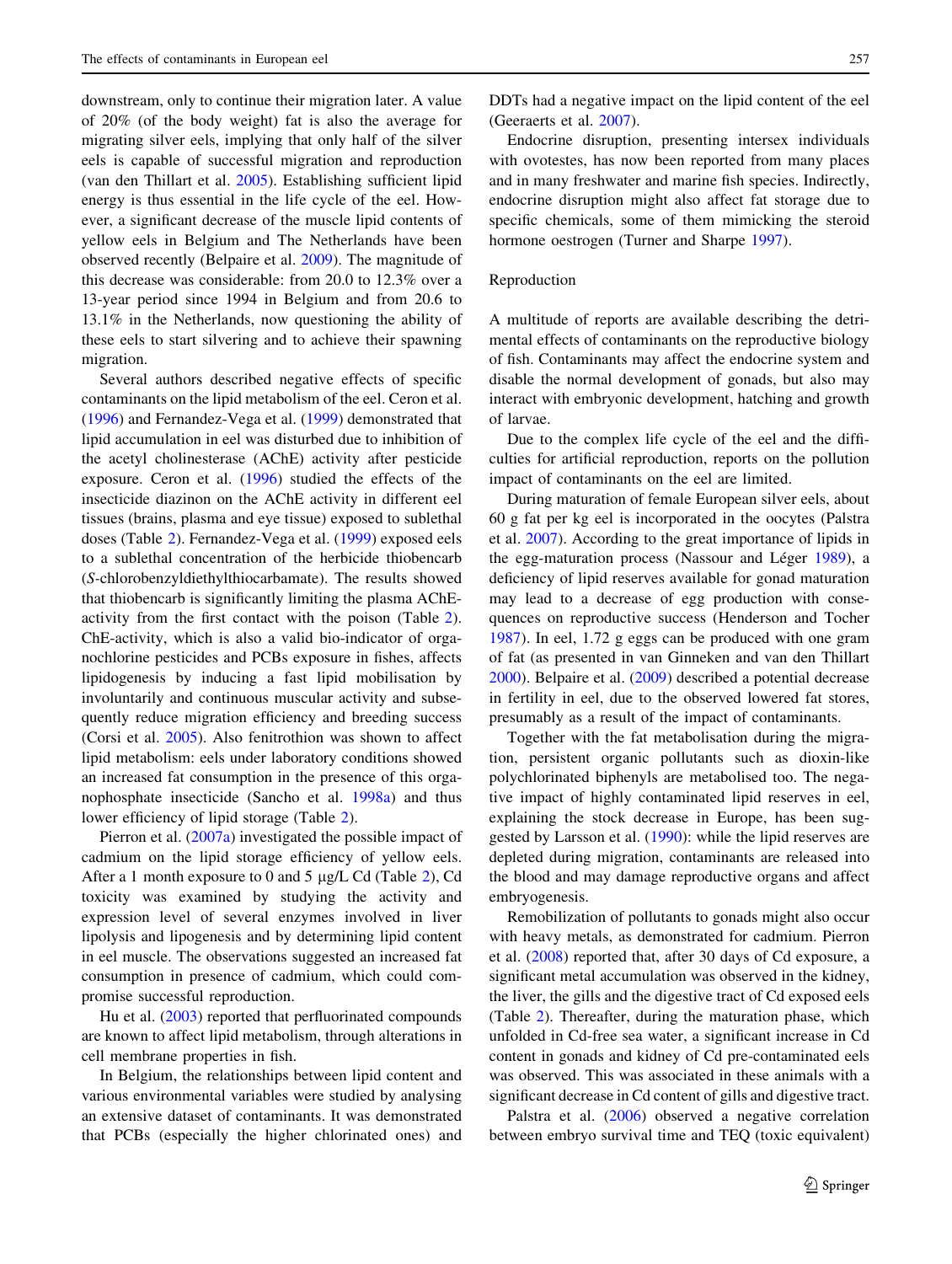levels in the gonads implying TEQ-induced teratogenic effects. The disrupting effects occurred at levels below 4 pg TEQ/g wet weight gonad, which are below the EU maximum consumption limit for dioxin in food (Palstra et al. [2006,](#page-25-0) Table [2](#page-7-0)). PCB exposure also led to swelling of the yolk-sac and especially the pericardium (elevated wet weights of embryos/larvae), thus showing disturbed hydromineral balance (oedema). This indicates a disturbed water balance, which in adult fishes induces a stress response, partly controlled by the Hypothalamus Pituitary Interrenal (HPI) axis via cortisol (van Ginneken et al. [2009\)](#page-26-0).

Many new contaminants such as BFRs, alkylphenols, phthalates, PFOS, etc. have been released and considering their demonstrated reprotoxic activities, cause now increasing concern. Studies on the effect of these compounds on the eel reproduction are missing. BFRs can cause developmental effects, endocrine disruption, immunotoxicity, reproductive, and long term effects, including second generation effects in chub (Leuciscus cephalus), bream (Abramis brama), and perch (Perca fluviatilis) (Hajslova et al. [2007](#page-23-0)). Norman et al. ([2007\)](#page-24-0) reported a dose related increase in number of atretic oocytes in female zebrafish exposed to a BFR mixture, which might indicate disturbed ovulation. Exposure to BFR at high dose (100 nM/g) resulted in a lowered spawning success. A reduced hatching success was seen in offspring from fish exposed to the BFR high dose. Uptake in adult fish and maternal transfer was shown for the BFR mixture in a parallel study (Rattfelt et al. [2008\)](#page-25-0). To the best of our knowledge no studies are available on the effects of BFRs on (the reproduction of) the eel, but it was reported that in some rivers BFR bioaccumulates to very high levels in eels (e.g. in Belgium Belpaire et al. [2003;](#page-21-0) Roosens et al. [2008](#page-25-0)).

No studies were found on the effect of bisphenol A (BPA) on eel but on brown trout (Salmo trutta f. fario). Lahnsteiner et al. ([2005\)](#page-24-0) reported that in males exposed to estimated BPA concentrations of  $1.75$  and  $2.40 \mu g/L$ semen quality was lower than in the control in the beginning of spawning (reduced sperm density, motility rate, and swimming velocity) and in the middle of spawning (reduced swimming velocity, at  $2.40 \mu g/L$  BPA also reduced sperm motility rate). Therefore, production of high quality semen was restricted to the end of the spawning season and delayed for approximately 4 weeks in comparison to the control. At BPA exposure levels of  $5.00 \mu g/L$ only one of eight males gave semen of low quality (reduced semen mass, motility rate, and swimming velocity). The percentage of ovulated females was similar for the control group and the groups exposed to estimated BPA concentrations of 1.75 and 2.40  $\mu$ g/L, whereas at 5.00  $\mu$ g/L BPA females did not ovulate during the investigation. Therefore, the tested BPA concentrations affected the percentage of ovulated females and the time point of ovulation. No effect was observed on the quality of eggs (egg mass, percentile mass increase during hardening, egg fertility).

# Conclusions

It is obvious that eel is not as resistant as is generally assumed. Due to its apparent robustness to fluctuations in temperature, salinity, food availability, oxygen and even temporary emersion, eel is considered as a resistant species but recent studies indicate the contrary. Its characteristic life cycle makes the eel very sensitive to bioaccumulating contaminants, although effects at population level are difficult to measure in the continental immature phase. Many studies, recently been undertaken to study the degree and the effects of pollution on the eel and international concern about the stock decline resulted in an increasing quantity of information that demonstrates the negative impact of pollution on eel. A variety of contaminants have been found to affect the eel and effects were reported on several levels of biological organization, from subcellular, organ, individual up to even population level.

The toxic effects can occur at different moments in eel's life cycle: during growing, silvering, migration, the development of reproductive cells, and larval stage. Most reports deal with the yellow eel stage and a wide range of effects have been demonstrated. However, in the yellow eel phase, the effects are apparently less harmful, because contaminants are stored in lipid tissue while growing. They also can be bio-concentrated in parasites (Zimmerman et al. [1999](#page-27-0); Eira et al. [2009](#page-22-0)). It is assumed that most toxic effects start to harm during the silvering phase, when morphological and physiological changes take place initiated by hormonal changes. Meanwhile, fat is being metabolized, resulting in a remobilization of the live-long accumulated contaminants. Silver eels migrating to the Sargasso Sea, stop feeding and live on their fat stores. Thus, the energy stores must be sufficient to cover the 6,000 km long journey and to produce enough good quality eggs. Recent observations of decreasing fat stores in yellow eel questioned the ability for eels to succeed in fulfilling this migration and spawning (Belpaire et al. [2009](#page-21-0)). Some chemicals such as PCBs and Cd have been demonstrated to disturb the fat metabolism. A continuous fat burning during migration means an increasing continuous availability of contaminants and a high level of toxicity in the eel. This toxicity causes disturbance of the immune system, the reproduction system, the nervous system and the endocrine system. So the toxification leads to physiological disturbance, diminished resistance to infections of viruses and parasites, leading to a disturbed reproduction and finally even death of the eel. Both, the reduction of the lipid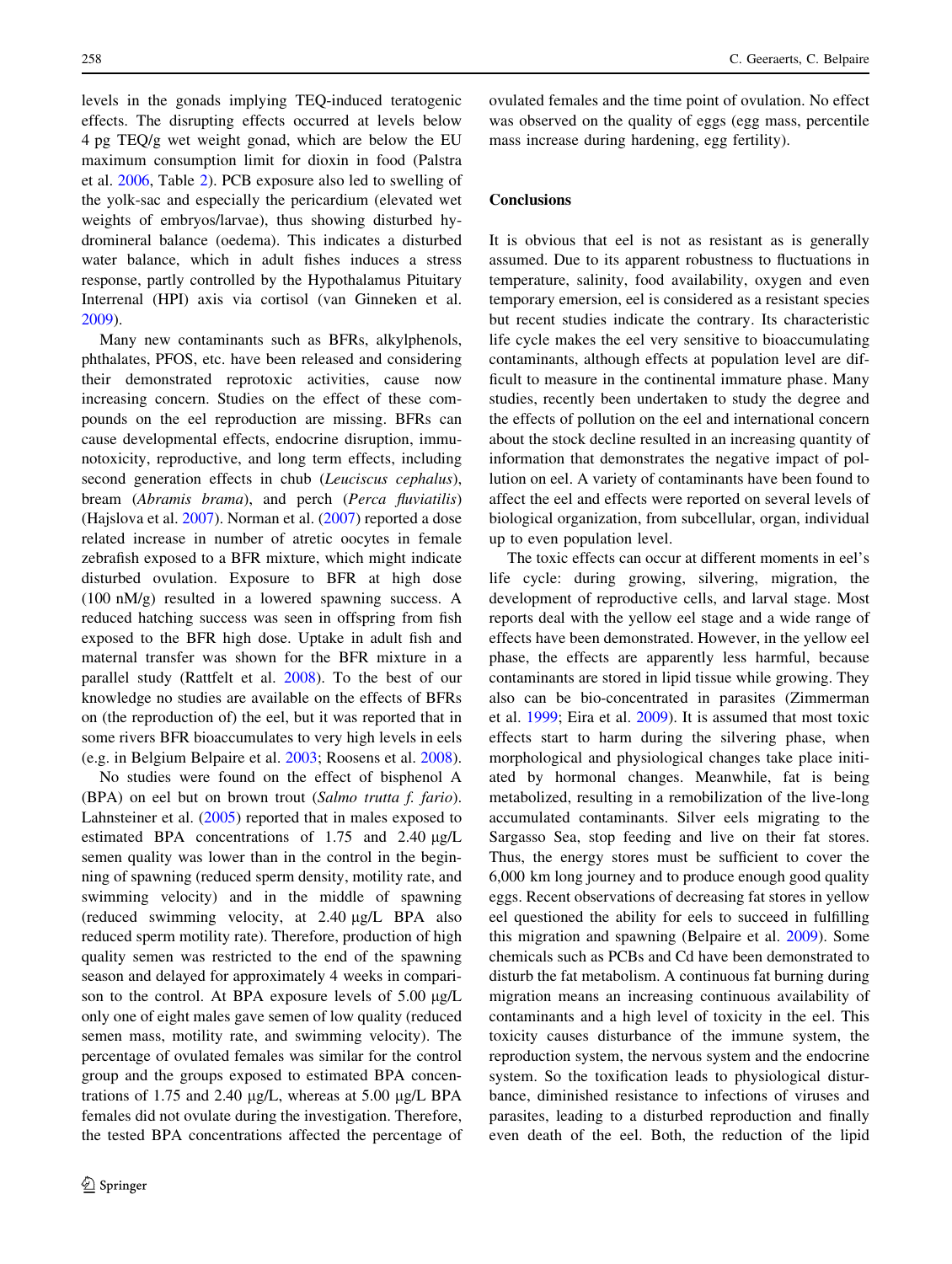<span id="page-20-0"></span>energy as a consequence of (specific) contaminants, and the mobilization of high loads of reprotoxic chemicals during migration, seem to be key elements decreasing the probability of a successful migration and normal reproduction. Hence, contaminants are believed to be an important issue in understanding the reasons of the decline of the species.

Eels are more vulnerable than other fish as they accumulate contaminants to a much higher degree than other species. In many fish species in western Europe, pollution has been reported to hamper normal reproduction and larval development (endocrine disruption). Considering the high levels of contamination in eels for many areas, endocrine disruption in mature silver eels can be expected, jeopardizing normal reproduction (Belpaire [2008\)](#page-21-0). Many contaminants are widespread and measured concentrations are at a level which more than likely is causing ecotoxicological effects in eel. The review also shows that effects of contamination not only are measurable under laboratory conditions but also have been described in wild eel under natural circumstances in several countries (e.g. Maes et al. [2005;](#page-24-0) Maria et al. [2006](#page-24-0); Geeraerts et al. [2007;](#page-22-0) Belpaire et al. [2009\)](#page-21-0). It also has been demonstrated that the presence of parasites may synergetically reinforce the effects of some contaminants in the eel (e.g. Sures and Knopf [2004\)](#page-26-0). Evidencing direct impact of pollution on the population dynamics is extremely difficult due to their complex life cycle. Therefore, the process of understanding the role of pollution is only advancing in dribs and drabs. Despite the enormous gaps of knowledge, this review demonstrated the increasing amount of evidence illustrating the detrimental impact of chemicals on diverse biological processes in eel, including physiology, migration and reproduction.

According to the data of eel landings the decline of the eel stock started as early as the mid-1960s (Dekker [2002b\)](#page-22-0) while the recruitment started to come down early 1980s (EIFAC [1985\)](#page-22-0). Many artificial chemicals have been developed and put on the market during the previous century, and production increased simultaneous with the post World War II intensification of agricultural and industrial activities. The more or less simultaneous decreases in recruitment in the Northern-hemisphere Anguilla species (A. Anguilla, A. rostrata and A. japonica) during the last 30 years, is an additional argument endorsing the idea that some contaminants which quickly spread over the industrialized world could be considered as key elements in the eel decline.

## Recommendations

It is clear that more extensive research is necessary in order to evaluate how pollutants are detrimental to eel populations. Older substances such as PCBs, heavy metals and some pesticides are relatively well studied, however the impact on the eel of newer chemicals (e.g. BFRs, bisphenol A, VOCs, PFOS, alkylphenols, phthalates,…) which are known to pose serious and increasing problems in aquatic ecosystems, is poorly understood. The complex life cycle of the eel hampers studies of the toxic effects of individual chemicals on the reproduction of the eel. But, as controlled reproduction of A. japonica on experimental scale is now possible, this gives new opportunities for experimental work on the reprotoxic effect of (individual or combined) contaminants on the eel.

The development of adequate biomarkers indicating biological effects (see e.g. Aubry et al. [2007a,](#page-21-0) [b;](#page-21-0) Maes and Volkaert [2007](#page-24-0)) with a great sensitivity for both the concentration and length of exposure will be another challenge and would allow detection of the genetic variation underlying environmentally dependent fitness traits in eels.

For the EU eel recovery plan (European Commission [2007](#page-22-0)) which is concentrating its efforts on the increase of the quantity of silver eels leaving continental waters, it is recommended to include empathically the quality aspect in the stock wide recovery plan. Quality targets should include contamination levels, biomarker responses, lipid content and condition. Getting a comprehensive overview of the quality of the silver eel population all over Europe seems to be an essential and urgent objective for the European eel management.

Acknowledgments This research was supported by the Flemish Environment Agency and the authors gratefully acknowledge the support of B. Peeters, L. Bervoets, G. Maes and K. Vlietinck. They also want to thank F. Ollevier, F. Volckaert and G. van den Thillart for their comments on the manuscript. We are grateful to I. Lambeens and L. Galle for her assistance with the draft of the tables. We also would like to thank M. Hoffman and three anonymous reviewers for reviewing and providing constructive comments.

#### References

- Ahmad I, Oliveira M, Pacheco M, Santos MA (2005) Anguilla anguilla L. oxidative stress biomarkers responses to copper exposure with or without b-naphthoflavone pre-exposure. Chemosphere 61:275–297
- Ahmad I, Maria VL, Oliveira M, Pacheco M, Santos MA (2006) Oxidative stress and genotoxic effects in gill and kidney of Anguilla anguilla L. exposed to chromium with or without preexposure to b-naphthoflavone. Mutat Res 608:16–28
- Akaishi FM, de Assis HCS, Jakobi SCG, Eiras-Stofella DR, St-Jean SD, Courtenay SC, Lima EF, Wagener ALR, Scofield AL, Ribeiro CAO (2004) Morphological and neurotoxicological findings in tropical freshwater fish (Astyanax sp.) after waterborne and acute exposure to water soluble fraction (WSF) of crude oil. Arch Environ Contam Toxicol 46(2):244–253
- Alcaide E, Esteve C (2007) Relationship among heavy metals accumulation, growth stage, and infectious diseases in wild eels from lake Albufera (Valencia, Spain) 13th international EAFP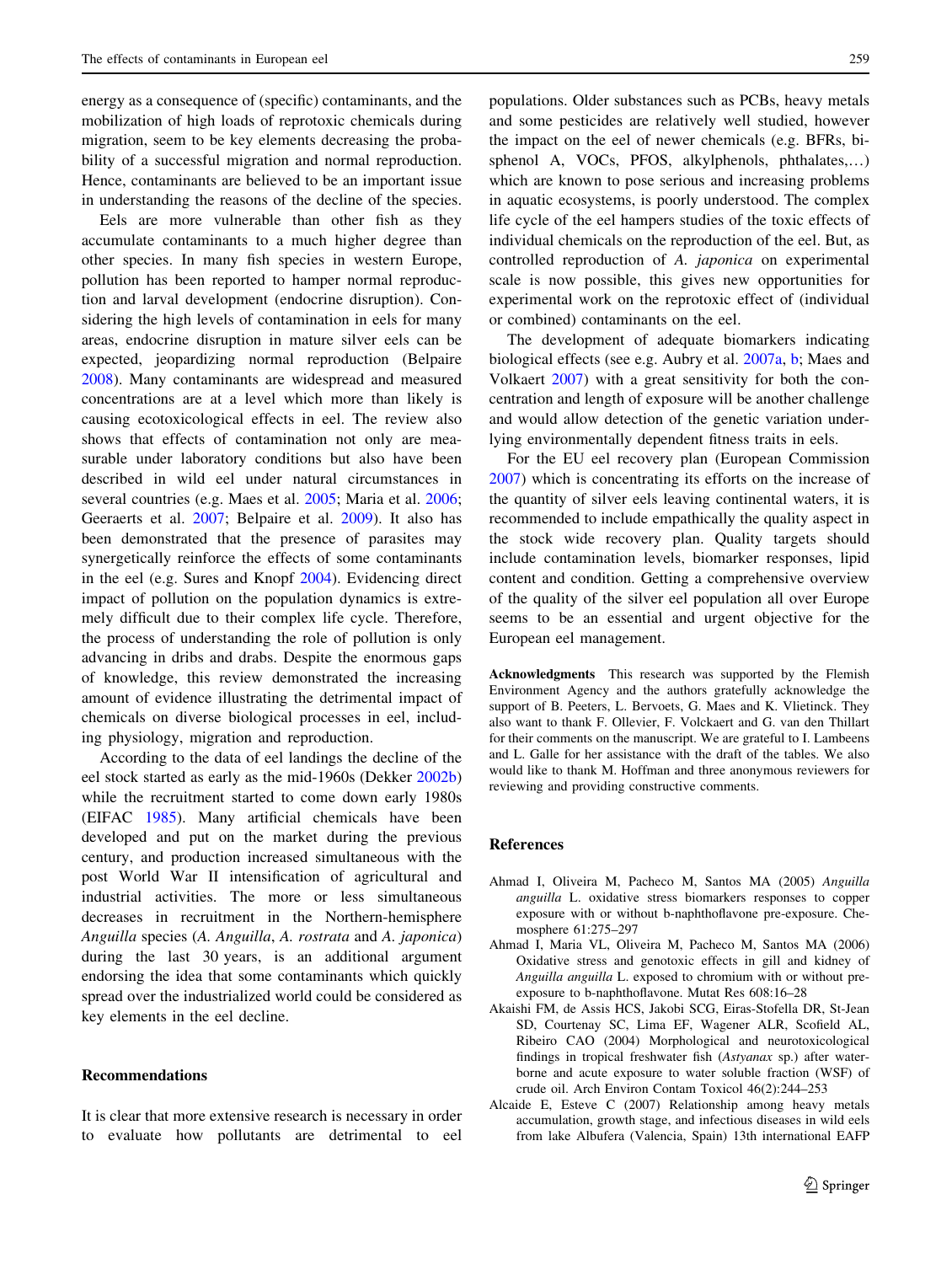<span id="page-21-0"></span>conference on fish and shellfish diseases, Grado, Italy (oral presentation)

- Ankley GT, Blazer VS, Reinert RE, Agosin M (1986) Effects of aroclor-1254 on cytochrome-P-450-dependent monooxygenase, glutathione-S-transferase, and Udp-glucuronosyltransferase activities in channel catfish liver. Aquat Toxicol 9(2–3):91–103
- Anonymous (1987) (French) Rapport du comité d'experts sur la pollution transfrontière du Rhin. La Gazette Officielle de la Pêche 920-921, p 27, 925-926, p 55
- Arnold H, Braunbeck T (1994) Disulfoton as a major toxicant in the Rhine chemical spill at Basle in 1986: acute and chronic studies with eel and rainbow trout. In: Muller R, Lloyd R (eds) Sublethal and chronic effects of pollutants on freshwater fish. Fishing News Books, London, pp 75–87
- Aubry E, Cagnon C, Lalanne Y (2007a) Quantification of increase in hepatic CYP1A1 mRNA by real-time RT–PCR after exposure of the European eel (Anguilla anguilla) to a diesel oil water soluble fraction. Environ Bioindic 2(1):47–51
- Aubry E, Cagnon C, Lalanne Y, Mouchès C (2007b) Assessment of young yellow European eel Anguilla anguilla L. exposure to a CYP1A1 inducer by the quantification of increase in hepatic CYP1A1 mRNA using real-time RT–PCR. J Fish Biol 71(C):470–477
- Azzalis LA, Junqueira VBC, Simon K, Giavarotti L, Silva MA, Kogake M, Simizu K, Barros SBM, Fraga C, Porta EA (1995) Prooxidant and antioxidant hepatic factors in rats chronically fed an ethanol regimen and treated with an acute dose of lindane. Free Radic Biol Med 19(2):147–159
- Balint T, Ferenczy J, Katai F, Kiss I, Kraczer L, Kufcsak O, Lang G, Polyhos C, Szabo I, Szegletes T, Nemcsok J (1997) Similarities, differences between the massive eel (Anguilla anguilla L.) devastations that occurred in Lake Balaton in 1991 and 1995. Ecotoxicol Environ Saf 37(1):17–23
- Barron MG, Galbraith H, Beltman D (1995) Comparative reproductive and developmental toxicology of PCBs in birds. Comp Biochem Physiol C 112(1):1–14
- Belpaire C (2008) Pollution in eel. A cause of their decline? Ph.D. thesis Catholic University Leuven. Research Institute for Nature and Forest, Brussels, pp 485, III annexes
- Belpaire C, Goemans G (2007) Eels: contaminant cocktails pinpointing environmental contamination. ICES J Mar Sci 67(4): 1423–1436
- Belpaire C, Goemans G (2008) The European eel Anguilla anguilla, a rapporteur of the chemical status for the water framework directive? Vie Milieu 57(4):1–19
- Belpaire C, Goemans G, De Boer J, Van Hooste H (2003) (Dutch) Verspreiding van gebromeerde vlamvertragers. In: Van Steertegem M (ed) Milieu- en Natuurrapport Vlaanderen 2003: MIRA-T., 2003 VMM, Erembodegem, pp 387–395
- Belpaire C, Goemans G, Geeraerts C, Quataert P, Parmentier K (2008) Pollution fingerprints in eels as models for the chemical status of rivers. ICES J Mar Sci 65:1–9
- Belpaire CGJ, Goemans G, Geeraerts C, Quataert P, Parmentier K (2009) Decreasing eel stocks: survival of the fattest? Ecol Freshw Fish 18(2):197–214
- Bergemann M, Gaumert T (2005) (German) Gewässergütebericht der Elbe 2005. Wassergütestelle Elbe, Hamburg, p 6
- Bilau L, Sioen I, Matthys C, De Vocht A, Goemans G, Belpaire C, Willems JL, De Henauw S (2007) Probabilistic approach to polychlorinated biphenyl (PCB) exposure through eel consumption in recreational fishermen vs. the general population. Food Addit Contam 24(12):1–8
- Boëtius J, Boëtius I (1980) Experimental maturation of female silver eels, Anguilla anguilla. Estimates of fecundity and energy reserves for migration and spawning. Dana 1:1–28
- Bordajandi LR, Gomez G, Fernandez MA, Abad E, Rivera J, Gonzalez MJ (2003) Study on PCBs, PCDD/Fs, organochlorine pesticides, heavy metals and arsenic content in freshwater fish species from the River Turia (Spain). Chemosphere 53: 163–171
- Brouwer A, Morse DC, Lans MC, Schuur AG, Murk A, Klasson-Wehler E, Bergman A, Visser TJ (1998) Interactions of persistent environmental organhalogens with the thyroid hormone system: mechanisms and possible consequences for animal and human health. Toxicol Ind Health 14(1–2):59–84
- Brown JS, Steinert SA (2004) DNA damage and biliary PAH metabolites in flatfish from Southern California bays and harbors, and the Channel Islands. Ecol Indic 3(4):263–274
- Bruslé J (1990) Effects of heavy metals on eels, Anguilla sp. J Aquat Living Resour 3:131–141
- Bruslé J (1991) The eel (Anguilla sp) and organic chemical pollutants. Sci Total Environ 102:1–19
- Buchmann K, Bjerregaard J (1990a) Mebendazole treatment of pseudodactylogyrosis in an intensive eel-culture system. Aquaculture 86(2–3):139–153
- Buchmann K, Bjerregaard P (1990b) Effect of ivermectin, pyrantel and morantel on the European eel and its monogenean parasites. Bull Eur Assoc Fish Pathol 10(5):146–148
- Buchmann K, Székely C, Bjerregaard P (1990a) Treatment of pseudoactylogyrus in restating of Anguilla anguilla 2. Trials with bunamidine, praziquantel and levamizole. Bull Eur Assoc Fish Pathol 10(1):18–20
- Buchmann K, Székely C, Bjerregaard P (1990b) Treatment of pseudodactylogyrus infestations of Anguilla anguilla 1. Trials with niclosamide, toltrazuril, phenolsulfonphthalein and rafoxanide. Bull Eur Assoc Fish Pathol 10(1):14–17
- Buchmann K, Felsing A, Slotved HC (1992) Effects of metrifonate, sodium chloride and bithionol on an European population of the gill parasitic Monogeneans pseudodactylogyrus spp. and the host. Bull Eur Assoc Fish Pathol 12(2):57–60
- Bureau Du Colombier S, Bareille G, Bolliet V, Lambert P, Bardonnet A (2007) Micro-pollutant content in Anguilla anguilla glass eels and relationship with migratory behaviour. Vie Milieu 57(4): 223–227
- Burzawa-Gerard E, Dumas-Vidal A (1991) Effects of  $17\beta$ -estradiol and carp gonadotropin on vitellogenesis in normal and hypophysectomized European silver female eel (Anguilla anguilla L.) employing a homologous radioimmunoassay for vitellogenin. Gen Comp Endocrinol 84:264–276
- Bushnell PG, Nikinmaa M, Oikari A (1985) Metabolic effects of dehydroabietic acid on rainbow-trout erythrocytes. Comp Biochem Physiol C 81(2):391–394
- Cajaraville MP, Hauser L, Carvalho G, Hylland K, Olabarietta I, Lawrence AJ, Lowe D, Goksoyr A (2003) Genetic damage and the molecular/cellular response to pollution. In: Lawrence A, Hemingway K (eds) Effects of pollution on fish: molecular effects and population responses. Blackwell, Oxford, pp 14–82
- Canyurt MA (1983) Toxic effects of lindane and parathion methyl on three fresh water fish species. Bull Cent Rech Sci Biarritz 14(3–4):257–262
- Carlson E, Zelikoff JT (2008) The immune system of fish: a target organ of toxicity. In: Di Giulio RT, Hinton DE (eds) The toxicology of fishes. CRC Press, USA, pp 489–529
- Ceron JJ, Ferrando MD, Sancho E, Gutierrez-Panizo C, AndreuMoliner E (1996) Effects of diazinon exposure on cholinesterase activity in different tissues of European eel (Anguilla anguilla). Ecotoxicol Environ Saf 35(3):222–225
- Christou MD (2000) Substances dangerous to the environment in the context of Council Directive 96/82/EC. Report by Technical Working Group 7 EUR 19651 EN, p 43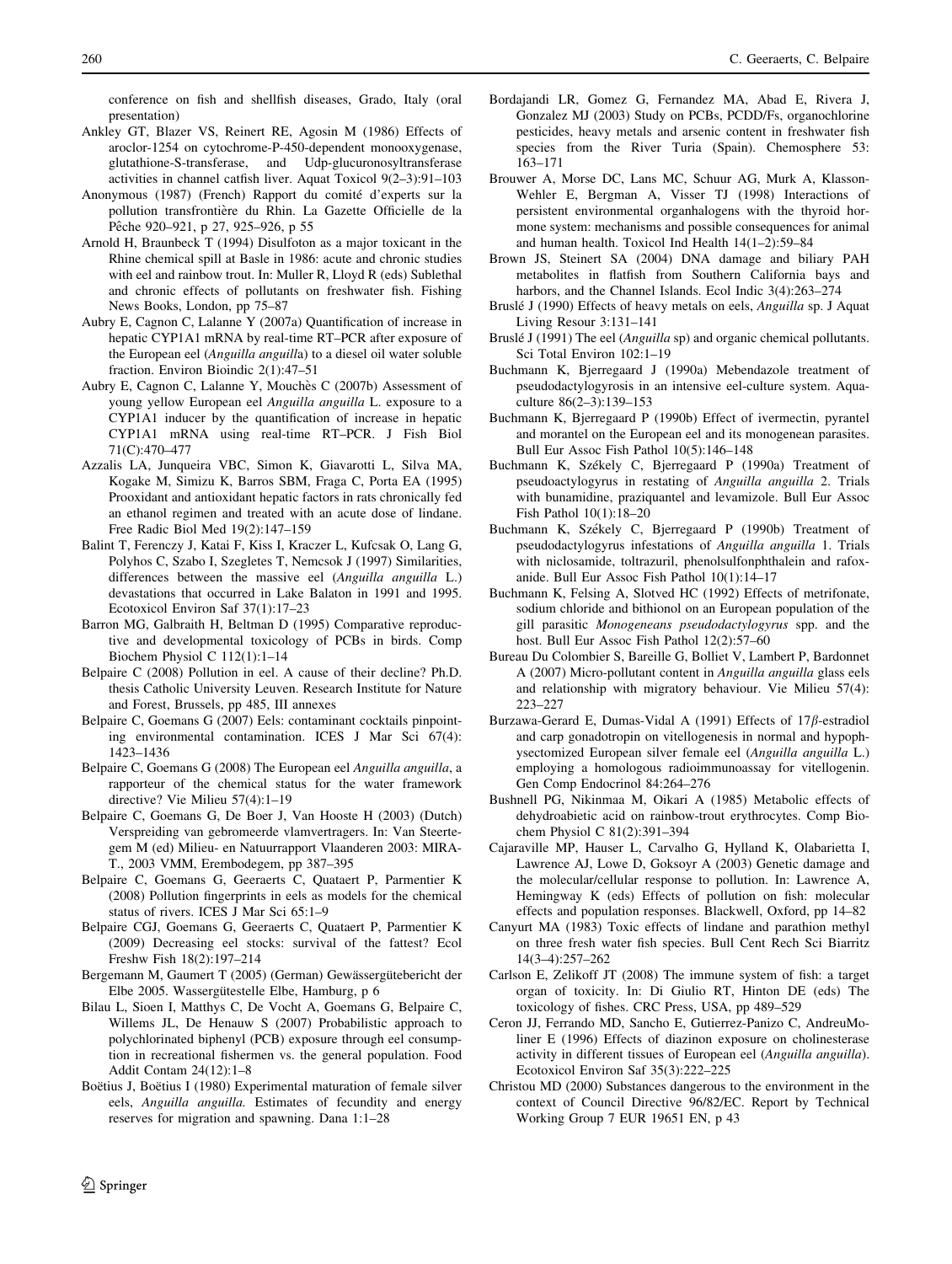- <span id="page-22-0"></span>Corsi I, Mariottini M, Badesso A, Caruso T, Borghesi N, Bonacci S, Iacocca A, Focardi S (2005) Contamination and sub-lethal toxicological effects of persistent organic pollutants in the European eel (Anguilla anguilla) in the Orbetello lagoon (Tuscany, Italy). Hydrobiologia 550:237–249
- Daverat F, Limburg KE, Thibault I, Shiao JC, Dodson JJ, Caron FO, Tzeng WN, Iizuka Y, Wickstrom H (2006) Phenotypic plasticity of habitat use by three temperate eel species, Anguilla anguilla, A. japonica and A. rostrata. Mar Ecol Prog Ser 308:231–241
- De Boer J, Hagel P (1994) Spatial differences and temporal trends of chlorobiphenyls in yellow eel (Anguilla anguilla) from inland waters of the Netherlands. Sci Total Environ 141(1/3):155–174
- De Boer J, van der Valk F, Kerkhoff MAT, Hagel P (1994) 8-Year study on the elimination of PCBs and other organochlorine compounds from eel (Anguilla anguilla) under natural conditions. Environ Sci Technol 28(13):2242–2248
- Dekker W (2002a) Monitoring of glass eel recruitment: volume 1 thematic overview. Volume 2A: country reports northern part. Volume 2B: country reports southern part. C007/02-WD. IJmuiden, pp 256
- Dekker W (2002b) Status of the European eel stock and fisheries. In: Aida K, Tsukamoto K, Yamauchi K (eds) Advances in eel biology. Springer, Tokyo, pp 237–250
- Di Giulio RT, Hinton DE (2008) The toxicology of fishes. CRC Press, Florida
- Durrieu G, Maury-Brachet G, Girardin ML, Rochard E, Boudou A (2005) Contamination by heavy metals (Cd, Zn, Cu, and Hg) of eight fish species in the Gironde Estuary (France). Estuaries 28(4):581–591
- Dutta HM, Meijer H (2003) Sublethal effects of diazinon on the structure of the testis of bluegill, Lepomis macrochirus: a microscopic analysis. Environ Pollut 125(3):355–360
- EIFAC (1985) Report of the 1985 meeting of the working party on eel and of the workshop on eel aquaculture. September 1985, Perpignan. EIFAC/XIV/86/3. European Inland Fisheries Advisory Commission of the Food and Agriculture Organization of the United Nation, Rome, pp 23
- Eira C, Torres JPM, Miquel J, Vaqueiro MC, Soares AMVM, Vingada J (2009) Trace element concentrations in Proteocephalus macrocephalus (Cestoda) and Anguillicola crassus (Nematoda) in comparison to their fish host, Anguilla anguilla in Ria de Aveiro, Portugal. Sci Total Environ 407(2):991–998
- Eisler R (1997) Copper hazards to fish, wildlife and invertebrates: a synoptic review. USGS/BRD/BSR-1997-0002. Contaminant Hazard Reviews Report 33. USGS/BRD Patuxent Wildlife Research Center, Laurel, pp 98
- Erichsen PChr et al (2000) (Danish) Miljøfremmede stoffer i sediment, vandløbsvand, fisk og jord. Miljø og Teknologi/Vand og Landskab 14:7–16
- European Commission (2007) Council regulation (EC) No 1100/2007 of 18 September 2007 establishing measures for the recovery of the stock of European eel. No 1100/20071-7
- Fabbri E, Caselli F, Piano A, Sartor G, Capuzzo A (2003) Cd2+ and Hg2+ affect glucose release and cAMP-dependent transduction pathway in isolated eel hepatocytes. Aquat Toxicol 62(1):55–65
- Fernandez-Vega C, Sancho E, Ferrando MD, Andreu-Moliner E (1999) Thiobencarb toxicity and plasma AChE inhibition in the European eel. J Environ Sci Health B 34(1):61–73
- Ferrando MD, Andreu-Moliner E (1989) Effects of temperature, exposure time and other water parameters on the acute toxicity of endosulfan to European eel, Anguilla anguilla. J Environ Sci Health B 24(3):219–224
- Ferrando MD, Andreu-Moliner E (1991a) Effects of lindane on fish carbohydrate-metabolism. Ecotoxicol Environ Saf 22(1):17–23
- Ferrando MD, Andreu-Moliner E (1991b) The effect of time on physiological-changes in eel Anguilla anguilla, induced by lindane. Comp Biochem Physiol C 100(1–2):95–98
- Ferrando MD, Andreu-Moliner E, Almar MM, Cebrian C, Nunez A (1987) Acute toxicity of organochlorined pesticides to the European eel, Anguilla anguilla: the dependency on exposure time and temperature. Bull Environ Contam Toxicol 39(3):365– 369
- Ferrando MD, Almar MM, Andreu E (1988) Lethal toxicity of lindane on a teleost fish, Anguilla anguilla from Albufera Lake (Spain). Hardness and temperature effects. J Environ Sci Health B 23(1):45–52
- Ferrando MD, Sancho E, Andreu-Moliner E (1991) Comparative acute toxicities of selected pesticides to Anguilla anguilla. J Environ Sci Health B 26(5–6):491–498
- Foster J (2005) The Sussex eel report. F001EEL05-6. Environment Agency, Sussex, pp 16
- Foulquier L, Reynier B, Grauby A, Bovard P (1971) Toxicity of lindane to eels (Anguilla anguilla L.). CR Seances Acad Agric Fr 57(12):1060–1068
- Gaumert T, Löffler J, Bergemann M, Reincke HR (2001) (German) Sude. Aland und Havel. Fischbestandskundliche Untersuchungen sowie Schadstoffbelastung von Brassen. Aal und Zander in den Unterläufen der Elbenebenflüsse. Wassergütestelle Elbe, Hamburg, p 123
- Gaumert T, Löffler J, Bergemann M, Reincke HR (2002) (German) Stör. Fischereibiologische Untersuchungen sowie Schadstoffbelastung von Brassen, Aal und Zander im Marschbereich dieses Elbenebenflusses. Wassergütestelle Elbe, Hamburg, pp 70
- Gaumert T, Bergemann M, Löffler J, Reincke HR (2003) (German) Elster, Mulde und Saale. Fischereibiologische Untersuchungen sowie Schadstoffbelastung von Brassen. Aal und Zander in den Unterläufen der Elbenebenflüsse. Wassergütestelle Elbe, Hamburg, p 122
- Geeraerts C, Goemans G, Belpaire C (2007) (Dutch) Ecologische en ecotoxicologische betekenis van verontreinigende stoffen gemeten in paling. MIRA/2007/05; INBO/R/2007/40. INBO, Groenendaal-Hoeilaart, pp 241
- Geets A, Liewes EW, Ollevier F (1992) Efficacy of some anthelmintics against the swimbladder nematode Anguillicola crassus of eel Anguilla anguilla under saltwater conditions. Dis Aquat Org 13(2):123–128
- Gimeno L, Ferrando MD, Sanchez S, Andreu E (1994) Endosulfan effects on liver and blood of the eel, Anguilla anguilla. Comp Biochem Physiol C 108(3):343–348
- Goemans G, Belpaire C, Raemaekers M, Guns M (2003) (Dutch) Het Vlaamse palingpolluentenmeetnet, 1994–2001: gehalten aan polychloorbifenylen, organochloorpesticiden en zware metalen in paling. IBW.Wb.V.R.2003.99. Instituut voor Bosbouw en Wildbeheer, Groenendaal-Hoeilaart, pp 169
- Golovanova IL (2008) Effects of heavy metals on the physiological and biochemical status of fishes and aquatic invertebrates. Inland Water Biol 1(1):93–101
- Gony S (1990) Short note on the effects of cadmium on the gill of the glass eel (Anguilla anguilla). Int Rev Gen Hydrobiol 75(6): 835–836
- Grauby A, Foulquier C, Descamps B, Jaulent Y (1973) (French) Résultats relatifs à la toxicité d'effluents industriels de la région de Fos et de l'étang de Berre sur les anguilles, les daphnies, les loups et les muges. CEA, Labo. Radio écologie continentale, contrat no VEN-0368. Agence de Bassin Rhône Méditerranée-Corse, pp 135
- Gravato C, Teles M, Oliveira M, Santos MA (2006) Oxidative stress, liver biotransformation and genotoxic effects induced by copper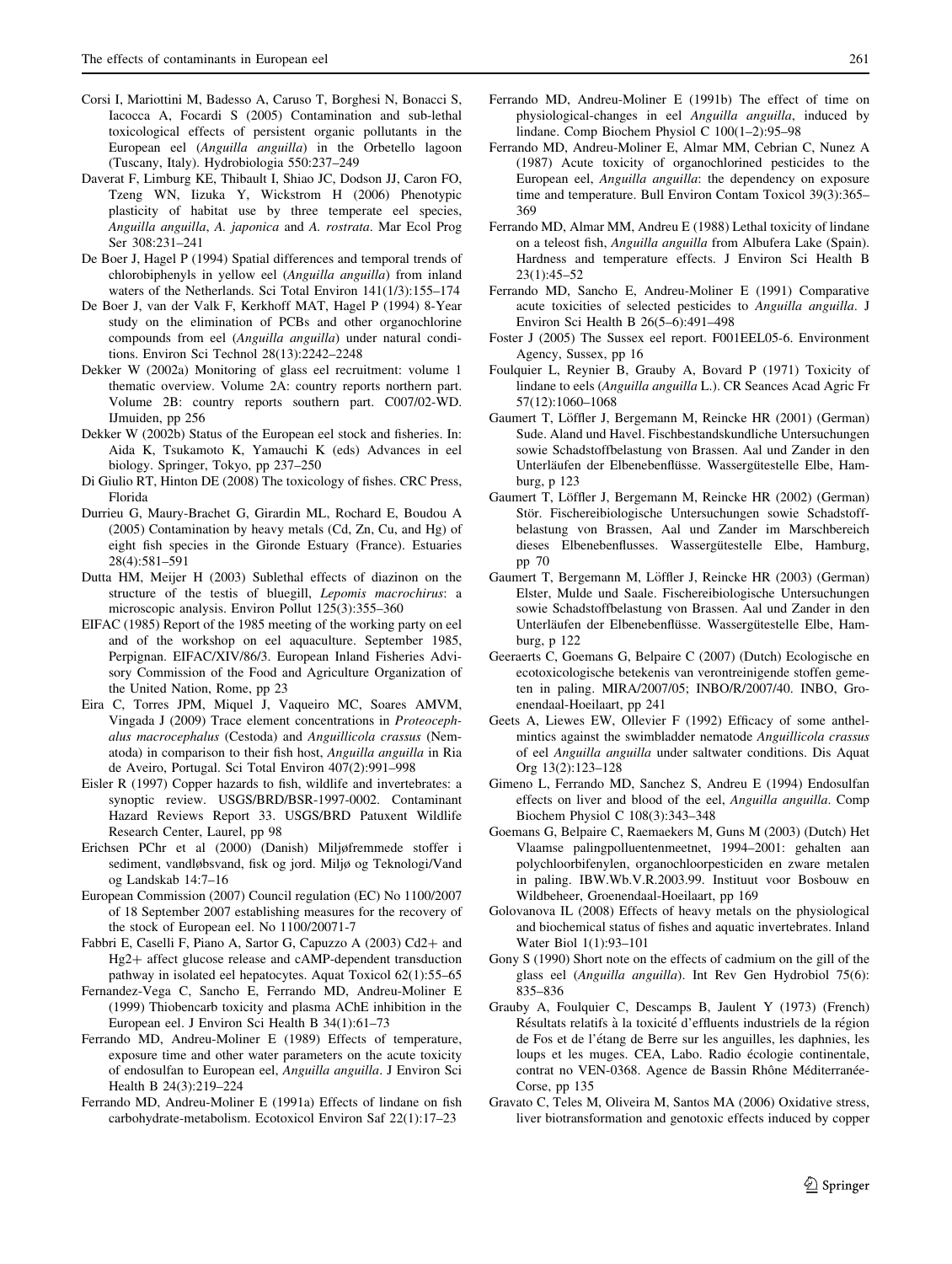<span id="page-23-0"></span>in Anguilla anguilla L.—the influence of pre-exposure to b-naphthoflavone. Chemosphere 65(10):1821–1830

- Grosell M, Hogstrand C, Wood CM, Hansen HJM (2000) A nose-tonose comparison of the physiological effects of exposure to ionic silver versus silver chloride in the European eel (Anguilla anguilla) and the rainbow trout (Oncorhynchus mykiss). Aquat Toxicol 48(2–3):327–342
- Hahn ME, Stegemann JJ (1994) Regulation of cytochrome P4501A1 in teleosts: sustained induction of CYP1A1 mRNA, protein, and catalytic activity by 2,3,7,8-tetrachlorodibenzofuran in the marine fish Stenotomus chrysops. Toxicol Appl Pharmcol 127(2):187–198
- Hajslova J, Pulkrabova J, Poustka J, Cajka T, Randak T (2007) Brominated flame retardants and related chlorinated persistent organic pollutants in fish from river Elbe and its main tributary Vltava. Chemosphere 67:1195–1203
- Harrad S, Smith D (1999) Eel consumption as a pathway of human exposure to PCBs. Int J Environ Health Res 9(1):31–37
- Hasselberg L, Meier S, Svardal A (2004) Effects of alkylphenols on redox status in first spawning Atlantic cod (Gadus morhua). Aquat Toxicol 69(1):95–105
- Henderson RJ, Tocher DR (1987) The lipid-composition and biochemistry of fresh-water fish. Prog Lipid Res 26(4):281–347
- Hibiya T (1992) An atlas of fish histology—normal and pathological features. Kodansha, Tokyo
- Hoek-van Nieuwenhuizen M, Kotterman KJJ (2007) (Dutch) Biologische Monitoring Zoete Rijkswateren: Microverontreinigingen in rode aal—2006. Imares report C001/07. IMARES, pp 45
- Hoff PT, Van Dongen W, Esmans EL, Blust R, De Coen WM (2003) Evaluation of the toxicological effects of perfluorooctane sulfonic acid in the common carp (Cyprinus carpio). Aquat Toxicol 62:349–359
- Hoff PT, Van Campenhout K, Van de Vijver K, Covaci A, Bervoets L, Moens L, Huyskens G, Goemans G, Belpaire C, Blust R, De Coen W (2005) Perfluorooctane sulfonic acid and organohalogen pollutants in liver of three freshwater fish species in Flanders (Belgium): relationships with biochemical and organismal effects. Environ Pollut 137(2):324–333
- Holmberg B, Jensen S, Larsson A, Lewander K, Olsson M (1972) Metabolic effects of technical pentachlorophenol (PCP) on the eel Anguilla anguilla L. Comp Biochem Physiol B 43(1):171– 183
- Hoogenboom LAP, Kotterman KJJ, Hoek-van Nieuwenhuizen M, van der Lee MK, Traag WA (2007) (Dutch) Onderzoek naar dioxines, dioxineachtige PCB's en indicator-PCB's in paling uit Nederlandse binnenwateren. 2007.003. RIKILT-Instituut voor Voedselveiligheid, Wageningen, pp 34
- Howard TE, McLeay DJ, Walden CC (1971) Sublethal effects of bleached kraft mill effluents to fish. CPAR Project Report 9-2. Pulp and Paper Pollution Abatement, Ottawa, Canada, pp 63
- Hu WY, Jones PD, DeCoen W, King L, Fraker P, Newsted J, Giesy JP (2003) Alterations in cell membrane properties caused by perfluorinated compounds. Comp Biochem Physiol C 135(1): 77–88
- Ibuki Y, Goto R (2002) Phototoxicity of benzo[a]pyrene by ultraviolet a irradiation: induction of apoptosis in Jurkat cells. Environ Toxicol Pharmacol 11(2):101–109
- ICES (2002) Report of the ICES/EIFAC Working Group on Eels— ICES Headquarters—28–31 August 2001. ICES CM 2002/ ACFM:03. ICES Advisory Committee on Fisheries Management, pp 58
- ICES (2006) Report of the 18th session of the Joint EIFAC/ICES Working Group on Eels (WGEEL), Rome (Italy), 23–27 January 2006. ICES CM 2006/ACFM:16; EIFAC Occasional Paper No. 38. ICES Advisory Committee on Fisheries Management, Rome, Italy, pp 122
- ICES (2007) Report of the 2007 Session of the Joint EIFAC/ICES Working Group on Eels (WGEEL), Bordeaux (France), 3–7 September 2007. ICES CM 2007/ACFM:23; EIFAC Occasional Paper No. 39. ICES Advisory Committee on Ecosystems, pp 163
- ICES (2008) Report of the 2008 session of the Joint EIFAC/ICES Working Group on Eels (WGEEL), Leuven (Belgium), 3–9 September 2008. ICES CM 2008/ACOME:15; EIFAC Occasional Paper No. 43. ICES Advisory Committee on Ecosystems, pp 352
- Jancovic M, Mann H (1969) Untersuchungen Uber Die Akute Toxische Wirkung Von Nitrilotriessigsaure (NTA). Arch Fischereiwiss 20(2–3):178–181
- Janicki RH, Kinter WB (1971) DDT: disrupted osmoregulatory events in the intestine of the eel Anguilla rostrata adapted to seawater. Science 173(4002):1146–1148
- Jha AN (2004) Genotoxicological studies in aquatic organisms: an overview. Mutat Res Fund Mol Mech 552(1–2):1–17
- Jimenez BD, Burtis LS (1989) Influence of environmental variables on the hepatic mixed function oxidase system in the bluegill sunfish (Lepomis macrochirus). Comp Biochem Physiol C 93(1):11–21
- Jimenez BD, Burtis LS, Ezell GH, Egan BZ, Lee NE, Beauchamp JJ, Mccarthy JF (1988) The mixed-function oxidase system of bluegill sunfish, Lepomis macrochirus—correlation of activities in experimental and wild fish. Environ Toxicol Chem 7(8):623– 634
- Jobling S, Nolan M, Tyler CR, Brighty G, Sumpter JP (1998) Widespread sexual disruption in wild fish. Environ Sci Technol 32(17):2498–2506
- Jobling S, Beresford N, Nolan M, Rodgers-Gray T, Brighty GC, Sumpter JP, Tyler CR (2002a) Altered sexual maturation and gamete production in wild roach (Rutilus rutilus) living in rivers that receive treated sewage effluents. Biol Reprod 66: 272–281
- Jobling S, Coey S, Whitmore JG, Kime DE, Van Look KJW, MCAllister BG, Beresford N, Henslaw AC, Brighty GC, Tyler CR, Sumpter JP (2002b) Wild intersex roach (Rutilus rutilus) have reduced fertility. Biol Reprod 67:515–524
- Jobling S, Williams R, Johnson A, Taylor A, Gross-Sorokin M, Nolan M, Tyler CR, van Aerle R, Santos E, Brighty GC (2006) Predicted exposures to steroid estrogens in UK rivers correlate with widespread sexual disruption in wild fish populations. Environ Health Perspect 114(1):32–39
- Kafafi SA, Afeefy HY, Ali AH, Said HK, Kafafi G (1993) Binding of polychlorinated biphenyls to the aryl hydrocarbon receptor. Environ Health Perspect 101:422–428
- Kegley SE, Hill BR, Orme S, Choi AH (2008) PAN Pesticide Database Action Network. [http://www.pesticideinfo.org.](http://www.pesticideinfo.org) Assessed June 2009
- Kinter WB, Merkens LS, Janicki RH, Guarino AM (1972) Studies on the mechanism of toxicity of DDT and polychiorinated biphenyls (PCBs): disruption of osmoregulation in marine fish. Environ Health Perspect 1:169–173
- Kleinow KM, Melancon MJ, Lech JJ (1987) Biotransformation and induction—implications for toxicity, bioaccumulation and monitoring of environmental xenobiotics in fish. Environ Health Perspect 71:105–119
- Knights B (1997) Risk assessment and management of contamination of eels (Anguilla ssp.) by persistent xenobiotic organochlorine compounds. Chem Ecol 13(3):171–212
- Knutzen J, Brevik E, Green N, Biseth A, Egaas E, Schlabach M, Skare JU (1998) (Norwegian) Overvåking av miljøgifter i fisk og skalldyr fra Grenlandsfjordene 1996. (Monitoring of micropollutants in fish and shellfish from the Grenland fjords (S.Norway 1996). OR-3834. Norsk institutt for vannforskning (NIVA), pp 150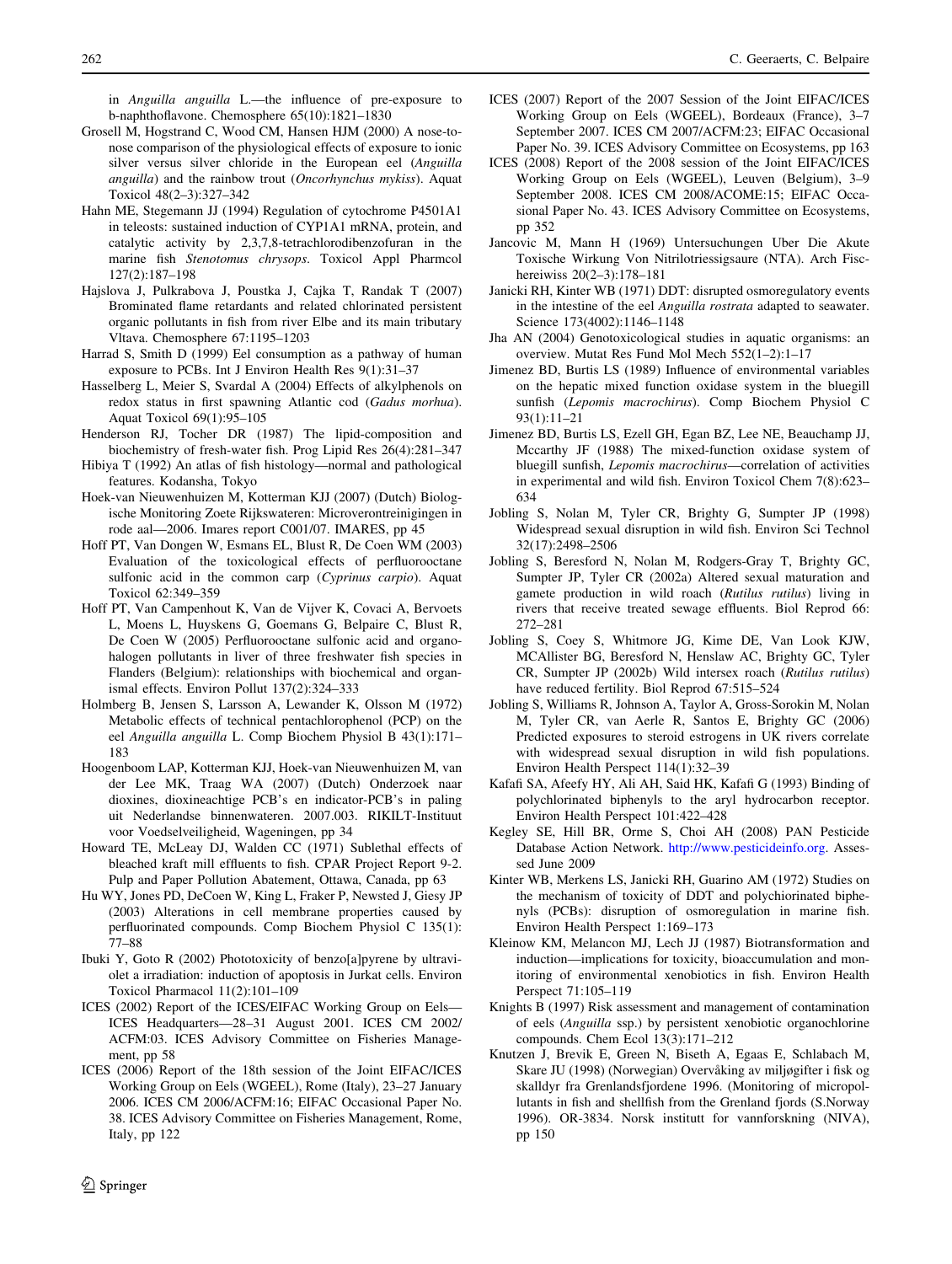- <span id="page-24-0"></span>Knutzen J, Becher G, Biseth A, Bjerkeng B, Brevik E, Green N, Schlabach M, Skare JU (1999) (Norwegian) Overvåking av miljøgifter i fisk og skalldyr fra Grenlandsfjordene 1997. (Monitoring of micropollutants in fish and shellfish from the Grenlandsfjords (S. Norway) 1997. OR-4065. Norsk institutt for vannforskning (NIVA), pp 195
- Knutzen J, Bjerkeng B, Green NW, Kringstad A, Schlabach M, Skare JU (2001) (Norwegian) Overvåking av miljøgifter i fisk og skalldyr fra Grenlandsfjordene (Monitoring of micropollutants in fish and shellfish from Grenlandfjordene) 2000. OR-4452. Norsk institutt for vannforskning (NIVA), pp 230
- Krinitz J, Stachel B, Reincke HR (2002) (German) Chlorierte Ether in Wasser- und Fischgewebeproben der Elbe und ihrer Nebenflüsse (1992–2000). Wassergütestelle Elbe, Hamburg, pp 133
- Lahnsteiner F, Berger B, Kletzl M, Weismann T (2005) Effect of bisphenol A on maturation and quality of semen and eggs in the brown trout, Salmo trutta f. fario. Aquat Toxicol 75(3): 213–224
- Langston WJ, Chesman BS, Burt GR, Pope ND, McEvoy J (2002) Metallothionein in liver of eels Anguilla anguilla from the Thames Estuary: an indicator of environmental quality? Mar Environ Res 53:263–293
- Larsson P, Hamrin S, Okla L (1990) Fat content as a factor inducing migratory behaviour in the eel (Anguilla anguilla L.) to the Sargasso Sea. Naturwissenschaften 77:488–490
- Larsson P, Hamrin S, Okla L (1991) Factors determining the uptake of persistent pollutants in an eel population (Anguilla anguilla L.). Environ Pollut 69(199):39–50
- Lawrence AJ, Elliott M (2003) Introduction and conceptual model. In: Lawrence AJ, Hemingway K (eds) Effects of pollution on fish: molecular effects and population responses. Blackwell, Oxford, pp 1–13
- Lindell MJ, Bremie G, Broberg O, Larsson P (2001) Monitoring of persistent organic pollutants (POPs): examples from Lake Vättern, Sweden. Ambio 30(8):545-551
- Lionetto MG, Maffia M, Cappello MS, Giordano ME, Storelli C, Schettino T (1998) Effect of cadmium on carbonic anhydrase and Na+ -K+-ATPase in eel, Anguilla anguilla, intestine and gills. Comp Biochem Phys A 120(1):89–91
- Livingstone DR, Mitchelmore CL, Peters LD, O'Hara SCM, Shaw JP, Chesman BS, Doyotte A, McEvoy J, Ronisz D, Larsson DGJ, Förlin L (2000) Development of hepatic CYP1A and blood vitellogenin in eel (Anguilla anguilla) for use as biomarkers in the Thames Estuary, UK. Mar Environ Res 50:367–371
- Luizi F, Korsgaard B, Petersen IM (1997) Plasma lipoproteins in European eels (Anguilla anguilla): effects of estradiol. Fish Physiol Biochem 16(4):273–280
- Maes GE, Volkaert FAM (2007) Challenges for genetic research in European eel management. ICES J Mar Sci 64:1463–1471
- Maes GE, Raeymaekers JAM, Pampoulie C, Seynaeve A, Goemans G, Volckaert FAM (2005) The catadromous European eel Anguilla anguilla (L.) as a model for freshwater evolutionary ecotoxicology: relationship between heavy metal bioaccumulation, condition and genetic variability. Aquat Toxicol 72:93–115
- Maes J, Goemans G, Belpaire C (2008) Spatial variation and temporal pollution profiles of polychlorinated biphenyls, organochlorine pesticides and heavy metals in European yellow eel (Anguilla anguilla L.) (Flanders, Belgium). Environ Pollut 153:223–237
- Maggi P, Cossa D (1973) Relative harmfulness of five anionic detergents in the sea. I. Acute toxicity with regard to fifteen organisms. Rev Trav Inst Peches Marit 37(3):411–417
- Mancini L, Caimi S, Ciardullo S, Zeiner M, Bottoni P, Pancioni L, Cataudella S, Caroli S (2005) A pilot study on the contents of selected pollutants in fish from the Tiber River (Rome). Microchem J 79:171–175
- Mann H (1973) Effect of borates on fishes and some other organisms of fresh- and brackish water. Arch Fischereiwiss 23(1–3): 171–175
- Maria VL, Correia AC, Santos MA (2002) Anguilla anguilla L. biochemical and genotoxic responses to benzo[a]pyrene. Ecotoxicol Environ Saf 53(1):86–92
- Maria VL, Pacheco M, Santos MA (2006) Anguilla anguilla L. genotoxic responses after in situ exposure to freshwater wetland (Pateira de Fermentelos, Portugal). Environ Int 32(4): 510–515
- Martel PH, Kovacs TG, O'Connor BI, Voss RH (1994) A survey of pulp and paper-mill effluents for their potential to induce mixedfunction oxidase enzyme-activity in fish. Water Res 28(8):1835– 1844
- Marty GD, Hoffmann A, Okihiro MS, Hepler K, Hanes D (2003) Retrospective analysis: bile hydrocarbons and histopathology of demersal rockfish in Prince William Sound, Alaska, after the Exxon Valdez oil spill. Mar Environ Res 56(5):569–584
- Mason CF, Barak NAE (1990) A catchment survey for heavy metals using the eel (Anguilla anguilla). Chemosphere 21(4–5):695–699
- McKinney JD, Waller CL (1994) Polychlorinated biphenyls as hormonally active structural analogues. Environ Health Perspect 102(3):290–297
- Melancon MJ, Elcombe CR, Vodicnik MJ, Lech JJ (1981) Induction of cytochromes P450 and mixed-function oxidase activity by polychlorinated-biphenyls and beta-naphthoflavone in carp (Cyprinus carpio). Comp Biochem Physiol C 69(2):219–226
- Miura C, Takahashi N, Michino F, Miura T (2005) The effect of paranonylphenol on Japanese eel (Anguilla japonica) spermatogenesis in vitro. Aquat Toxicol 71(2):133–141
- Monod G, Devaux A, Riviere JL (1988) Effects of chemical pollution on the activities of hepatic xenobiotic metabolizing enzymes in fish from the River Rhone. Sci Total Environ 73(3):189–201
- Mourad MH (1991) Cardiovascular and respiratory changes in eel, Anguilla anguilla L. during exposure to lethal doses of lindane at different water temperatures. Acta Ichthyol Piscat 21(1):73–79
- Murk AJ, Van den Berg JHJ, Fellinger MRMJC, Swennen C, Duiven P, Boon JP, Brouwer A, Koeman JH (1994) Toxic and biochemical effects of 3,3',4,4'-tetrachloroiphenyl (CB77) and Cophen A50 on eider ducklings (Somateria mollissima) in a semi-field experiment. Environ Pollut 86:21–30
- Nassour I, Léger CL (1989) Deposition and mobilisation of body fat during sexual maturation in female trout (Salmo gairdneri Richardson). Aquat Living Resour 2:152–159
- Neff JM (2009) Concentrations of phenols in tissues of marine organisms. In: Neff JM (ed) Bioaccumulation in marine organisms—effects of contaminants from oil well produced waters. Battelle, pp 209–212
- Nevo E, Noy R, Lavie B, Beiles A, Muchtar S (1986) Genetic diversity and resistance to marine pollution. Biol J Linn Soc 29(2):139–144
- Nigro M, Frenzilli G, Scarcelli V, Gorbi S, Regoli F (2002) Induction of DNA strand breakage and apoptosis in the eel Anguilla anguilla. Mar Environ Res 54(3–5):517–520
- Nogueira PR, Laurenço J, Mendo S, Rotchell JM (2006) Mutation analysis of ras gene in the liver of European eel (Anguilla anguilla L.) exposed to benzo[a]pyrene. Mar Pollut Bull 52(12):5212–5216
- Norman A, Rattfelt JJ, Andersson PL, Norrgren L (2007) Reproduction effects in zebrafish exposed to a mixture of structurally diverse brominated flame retardants. Abstract book BFR2007  $1 - 4$
- Nowell LH, Capel PD, Dileanis PD (1999) Pesticides in stream sediment and aquatic biota: distribution, trends, and governing factors. Lewis, Boca Raton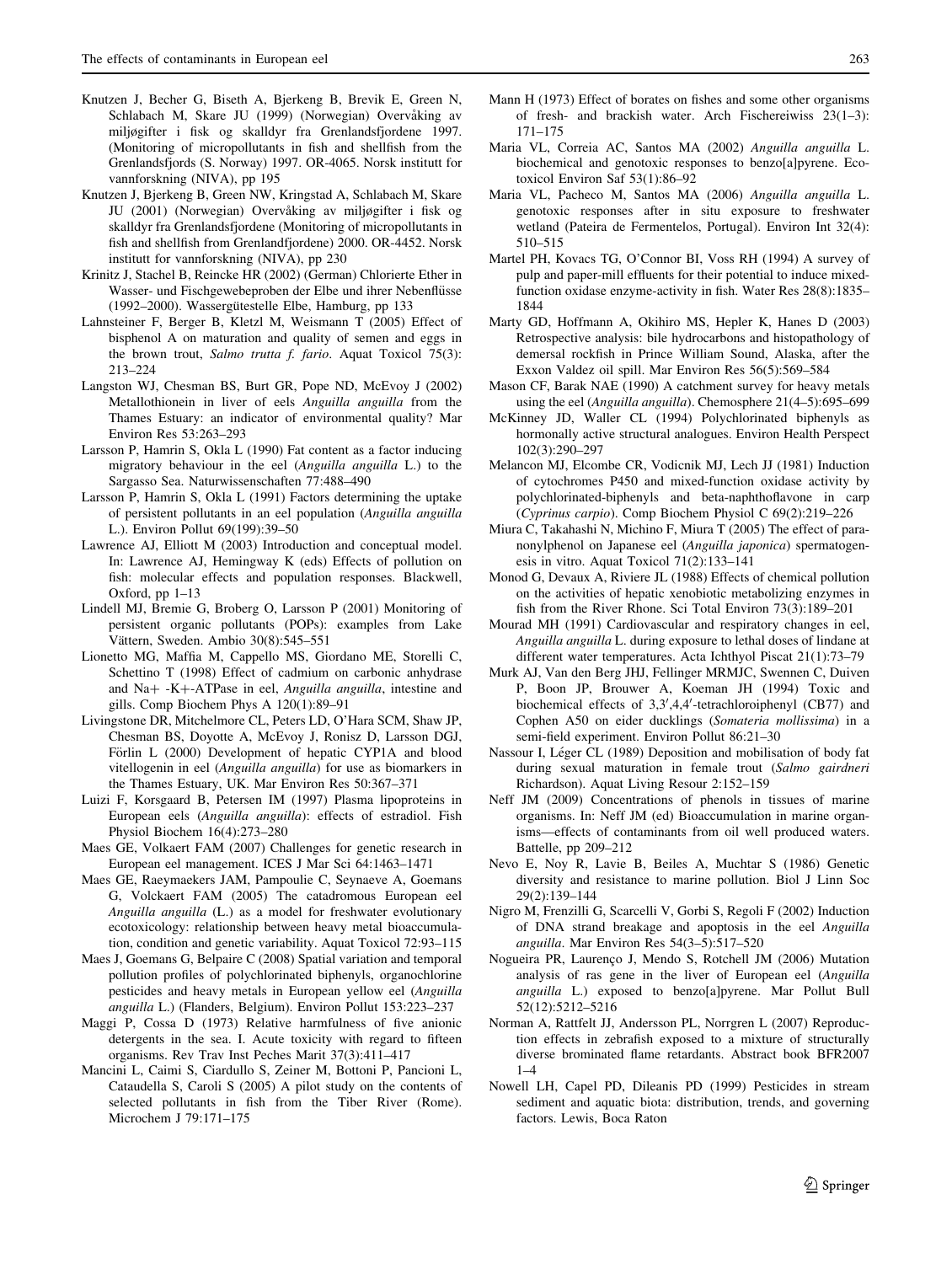- <span id="page-25-0"></span>Oliveira M, Santos MA, Gravato C, Pacheco M (2003) Chromium effects on Anguilla anguilla liver organ culture. Fresen Environ Bull 12(4):349–352
- Oliveira M, Serafim A, Bebianno MJ, Pacheco M, Santos MA (2008) European eel (Anguilla anguilla L.) metallothionein, endocrine, metabolic and genotoxic responses to copper exposure. Ecotoxicol Environ Saf 70(1):20–26
- Oliveiro Ribeiro CA, Vollaire Y, Sanchez-Chardi A, Roche H (2005) Bioaccumulation and the effects of organochlorine pesticides, PAH and heavy metals in the Eel (Anguilla anguilla) at the Camargue Nature Reserve, France. Aquat Toxicol 74(1):53–69
- Orban E, Masci M, Di Lena G, Nevigato T, Casini I, Caproni R, Gabelli L (2004) Nutritional qualità and safety of ells (Anguilla anguilla) from the main freshwater basin of Latium (Italy) as related to the environment and to the season. Int Aliment Italy 438:760–767
- Pacheco M, Santos MA (1998) Induction of liver EROD and erythrocytic nuclear abnormalities by cyclophosphamide and PAHs in Anguilla anguilla L. Ecotoxicol Environ Saf 40(1– 2):71–76
- Pacheco M, Santos MA (1999) Biochemical and genotoxic responses of adult eel (Anguilla anguilla L.) to resin acids and pulp mill effluent: laboratory and field experiments. Ecotoxicol Environ Saf 42(1):81–93
- Pacheco M, Santos MA (2001) Tissue distribution and temperaturedependence of Anguilla anguilla L. EROD activity following exposure to model inducers and relationship with plasma cortisol, lactate and glucose levels. Environ Int 26(3):149–155
- Pacheco M, Santos MA (2002a) Biotransformation, genotoxic, and histopathological effects of environmental contaminants in European eel (Anguilla anguilla L.). Ecotoxicol Environ Saf 53:331–347
- Pacheco M, Santos MA (2002b) Naphthalene and beta-naphthoflavone effects on Anguilla anguilla L. hepatic metabolism and erythrocytic nuclear abnormalities. Environ Int 28(4):285–293
- Palíková M, Barus V (2003) Mercury content in Anguillicola crassus (Nematoda) and its host Anguilla anguilla. Acta Vet Brno 72(2):289–294
- Palstra AP, van Ginneken VJT, Murk AJ, van den Thillart GEEJM (2006) Are dioxin-like contaminants responsible for the eel (Anguilla anguilla) drama? Naturwissenschaften 93(3):145–148
- Palstra AP, Curiel D, Fekkes M, de Bakker M, Székely C, van Ginneken V, van den Thillart GEEJM (2007) Swimming stimulates oocyte development in European eel. Aquaculture 270:321–332
- Peters LD, Doyotte CL, Mitchelmore JM, Livingstone DR (2001) Seasonal variation and estradiol-dependent elevation of Thames estuary eel Anguilla anguilla plasma vitellogenin levels and comparisons with other United Kingdom estuaries. Sci Total Environ 279:137–150
- Pierron F, Baudrimont M, Bossy A, Bourdinaud JP, Brèthes D, Elie P, Massabuau JC (2007a) Impairment of lipid storage by cadmium in the European eel (Anguilla anguilla). Aquat Toxicol 81:304– 311
- Pierron F, Beaudrimont M, Gonzalez P, Bourdinaud JP, Elie P, Massabuau JC (2007b) Common pattern of gene expression in response to hypoxia or cadmium in the gills of the European glass eel (Anguilla anguilla). Environ Sci Technol 41:3003– 3005
- Pierron F, Beaudrimont M, Dufour S, Elie P, Bossy A, Baloche S, Mesmer-Dudons N, Gonzalez P, Bourdinaud JP, Massabuau JC (2008) How cadmium could compromise the completion of the European eel's reproductive migration. Environ Sci Technol 42(12):4607–4612
- Pieters H, Van Leeuwen SPG, De Boer J (2005) (Dutch) Verontreinigingen in aal en snoekbaars: monitoringprogramma ten

behoeve van de Nederlandse sportvisserij 2004. C053/05. Nederlands Instituut voor Visserij Ondezoek (RIVO), IJmuiden, pp 21

- Rattfelt JJ, Norman A, Norrgren L, Haglund P, Andersson PL (2008) Maternal transfer of brominated flame retardants in zebrafish (Danio rerio). Chemosphere 73(2):203–208
- Regala RP, Rice CD, Schwedler TE, Dorociak IR (2001) The effects of tributyltin (TBT) and 3, 3k4, 4k5-pentachlorobiphenyl (PCB-126) mixtures on antibody responses and phagocyte oxidative burst activity in channel catfish, Ictalurus punctatus. Arch Environ Contam Toxicol 40(3):386–391
- Robinet T, Feunteun E (2002) Sublethal effects of exposure to chemical compounds: a cause for the decline in Atlantic eels? Ecotoxicology 11(4):265–277
- Roche H, Buet A, Ramade F (2002) Accumulation of lipophilic microcontaminants and biochemical responses in eels from the camargue biosphere reserve. Ecotoxicology 11(3):155–164
- Rødsæther MC, Olafsen J, Raa J, Myhre K, Steen JB (1977) Copper as an initiating factor of vibriosis (Vibrio anguillarum) in eel (Anguilla anguilla). J Fish Biol 10(1):17–21
- Roosens L, Dirtu A, Goemans G, Belpaire C, Gheorghe A, Neels H, Blust R, Covaci A (2008) Brominated flame retardants and organochlorine contaminants in fish from the Scheldt River, Belgium. Environ Int 37:976–983
- Sanchez-Galan S, Linde AR, Ayllon F, Garcia-Vazquez E (2001) Induction of micronuclei in eel (Anguilla anguilla) by heavy metals. Ecotoxicol Environ Saf 49(Environmental research Section B):139–143
- Sancho E, Ferrando MD, Andreu E, Gamon M (1992a) Acute toxicity, uptake and clearance of diazinon by the European eel, Anguilla anguilla (L.). J Environ Sci Health B 27(2):209–221
- Sancho E, Ferrando MD, Gamon M, AndreuMoliner E (1992b) Organophosphorus diazinon induced toxicity in the fish Anguilla anguilla L. Comp Biochem Physiol C 103(2):351–356
- Sancho E, Ferrando MD, Andreu E, Gamon M (1993a) Bioconcentration and excretion of diazinon by eel. Environ Contam Toxicol 50(4):578–585
- Sancho E, Ferrando MD, Gamon M, Andreu-Moliner E (1993b) An approach to the diazinon toxicity in the European eel: bioaccumulation studies. Sci Total Environ Suppl 1: 461–468
- Sancho E, Ferrando MD, Gamon M, Andreu-Moliner E (1994) Uptake and clearance of diazinon in different tissues of the European eel (Anguilla anguilla L.). Biomed Environ Sci 7(1):41–49
- Sancho E, Ferrando MD, Andreu E (1997) Sublethal effects of an organophosphate insecticide on the European eel, Anguilla anguilla. Ecotoxicol Environ Saf 36(1):57–65
- Sancho E, Ferrando MD, Andreu E (1998a) Effects of sublethal exposure to a pesticide on levels of energetic compounds in Anguilla anguilla. J Environ Sci Health B 33(4):411–424
- Sancho E, Ferrando MD, Fernandez C, Andreu E (1998b) Liver energy metabolism of Anguilla anguilla after exposure to fenitrothion. Ecotoxicol Environ Saf 41(2):168–175
- Santillo D, Johnston P, Labunska I, Brigden K (2005) Swimming in Chemicals: Widespread presence of brominated flame retardants and PCBs in eels (Anguilla anguilla) from rivers and lakes in 10 European countries. Technical Note 12/2005/October 2005. Greenpeace, Exeter, pp 56
- Santos MA, Hall A (1990) Influence of inorganic lead on the biochemical blood composition of the eel, Anguilla anguilla L. Ecotoxicol Environ Saf 20:7–9
- Santos MA, Pires F, Hall A (1990) Metabolic effects of kraft mill effluents on the eel Anguilla anguilla L. Ecotoxicol Environ Saf 20(1):10–19
- Schwaiger J, Mallow U, Ferling H, Knoerr S, Braunbeck T, Kalbfus W, Negele RD (2002) How estrogenic is nonylphenol? A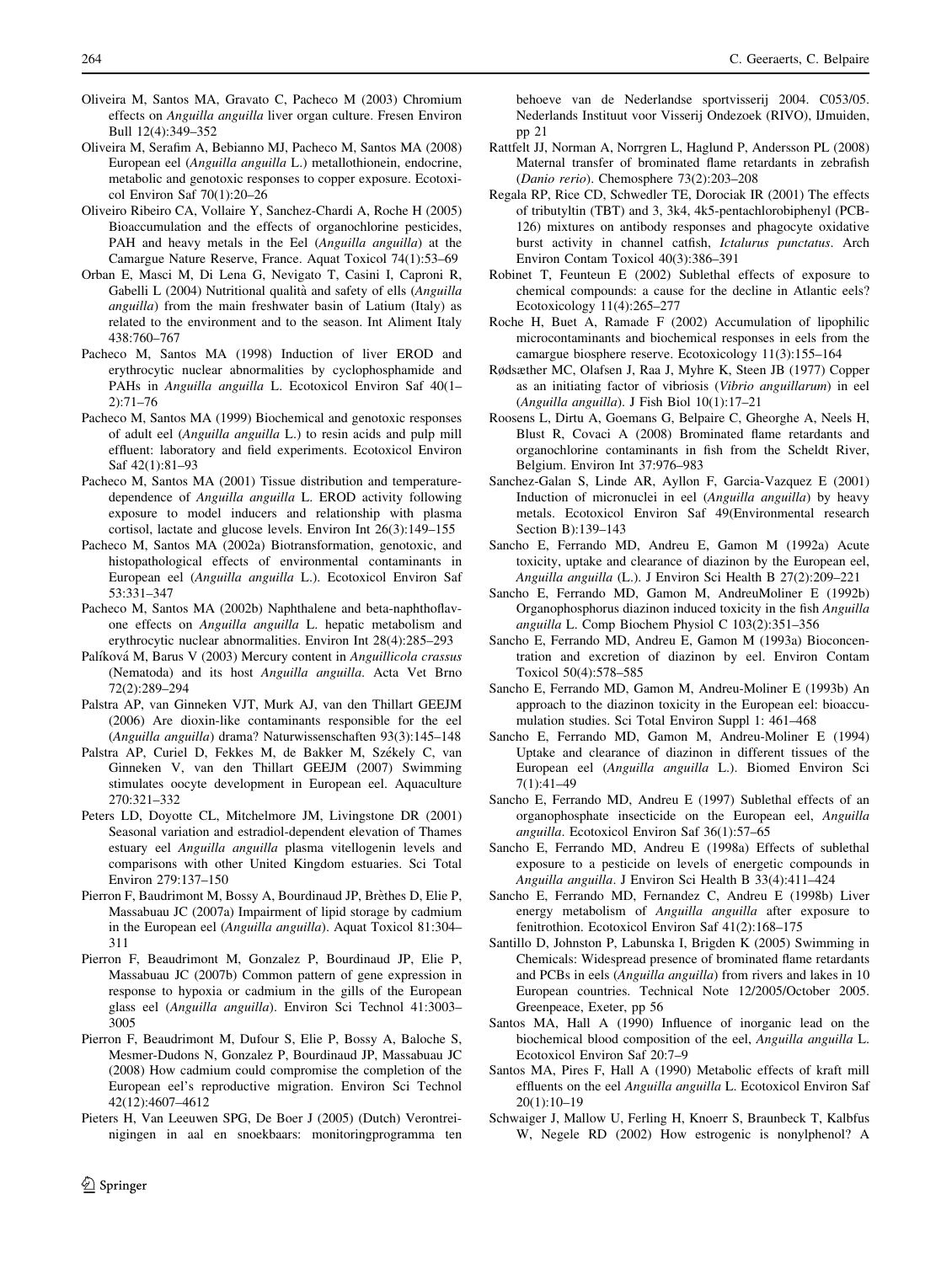<span id="page-26-0"></span>transgenerational study using rainbow trout (Oncorhynchus mykiss) as a test organism. Aquat Toxicol 59(3–4):177–189

- Shallaja MS, D'Silva C (2003) Evaluation of impact of PAH on a tropical fish, Oreochromis mossambicus using multiple biomarkers. Chemosphere 53(8):835–841
- Sivarajah K, Franklin CS, Williams WP (1978) The effects of polychlorinated biphenyls on plasma steroid levels and hepatic microsomal enzymes in fish. J Fish Biol 13(4):401–409
- Soontornchat C, Li MH, Cooke PS, Hansen LG (1994) Toxicokinetic and toxicodynamic influences on endocrine disruption by polychlorinated biphenyls. Environ Health Perspect 102(6– 7):568–571
- Spies RB, Rice DW (1988) Effects of organic contaminants on reproduction of the starry flounder platichthys stellatus in San-Francisco Bay 2. Reproductive success of fish captured in San-Francisco Bay and spawned in the laboratory. Mar Biol 98(2):191–200
- Stohs SJ, Bagchi D (1995) Oxidative mechanisms in the toxicity of metal-ions. Free Radic Biol Med 18(2):321–336
- Storelli MM, Barone G, Garofalo R, Marcotrigiano GO (2007) Metals and organochlorine compounds in eel (Anguilla anguilla) from the Lesina lagoon, Adriatic Sea (Italy). Food Chem 100(4): 1337–1341
- Sures B (2006) How parasitism and pollution affect the physiological homeostasis of aquatic hosts. J Helminthol 80:151–157
- Sures B, Knopf K (2004) Individual and combined effects of cadmium and 3,3k,4,4k,5-pentachlorobiphenyl (PCB 126) on the humoral immune response in European eel (Anguilla anguilla) experimentally infected with larvae of Anguillicola crassus (Nematoda). Parasitology 128:445–454
- Sures B, Taraschewski H, Jackwerth E (1994) Lead content of Paratenuisentis ambiguus (Acanthocephala), Anguillicola crassus (Nematodes) and their host Anguilla anguilla. Dis Aquat Org 19(2):105–107
- Svobodova Z, Vykusova B, Machova J, Hrbkova M, Groch L  $(1994)$  The long-term effects of PCBs on fish. In: Müller R, Lloyd R (eds) Sublethal and chronic effects of pollutants on freshwater fish. Fishing New Books, Blackwell, Oxford, UK, pp 88–89
- Tapie N, Budzinski H, Elie P, Gonthier P (2006) (French) Contamination en polychlorobiphenyls (PCB) des anguilles du système fluvio estuarien de la Gironde. UMR 5472 CNRS. Laboratoire de Physico- Toxico-Chimie des Systèmes Naturels (LPTC)—Unité ''Ecosyste`mes estuariens et poissons migrateurs amphihalins'', CEMAGREF, CESTAS Cedex, TALENCE Cedex, pp 58
- Teles M, Pacheco M, Santos MA (2003) Anguilla anguilla L. liver ethoxyresorufin O-deethylation, glutathione S-tranferase, erythrocytic nuclear abnormalities, and endocrine responses to naphthalene and beta-naphthoflavone. Ecotoxicol Environ Saf 55(1):98–107
- Teles M, Pacheco M, Santos MA (2005) Physiological and genetic responses of European eel (Anguilla anguilla L.) to short-term chromium or copper exposure—influence of preexposure to a PAH-like compound. Environ Toxicol 20(1):92–99
- Teles M, Pacheco M, Santos M (2007) Endocrine of metabolic responses of Anguilla anguilla L. caged in a freshwater wetland (Pateira de Fermentelos, Portugal). Sci Total Environ 372(2– 3):562–570
- Thomsen JP (1980) Study on the possible association of copper pollution with vibriosis in eel. Nord Vet Med 32(2):90–95
- Thurow F (1959) Uber Fängerfrage und Wachstum des Aales in der westlichen Ostsee. Zeit f Fisch 8:597–626
- Toivola DM, Isomaa B (1991) Effects of dehydroabietic acid on the erythrocyte-membrane. Chem Biol Interact 79(1):65–78
- Tulonen J, Vuorinen PJ (1996) Concentrations of PCB's and other organochlorine compounds in eels (Anguilla anguilla L.) of the

Vanajavesi watercourse in southern Finland, 1990–1993. Sci Total Environ 187(1):11–18

- Turner KJ, Sharpe RM (1997) Environmental oestrogens—present understanding. Rev Reprod 2:69–73
- Tuurala H, Soivio A (1982) Structural and circulatory changes in the secondary lamellae of Salmo gairdneri gills after sublethal exposures to dehydroabietic acid and zinc. Aquat Toxicol 2(1):21–29
- Usero J, Izquierdo D, Morillo J, Gracia I (2003) Heavy metals in fish (Solea vulgaris, Anguilla anguilla and Liza aurata) from salt marshes on the southern Atlantic coast of Spain. Environ Int 29:949–956
- Van Campenhout K, Goenaga Infante H, Bervoets L, Goemans G, Belpaire C (2008) A field survey of metal binding to metallothionein and other cytosolic ligands in liver of eels using an on-line isotope dilution method in combination with size exclusion (SE) high pressure liquid chromatography (HPLC) coupled to inductively coupled plasma time-of-flight mass spectrometry (ICP-TOFMS). Sci Total Environ 394 (2/3):379–389
- van den Thillart GEEJM, Dufour S, Elie P, Volkaert FAM, Sebert P, Rankin JC, Székely C, van Rijsingen J (2005) Estimation of the reproduction capacity of European eel: EELREP. Q5RS-2001- 01836, pp 272
- van den Thillart GEEJM, van Ginneken V, Korner F, Heijmans R, Van der Linden R, Gluvers A (2004) Endurance swimming of European eel. J Fish Biol 65(2):312–318
- van Ginneken VJT, van den Thillart GEEJM (2000) Eel fat stores are enough to reach the Sargasso. Nature 403:156–157
- van Ginneken VJT, Balm P, Sommandas V, Onderwater M, Van den Thillart G (2002) Acute stress syndrome of the yellow European eel (Anguilla anguilla Linnaeus) when exposed to a graded swimming-load. Neth J Zool 52(1):29–42
- van Ginneken VJT, Ballieux TB, Willemze R, Coldenhoff K, Lentjes E, Antonissen E, Haenen O, van den Thillart GEEJM (2005) Hematology patterns of migrating European eels and the role of EVEX virus. Comp Biochem Physiol C 140:97–102
- van Ginneken V, Dufour S, Sbaihi M, Balm P, Noorlander K, de Bakker M, Doornbos J, Palstra AP, Antonissen E (2007) Does a 5500-km swim trial stimulate early sexual maturation in the European eel (Anguilla anguilla L.)? Comp Biochem Physiol A 147(4):1095–1103
- van Ginneken VJT, Bruijs M, Murk T, Palstra AP, van den Thillart GEEJM (2009) The effect of PCBs on the spawning migration of European silver eel (Anguilla anguilla L.). In: van den Thillart GEEJM, Dufour S, Rankin JC (eds) Spawning migration of the European eel. Reproduction index, a useful tool for conservation management. Springer, New York, pp 363–384
- van Leeuwen SPJ, Traag WA, Hoogenboorn LAP, Booij G, Lohman M, Dao QT, De Boer J (2002) (Dutch) Dioxines, furanen en PCB's in aal: onderzoek naar wilde aal, gekweekte aal, geïmporteerde en gerookte aal. RVO Rapport nummer C034/ 02 Project nummer 998-760005-17. Nederlands Instituut voor Visserij Onderzoek (RIVO) BV, pp 34
- Van Veld PA, Nacci DE (2008) Toxicity resistance. In: Di Giulio RT, Hinton DE (eds) The toxicology of fishes. CRC Press, Florida, pp 597–641
- Versonnen BJ, Goemans G, Belpaire C, Janssen CR (2004) Vitellogenin content in European eel (Anguilla anguilla) in Flanders, Belgium. Environ Pollut 128:363–371
- Vollestad LA (1992) Geographic variation in age and length at metamorphosis of maturing European eel: environmental effects and phentotypic plasticity. J Anim Ecol 61(1):42–81
- Walton DG, Fancey LL, Green JM, Kiceniuk JW, Penrose WR (1983) Seasonal-changes in aryl-hydrocarbon hydroxylase-activity of a marine fish Tautogolabrus adspersus (Walbaum) with and